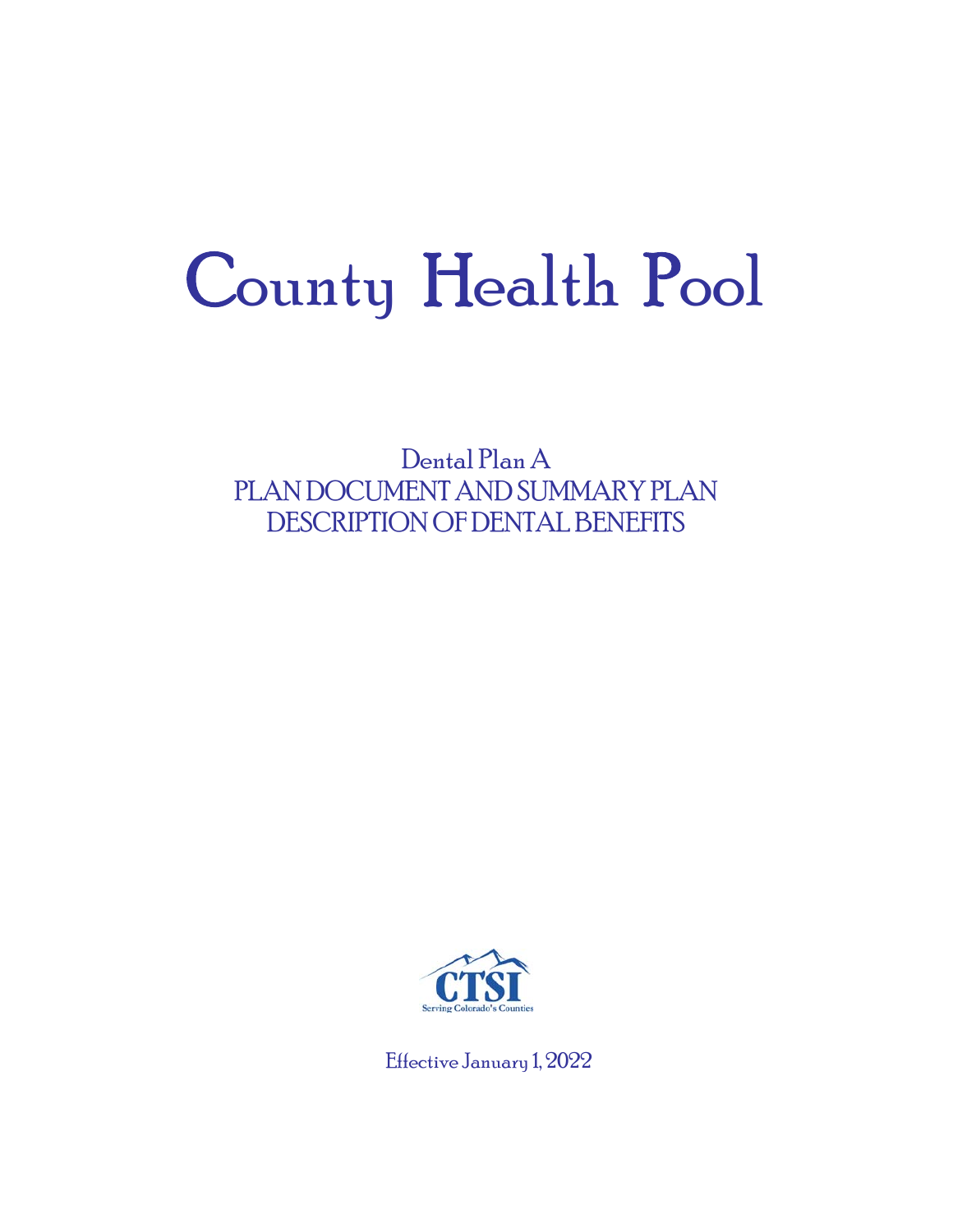

#### Administered by CTSI

This is not a contract; it is a partial listing of benefits and services. All covered services are subject to the conditions, exclusions, qualifications, limitations, terms and provisions of the County Health Pool Plan Document and Summary Plan Description. For a covered dental service, this coverage will pay the applicable percentage (shown in the "Coverage Percentage" column) of the dental maximum allowable for that service (subject to the fee schedule) up to the Annual Maximum. Only those expenses incurred as a result of non-occupational injury or illness will be considered eligible expenses. Please contact Anthem customer service at 800-627-0004 service to verify your dental coverage. The County Health Pool Dental Plan Document is available at www.ctsi.org.

| <b>Covered Benefits</b>                                                | <b>Plan A Coverage Percentage</b>           |
|------------------------------------------------------------------------|---------------------------------------------|
| <b>Annual Calendar Year Deductible (Single/Family)</b>                 | \$50 / Max of 3 x \$50                      |
| Annual Calendar Year Maximum                                           | \$1,500                                     |
| Diagnostic and Preventive Services (no deductible)                     | 100%                                        |
| Oral evaluations                                                       |                                             |
| X-rays                                                                 |                                             |
| Cleanings                                                              |                                             |
| Space maintainers                                                      |                                             |
| Other selected diagnostic and preventive services                      |                                             |
| <b>General Services</b> (deductible applies)                           | 80%                                         |
| Emergency palliative treatment                                         |                                             |
| Consultations                                                          |                                             |
| Office visits for observation                                          |                                             |
| Other selected general services                                        |                                             |
| Restorative Services (deductible applies)                              | 80%                                         |
| Amalgam and composite restorations                                     |                                             |
| Pin retention procedures                                               |                                             |
| <b>Endodontic Services (deductible applies)</b>                        | 80%                                         |
| Root canal therapy                                                     |                                             |
| Apexification                                                          |                                             |
| Therapeutic pulpotomy                                                  |                                             |
| Other selected endodontic services                                     |                                             |
| <b>Oral Surgery Services (deductible applies)</b>                      | 80%                                         |
| Simple surgical tooth extractions                                      |                                             |
| General anesthesia (surgical procedures)                               |                                             |
| I.V. sedation (surgical procedures)                                    |                                             |
| Other selected oral surgery services                                   |                                             |
| Note: Some surgical procedures (i.e. surgical extraction of impacted   |                                             |
| wisdom teeth) will be eligible benefits under the medical plan. Please |                                             |
| consult the Plan Document and Summary Plan Description, or contact     |                                             |
| <b>Customer Service.</b>                                               |                                             |
| Periodontal Services (deductible applies)                              | 80%                                         |
| Gingivectomy                                                           |                                             |
| Crown lengthening                                                      |                                             |
| Osseous surgery                                                        |                                             |
| Soft tissue grafts                                                     |                                             |
| Other selected periodontal services                                    |                                             |
| <b>Prosthodontic Services (deductible applies)</b>                     | 50%                                         |
| Crowns/onlays/inlays                                                   |                                             |
| Partial and full dentures                                              |                                             |
| Other selected prosthodontic services                                  |                                             |
| <b>Orthodontic Services (deductible applies)</b>                       | 50%                                         |
| Eligible Dependent children only                                       |                                             |
| Non-surgical dental services related to the supervision, guidance and  | \$1,000 Per Individual Per Lifetime Maximum |
| correction of growing or mature teeth                                  |                                             |
| <b>Examination and Records</b>                                         |                                             |
| Tooth quidance                                                         |                                             |
| Repositioning (straightening) of the teeth                             |                                             |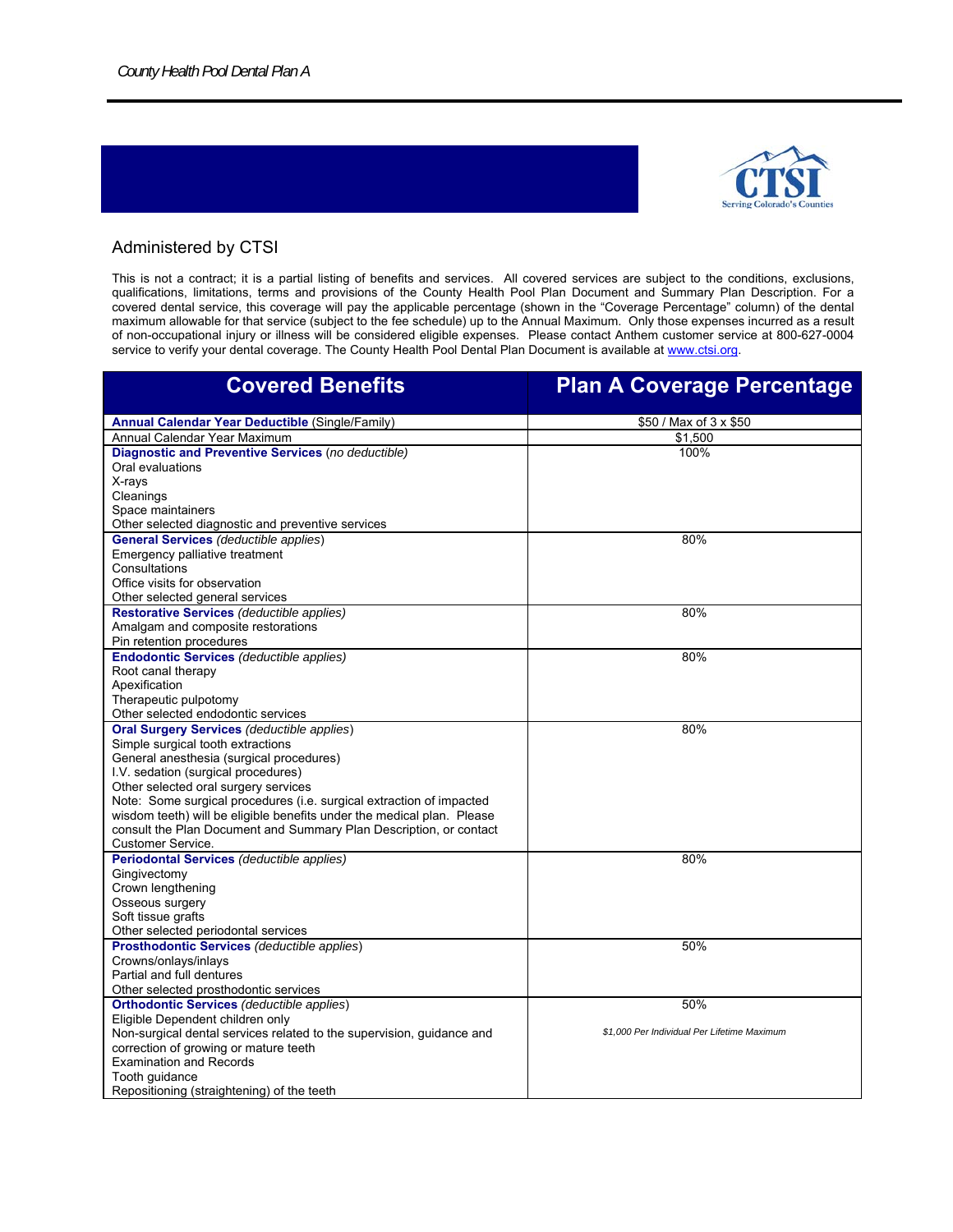Welcome to your Dental Benefit Plan. This Plan Document and Summary Plan Description has been prepared to help explain your dental care benefits. Please refer to this Plan Document and Summary Plan Description when you require dental services. It describes how to access dental care, what dental services are covered by the Plan, and what portion of the dental care costs you will be required to pay. County Health Pool (CHP) has contracted with Anthem Blue Cross and Blue Shield (Anthem) to administer this Dental Benefit Plan.

The coverage described in this Plan Document and Summary Plan Description is subject in every respect to the provisions of the Contract issued to County Health Pool. The Contract and this Plan Document and Summary Plan Description and any amendments or riders attached to the same, shall constitute the Contract under which Covered Services and supplies are provided by the Plan.

This Plan Document and Summary Plan Description should be read in its entirety. Since many of the provisions of this Plan Document and Summary Plan Description are interrelated, you should read the entire Plan Document and Summary Plan Description to get a full understanding of your coverage.

Many words used in the Plan Document and Summary Plan Description have special meanings. These words appear in capitals and are defined for you. Refer to these definitions in the Glossary section for the best understanding of what is being stated. The Plan Document and Summary Plan Description also contains Exclusions.

This Dental Plan Document and Summary Plan Description supersedes and replaces any Dental Plan Document and Summary Plan Description previously issued to you under the provisions of the Contract.

Read your Plan Document and Summary Plan Description carefully. The Plan Document and Summary Plan Description sets forth many of the rights and obligations between you and the Plan. Payment of benefits is subject to the provisions, limitations and exclusions of your Plan Document and Summary Plan Description. It is therefore important that you read your Plan Document and Summary Plan Description.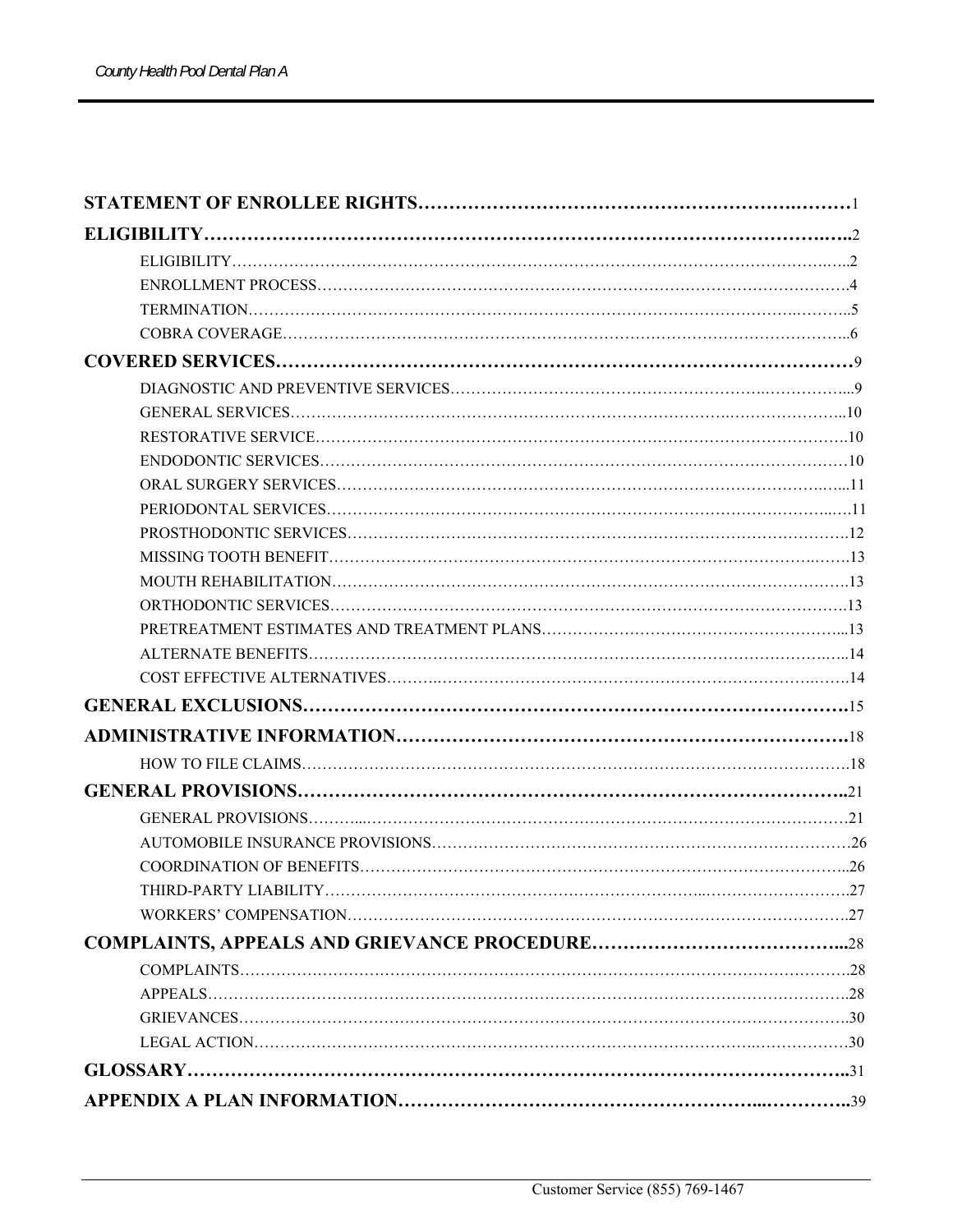# **Statement of Enrollee Rights**

As an Enrollee in the Plan, an individual is entitled to certain rights including the right to:

- Examine, without charge, at the Plan Administrator's office, all Plan documents.
- Obtain copies of all plan documents and other plan information upon written request to the Plan Administrator. The Plan Administrator may make a reasonable charge for the copies.
- To the extent required or permitted by law, give or withhold consent regarding use and disclosure of protected health information, request privacy of such information and request amendment or correction of such information.
- Expect proper and equitable treatment from the persons who are responsible for the operation of the Plan.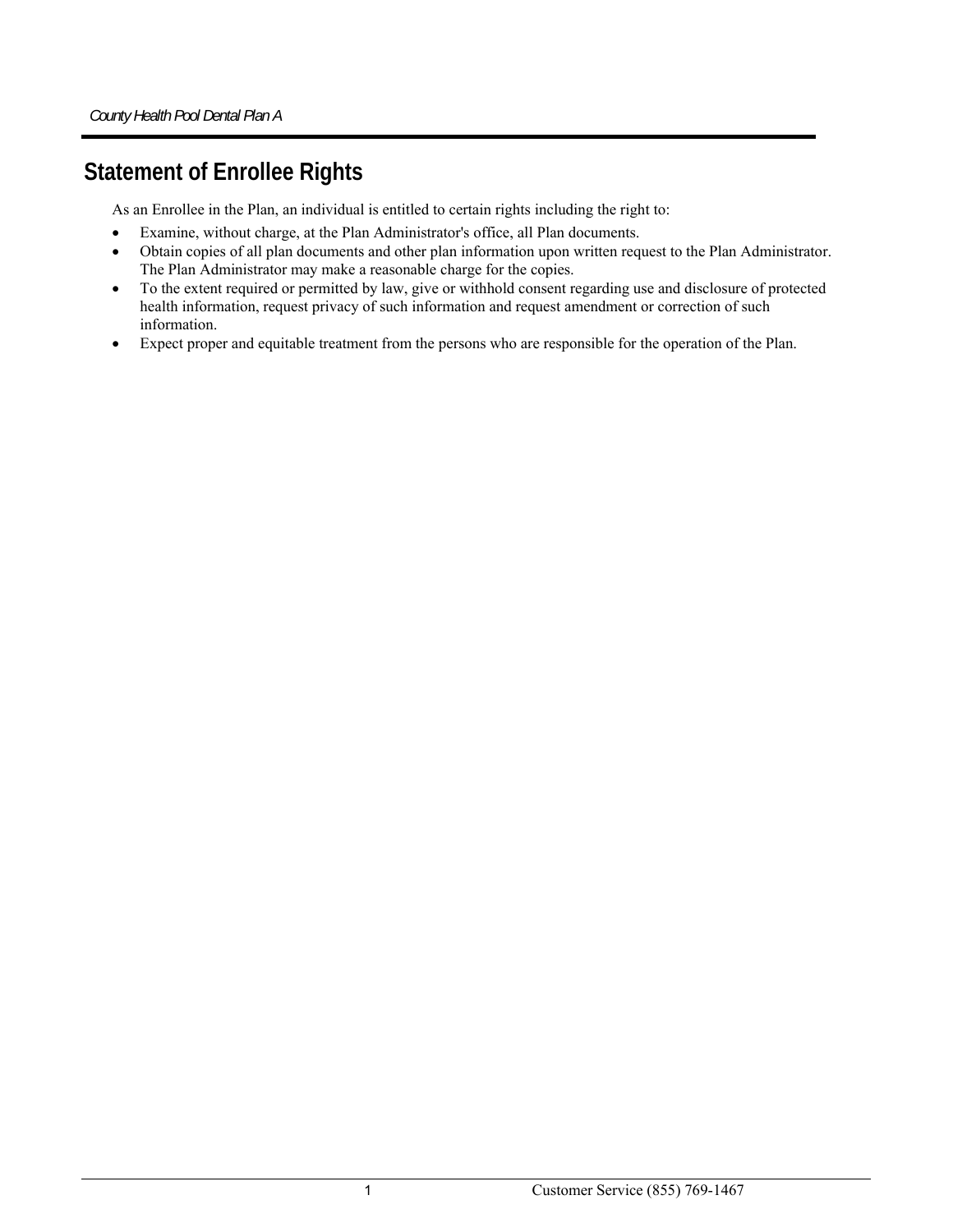# **Eligibility**

# **Eligibility**

## *Employee Participants*

An Employee is one who works at least 30 hours per week (full-time employment status) directly in the regular business of and is compensated for services by the Member or Member Affiliated Entity. Elected officials, except for non-salaried elected officials and Licensed Professional Elected Officials, are considered Employees under the Plan. At the option of the Member, permanent part-time and/or any other employees that qualify under the Affordable Care Act working a minimum of 24 hours per week, and Licensed Professional Elected Officials may be eligible for coverage; in such case, such qualified part-time Employees and Licensed Professional Elected Officials are considered Employees under the Plan. Also, at the option of the member, employees that are participants in a retirement incentive program provided through the member, and who are between 62 and 65 years of age with a minimum of 5 consecutive years of employment service, may be eligible for coverage; in such case, Incentivized Retirees are considered Employees under the Plan. Incentivized Retirees eligibility for coverage would be limited to coverage starting as early as the month in which they become 62 years of age and ending at the end of the month in which they become 65 years of age. Temporary Employees and retirees are not eligible and cannot be considered for coverage. Eligibility for coverage as an Employee Participant in the Plan begins subsequent to the day a person commences either full-time or qualifying part-time employment, in accordance with individual policies set by Members.

#### **Suspension or denial of eligibility, coverage, and benefits may occur should an Employee Participant fail to do any of the following:**

- Pay required contribution, if any, to the Plan.
- Furnish any information, records or releases that the Plan may require in order to adjudicate a claim.
- Cooperate with the procedures and investigations of the Plan.
- Meet the requirements of the Plan Document and Summary Plan Description.
- Meet the definition Employee as stated above.

**Employee Participants may be entitled to benefits under the Plan during a family or medical leave in accordance with the provisions of the Family and Medical Leave Act of 1993, as may be amended.** 

**Temporary Employees may be eligible for the plan in accordance with the provisions of the Member's Affordable Care Act Look Back Policy.** 

# **Employee Participant's Dependents**

Your group may have limited or excluded the eligibility of certain Dependent types and so not all Dependents listed in this Plan may be entitled to enroll. For more specific information, please see your Human Resources or Benefits Department.

#### **An Employee Participant's Dependents may include the following:**

- An Employee Participant's legal spouse, common-law spouse (unless legally separated) , civil union or samesex domestic partner
- An Employee Participant's Dependent child (including a step-child, legally adopted or disabled child) under 26 years of age. At the end of the birth month in which the child attains turns age 26, the Dependent child is removed from coverage. If the Subscriber or the Subscriber's Spouse is subject to a qualified medical child support order for a Dependent child of the Subscriber or the Subscriber's Spouse, the Dependent child is eligible for benefits, whether the child lives with the Subscriber or the Subscriber's Spouse. The dependents (spouse or child) of a Dependent child are not eligible for coverage under this Plan Document.
- Coverage may be continued for any unmarried Dependent child after the age of 26 if incapable of self-support because of mental retardation or severe physical handicap, provided such Dependent child became so incapable prior to the end of the month in which the child attained the limiting age and is dependent upon the Employee Participant for care and support. Notification and a Physician's statement certifying such incapacity must be submitted to the Plan within 31 days of the date the Dependent child's coverage would otherwise terminate.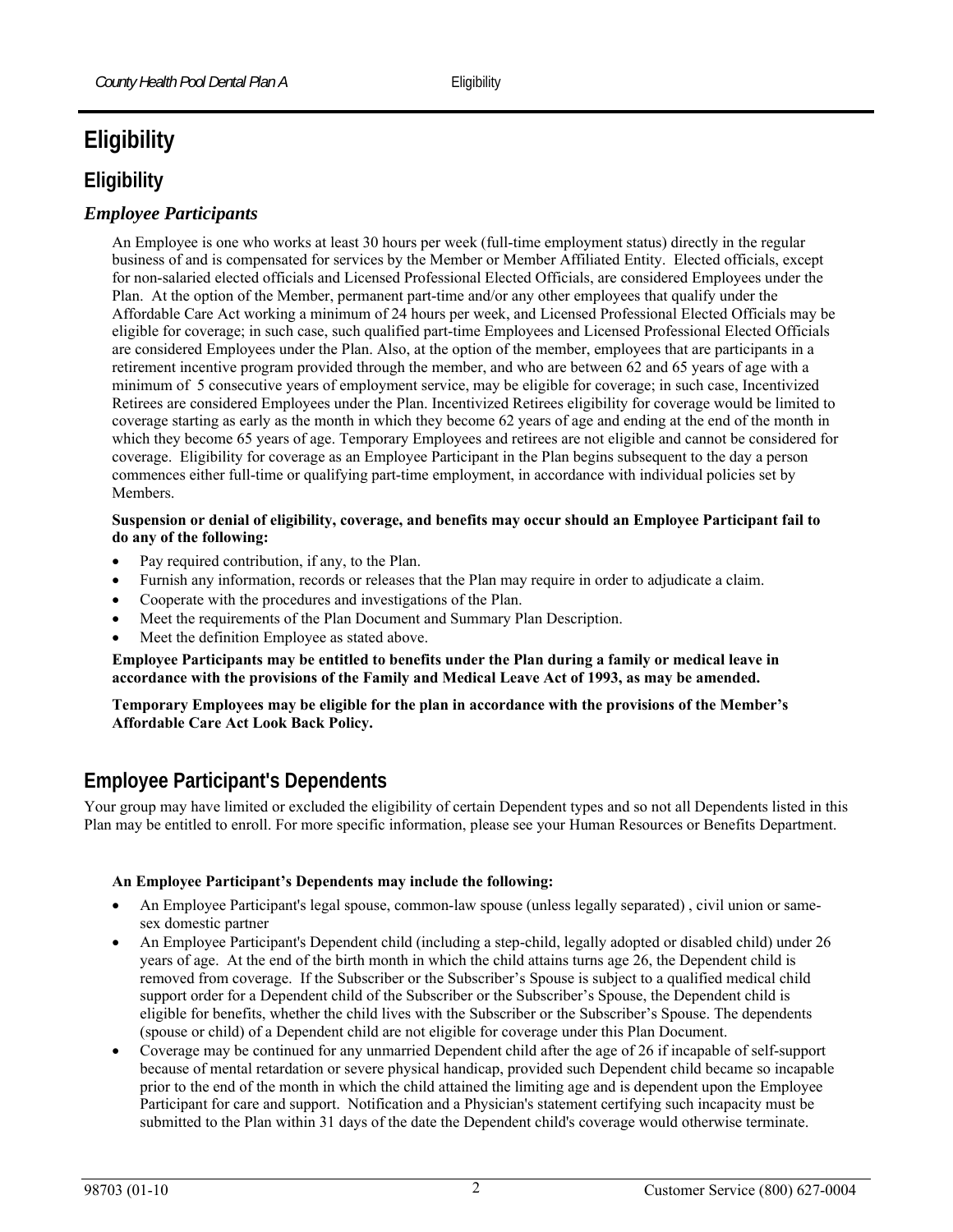- If both husband and wife are employed by the same Member and are eligible as Employee Participants, either Employee spouse may elect to cover the other Employee spouse as a Dependent together with any eligible children.
- Proof of dependent status or legal guardianship may be requested from time to time by the Plan. This proof may be requested in the form of marriage records, birth certificates, and official court certified adoption, legal guardianship and divorce decree documents. A Power of Attorney will not be accepted as proof of dependency.
- The Employee Participant must notify the Member and the Plan within 31 days after any change in status affecting coverage resulting from marriage, birth, adoption, divorce, legal separation, death, a child reaching age 26, or the entrance into or the return from military service.
- Eligibility for Employee Participants and Dependents is additionally limited to persons who are United States citizens by birth or naturalization, or who are legal aliens lawfully residing in the United States.

#### *Employee Participant's Disabled Dependent(s)*

#### **Benefits under this Plan for an unmarried Dependent child may be continued if all of the following tests are met:**

- The child is incapable of self-sustaining employment because of mental retardation or physical handicap and became so incapacitated prior to such date.
- The child is chiefly dependent on the Employee Participant for support.
- The Member and the Plan are furnished proof of the incapacity not later than 31 days after the date the child attains age 26.

#### **However, benefits as to such child may not be continued beyond the earliest of the following occurrences:**

- Cessation of the incapacity.
- Failure to furnish any required proof of continuing incapacity or to submit to any required examination.
- Termination of the child's coverage for any reason other than age.

**The Plan has the right to require proof of the continuation of incapacity and the right and opportunity to examine the child as often as is reasonably necessary during the continuation of the incapacity. However, an examination will not be required more often than once a year. The "Mentally or Physically Disabled Dependent Enrollment Request" is available from the Plan or Customer Service and must be completed by a physician with the appropriate medical specialty.** 

#### *Medicare Eligible Enrollees*

The term Medicare refers to the program of medical care benefits provided under Federal Law. Employee Participants and their Dependents age 65 or older are given the option to elect this Plan or Medicare as primary. If the Employee Participant or Dependent elects the benefits of this Plan as primary, this Plan will provide benefits equivalent to the benefits available to individuals not eligible for Medicare. If the Employee Participant or the Dependent elects Medicare benefits as primary, this Plan will not provide benefits complementary to Medicare, and will not coordinate benefits with Medicare. Medicare does not provide dental benefits.

#### **Note: The Enrollee must notify the Plan of election of Medicare as primary and notification must be in writing.**

#### *Effective Dates and Contribution Requirements*

This Plan Document and Summary Plan Description is effective as of January 1, 2022. Benefits of this Plan shall be payable only for expenses incurred on or after the Effective Day of this Plan Document and Summary Plan Description, and on or after the Effective Date for an Enrollee, except as specified.

The Effective Date for an Enrollee's coverage under the Plan is determined in accordance with a policy set by the individual Member that employs the prospective Employee Participant. Plan Members have elected whether their individual Employee Participants will contribute to the cost of the Employee Participants' and/or Dependents' coverage.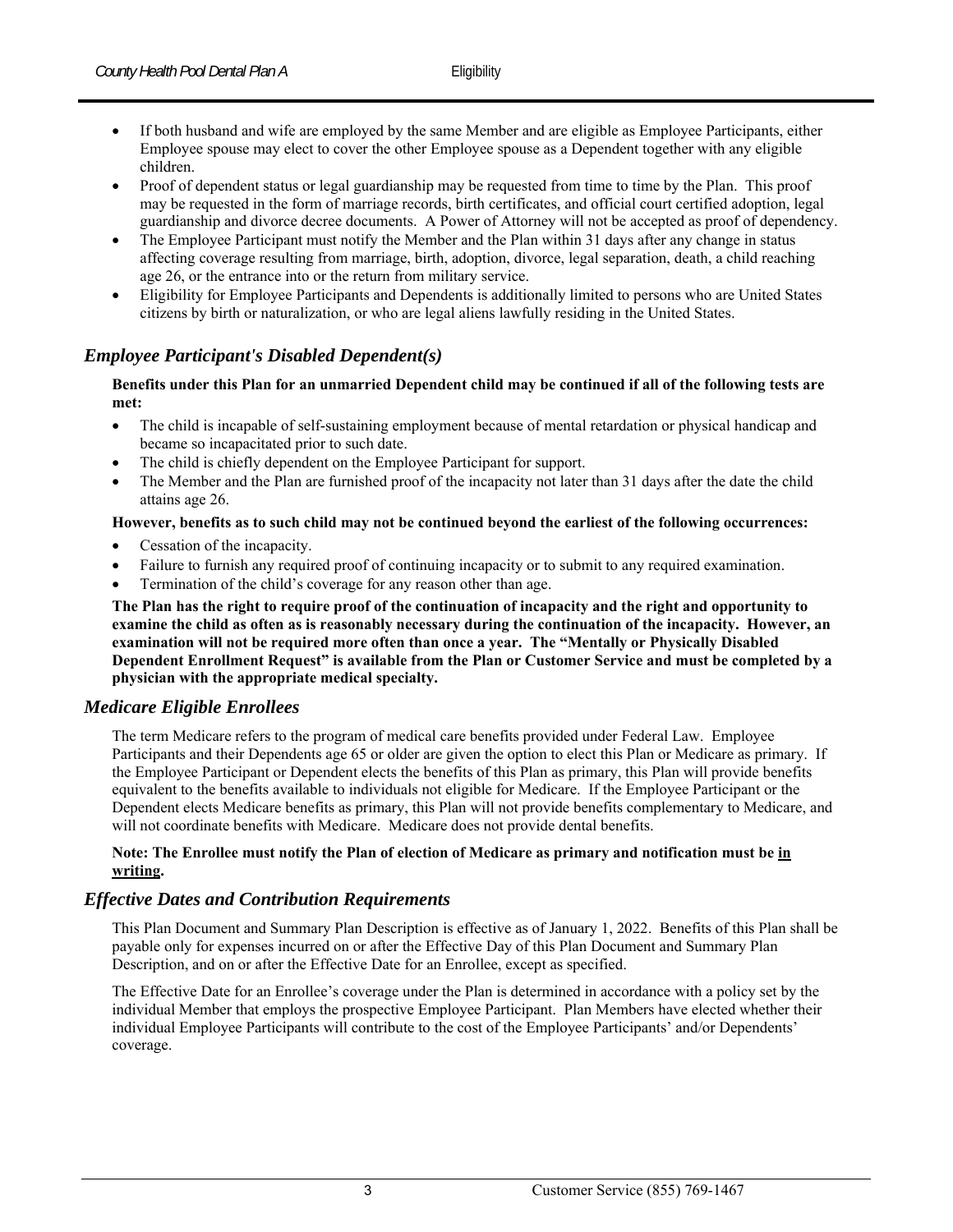## *Benefits for Employee Participants*

- Coverage for the Employee Participant becomes effective on his eligibility date provided the Employee Participant has enrolled and authorized contributions (if required). If the Employee Participant enrolls within 31 days of his eligibility date, coverage will be effective on the date of eligibility.
- If the Employee Participant does not enroll within 31 days of his eligibility date, or coverage is terminated at any time while the Employee Participant is still at work, he is considered to be a Late Enrollee. If he was covered under another plan and loses that coverage, he may be eligible for Special Enrollment. He may, in the future, be able to enroll himself in this Plan effective January 1 of an open enrollment year, provided that he requests enrollment prior to January 1 of the year he desires coverage.
- If the Employee Participant does not want coverage, he must sign a waiver of benefits.

#### *Benefits for Dependent Participants*

Coverage for Dependent Participants becomes effective on the date eligible provided the Employee Participant has enrolled and authorized contributions (if required) for Dependent benefits on or prior to the date eligible.

- If an Employee Participant has eligible Dependents on the Effective Date of his coverage and he has enrolled and authorized contributions (if required) for Dependent benefits, coverage for those Dependents will be effective on the date the Employee Participant's coverage begins.
- If an Employee Participant, who is not required to contribute toward the cost of Dependent benefits, does not have eligible Dependents on the Effective Date of his coverage and later acquires his first eligible Dependent(s) and enrolls his Dependent(s) within 31 days of the date eligible, coverage will be effective on the date of acquisition.
- If an Employee Participant, who is required to contribute toward the cost of Dependent benefits, does not have eligible Dependents on the Effective Date of his coverage and later acquires his first eligible Dependent(s) enrolls his Dependent(s) within 31 days of the date eligible, and authorizes contributions for Dependent benefits to be effective the date of acquisition, coverage will be effective as of the date of acquisition.
- If an Employee Participant, who is required to make a contribution toward the cost of Dependent benefits, does not have eligible Dependents on the Effective Date of his coverage and later acquires his first eligible Dependent(s) enrolls his Dependent(s) within 31 days of the date eligible, and authorizes contributions for Dependent benefits to be effective the first of the month following acquisition, coverage will be effective on the first of the month following acquisition.
- Dependent benefits with respect to a Dependent acquired by an Employee Participant while he is covered for Dependent benefits shall become effective on the date such Dependent is acquired if he enrolls his Dependent within 31 days.
- If an Employee Participant does not enroll for Dependent benefits within 31 days of the date eligible or Dependent coverage is terminated at any time while the Employee Participant is still at work, his Dependent(s) are considered to be late Enrollee(s). If they are covered under another plan and lose that coverage, they may be eligible for Special Enrollment. The Employee Participant may in the future be able to enroll his Dependent(s) in this Plan effective January 1 of an open enrollment year, provided that he requests enrollment prior to January 1 of the year they desire coverage.
- In the case of a newborn Dependent, coverage will be retroactive to the date of birth. The first 31 days, the newborn will be covered under the mother's policy, if a covered participant of the plan. To extend coverage for the newborn beyond the first 31 days, the Employee Participant must enroll the newborn within 31 days following the birth.
- If the Employee Participant does not want coverage for his eligible Dependents, he must sign a waiver of benefits.
- No Dependent benefits shall become effective unless the Employee Participant is, or simultaneously becomes an Enrollee covered for benefits.

# **Enrollment Process**

In order for eligible Employee Participants and their eligible Dependents to obtain benefits, the Employee Participant must follow the Member's enrollment process, which details who is eligible for enrollment and what forms are required for enrollment. Eligibility for benefits under this Plan Document and Summary Plan Description begins as of the Effective Date stated on the benefit ID Card. No services received prior to that date are covered.

Note: Submission of an Enrollment Application/Change Form does not guarantee Enrollee enrollment.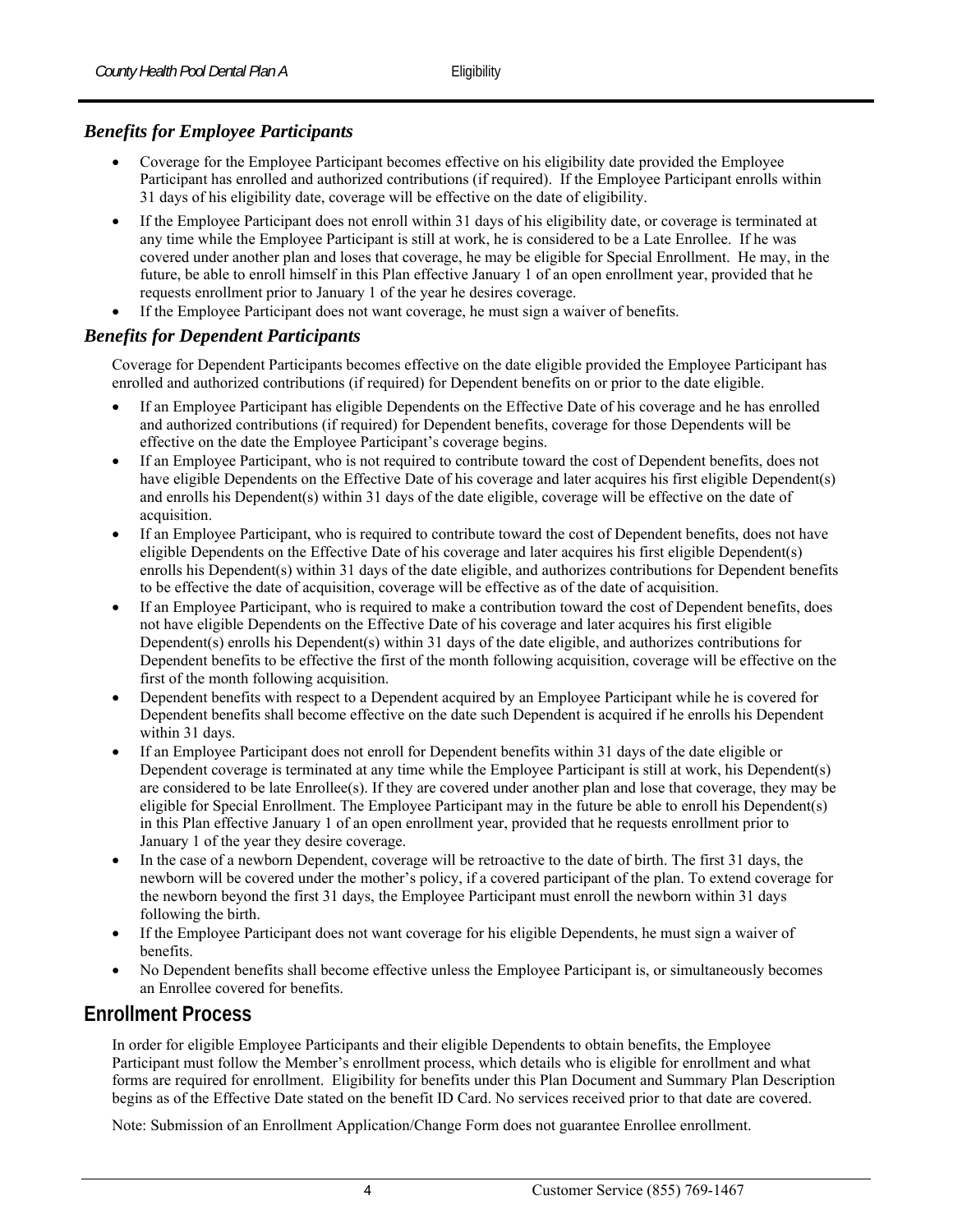#### *Enrollment Forms*

The Employee Participant must submit an Enrollment Application/Change Form to add any Dependents as Enrollees. Additional forms may be required for special dependent status. Employee Participants may obtain an Enrollment Application/Change Form or any additional forms from their Benefit Administrator/Contact Person or the Customer Service Department.

#### *Initial Enrollment*

Eligible Employees may apply for benefits for themselves and their eligible Dependents by submitting an Enrollment Application/Change Form. The Member and the Plan must receive the Enrollment Application/Change Form within 31 days after the date of hire or within 31 days of the expiration of the waiting period as defined in the Member's new hire policy. The Effective Date of benefits will commence on the first of a month, the waiting period is determined in accordance with a policy set by the Member that employs the prospective Employee participant. The Member will inform the Employee of the length of the waiting period or applicable Look Back Period**.**

#### *Open -Enrollment*

Any eligible Employee may enroll during the Plan's open enrollment period. The Benefit Administrator/Contact Person will provide the dates of the re-enrollment period to eligible Employees.

#### *Newly Eligible Dependent Enrollment*

A current Employee Participant may add an eligible Dependent, for whom the Employee Participant is legally financially responsible regarding medical, dental, and other health care expenses, that becomes newly eligible due to a Qualifying Event. See the EMPLOYEE PARTICIPANT'S DEPENDENT heading in this section for information on eligibility requirements of a Dependent. Qualifying Events may include marriage, birth, and placement for adoption or issuance of a court order. The Member and the Plan must receive an Enrollment Application/Change Form for the addition of the Dependent within 31 days after the date of the Qualifying Event. Proof of the Qualifying Event, e.g. a copy of the marriage certificate or court order, must be attached to the completed Enrollment Application/Change Form. Eligibility for benefits will be effective as described in the EMPLOYEE PARTICIPANT'S DEPENDENT section.

When the Employee Participant or the Employee Participant's spouse is required by a court or administrative order for child support to provide coverage for an eligible Dependent, the eligible Dependent must be enrolled within 31 days of the issuance of such order. The Member and the Plan must receive a copy of the court or administrative order with the Enrollment Application/Change Form. If the Employee Participant does not enroll the eligible Dependent within 31 days of issuance of the order, the Employee Participant may enroll subject to the provisions described under the heading *Late Entrants* in this section**.** 

#### *Special Enrollment for Eligible Employees and Eligible Dependents*

If the Employee Participant does not enroll within 31 days of his Eligibility Date, or coverage is terminated at any time while the Employee Participant is still at work, he is considered to be a *Late Entrant* unless he was covered under another plan and loses that coverage, in which case he may be eligible for Special Enrollment. He may in the future be able to enroll himself and his eligible Dependents in this Plan during an open enrollment period.

#### *Status Change of State Medicaid Plan or State Child Health Insurance Program (SCHIP)*

Loss of eligibility from a state Medicaid or SCHIP health plan is also a qualifying event for special enrollment for the eligible employee and/or eligible Dependents. The employee must properly file an application with the employer within 60 days after coverage has ended, Medicaid coverage has ended, or 90 days after SCHIP coverage has ended. In addition, special enrollment is allowed for the employee who becomes eligible for premium assistance, with respect to coverage under the employer's health coverage, under a state Medicaid or SCHIP health plan, including any waiver or demonstration project conducted under or in relation to these plans. Similarly, the employee must properly file an application with the employer within 60 days after the eligibility date for assistance is determined.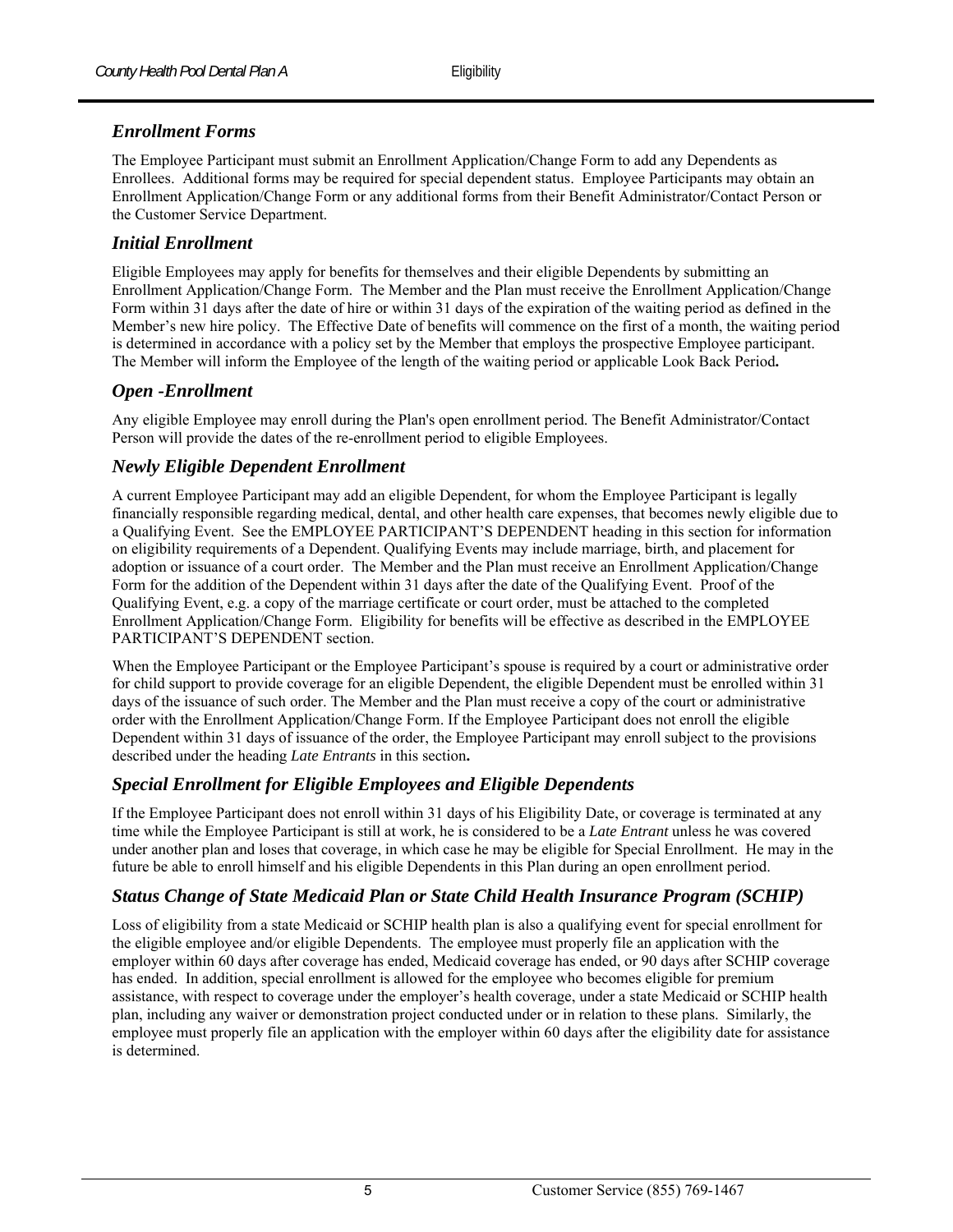# **Termination**

#### *Employee Participant Termination*

The coverage of any Employee Participant under this Plan shall cease on the earliest of the following:

- The termination date of this Plan Document and Summary Plan Description.
- The ending of the period for which contributions, if required, have been paid.
- The last day of the month the Employee Participant is no longer eligible for coverage under this Plan Document and Summary Plan Description.
- The Employee Participant begins active duty in the Armed Forces of any country for longer than 31 days.
- The death of the Employee Participant.
- The last day of the month in which the Employee Participant terminates employment.
- The last day of the month in which the Employee Participant retires.
- The last day of the month in which retirement of the Employee Participant occurs, unless covered as an Incentivized Retiree.
- The last day of the month in which an Employee Participant has experienced a Qualifying Event or financial hardship. The Employee has 31 days from the date of the Qualifying Event or financial hardship to notify the Plan Administrator and provide supporting documentation.

A Member must signify an Employee's termination of employment by notifying the Plan. If subsequent to termination of service, an Employee Participant is re-employed or reinstated as an eligible Participant, he will be treated in the same manner as a new Participant at the date of such re-employment or reinstatement unless such Employee Participant has been covered continuously since termination by electing coverage under this Plan through COBRA.

Members may, according to their policies, continue coverage for an Employee Participant on leave of absence or otherwise approved absence from work, at the same contribution level as any other Employee for a period of up to six months without terminating the Employee Participant.

#### *Employee Participant's Dependent Termination*

Coverage with respect to any participating Dependent shall cease at the end of the month in which the individual ceases to be a Dependent as defined in this Plan Document and Summary Plan Description. Coverage with respect to all Dependents of an Employee Participant shall cease on the date coverage terminates for the Employee, except as provided in COBRA COVERAGE as defined in this document. An Employee Participant's Dependent coverage shall also terminate at the end of the month the Employee Participant requests such coverage be terminated, but in no event prior to the date of such request.

#### *Effect of Termination*

When coverage terminates, benefits shall not be provided for any hospital, medical or dental service after termination even though such services are furnished as a result of a sickness or accident occurring before such termination of coverage unless otherwise provided under this Plan.

#### *Certificate of Creditable Coverage*

When an Enrollee's benefits with the Plan terminates, Anthem, on behalf of the Plan, will send the Enrollee a Certificate of Creditable Coverage with the Plan. The Enrollee may need this letter as proof of prior coverage when the Enrollee enrolls with another plan.

#### *What the Plan Will Pay for After Termination*

The Plan will not pay for any services provided after the Enrollee's benefits end. An Enrollee is liable for benefit payments made by the Plan on behalf of the Enrollee for services provided after the Enrollee's benefits have terminated, even if the termination was retroactive.

# **COBRA Coverage**

In accordance with Federal Law, under certain circumstances, an Enrollee whose coverage under this Plan would otherwise terminate, may elect to continue coverage for a limited period of time.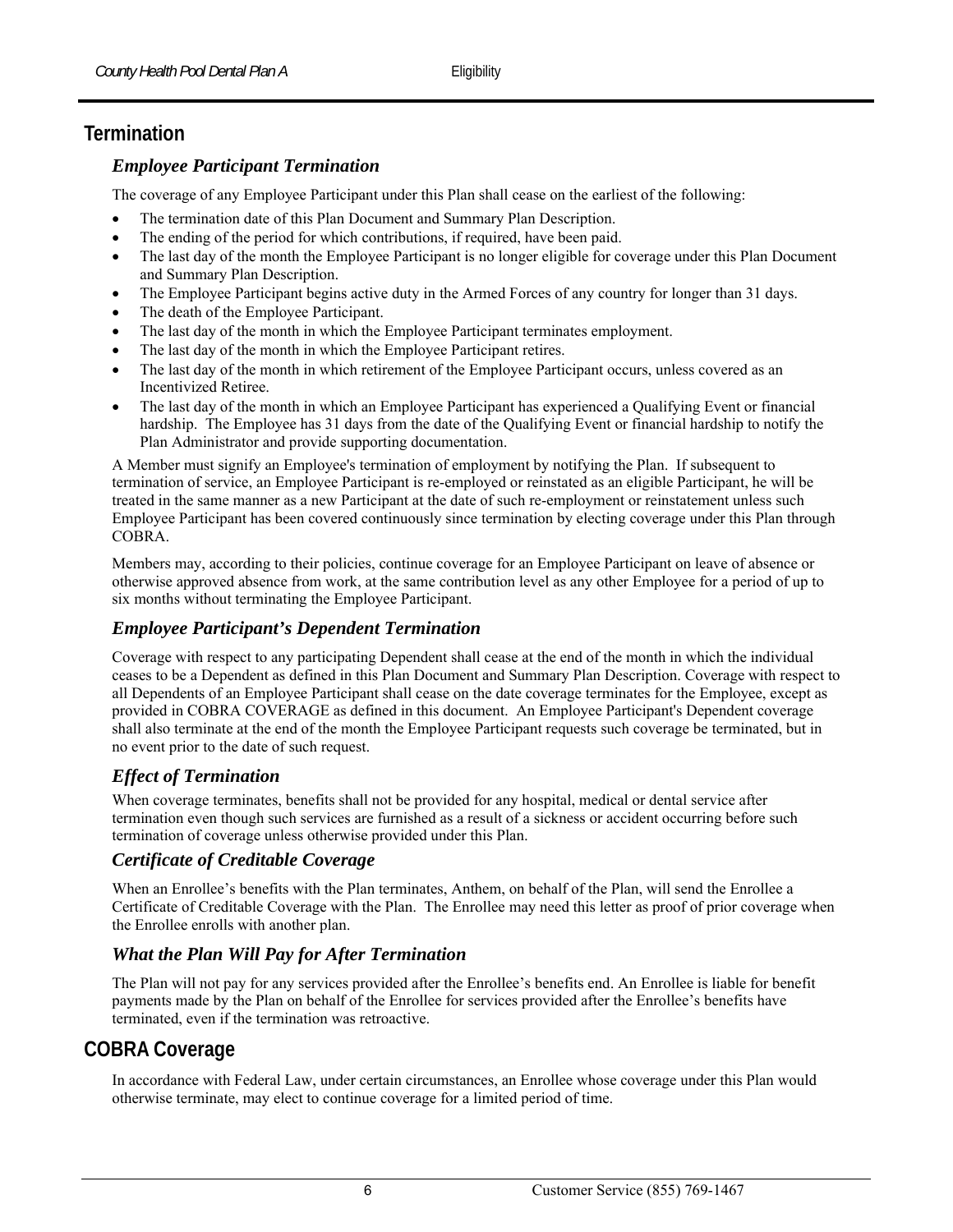An Enrollee who is eligible for COBRA coverage is called a Qualified Beneficiary. The events making an Enrollee eligible for COBRA coverage are called Qualifying Events. Definitions of both terms can be found in the GLOSSARY section.

#### *COBRA Eligibility*

Employee Participants and their Dependents who lose eligibility under this Plan are eligible for continuation coverage under the Consolidated Omnibus Budget Reconciliation Act of 1985 (COBRA). Enrollees should contact their Benefit Administrator/Contact Person for additional information. COBRA coverage is available for 18, 29 or 36 months, depending on the Qualifying Event(s), and only if the application and premium of the Federal Law are met.

COBRA coverage is available for Employee Participants and their Dependents for 18 months from the date of the following Qualifying Events:

- When an Employee Participant loses coverage due to a reduction in work hours, including layoffs.
- When an Employee Participant loses coverage due to the voluntary or involuntary termination of employment, including retirement and excluding gross misconduct.

COBRA coverage is available for Employee Participants and their Dependents for 29 months from the date of the following Qualifying Event:

 When the Social Security Administration has determined that an Employee Participant or Dependent was disabled when coverage was terminated, or within 60 days after the coverage was terminated, due to one of the Qualifying Events above, and the Employee Participant or Dependent is still disabled when the 18-month continuation period expires.

COBRA coverage is available for the following individuals for 36 months from the date of the following Qualifying Events:

- The surviving spouse and surviving children of a covered Employee Participant, when the covered Employee Participant dies.
- The Employee Participant became eligible for Medicare benefits prior to COBRA election.
- Spouse or dependent children of a covered employee, if the employee became eligible for Medicare benefits before COBRA election.
- Spouse or dependent children of a covered employee, when the employee and the Spouse separate or divorce.
- Spouses and dependent children of a covered Employee Participant, when the dependent children lose eligibility as Dependents.

COBRA coverage is available to children born or placed for adoption during the period of COBRA coverage for the remainder of either the 18-month or 36-month COBRA continuation period. The Qualifying Event that triggered the COBRA coverage will determine the length of the continuation period for the newborn or adoptee.

#### *COBRA Notification*

In the case of a Qualifying Event (death, termination of employment or reduction in hours) a Qualified Beneficiary will receive information from the Plan concerning COBRA Coverage. This information will include instructions on how to elect COBRA coverage, the amount of the monthly COBRA contribution, and enrollment and payment instructions.

With respect to disabled Employees electing the 11-month extension of COBRA, such disabled Employee must notify the Plan within 60 days of determination of disability by Social Security and before the end of the initial 18 month continuation period. In addition, the disabled Employee must notify the Plan within 30 days of final determination of Social Security that the disability no longer exists. Following receipt of timely notice of such Qualifying Event and within 14 days of receipt of such notice, the Plan will provide the disabled Employee with information concerning COBRA coverage and rates.

In the case of a Qualifying Event, or the Employee's enrollment in either Part A or Part B of Medicare, a Qualified Beneficiary must notify the Member and the Plan within sixty (60) days of the Qualifying Event. If notice is not received within 60 days of the Qualifying Event, the Qualified Beneficiary will not be eligible for COBRA Coverage. Following receipt of timely notice of a Qualifying Event and within 14 days of loss of coverage, the Plan will provide the eligible Dependent with information concerning COBRA coverage and rates.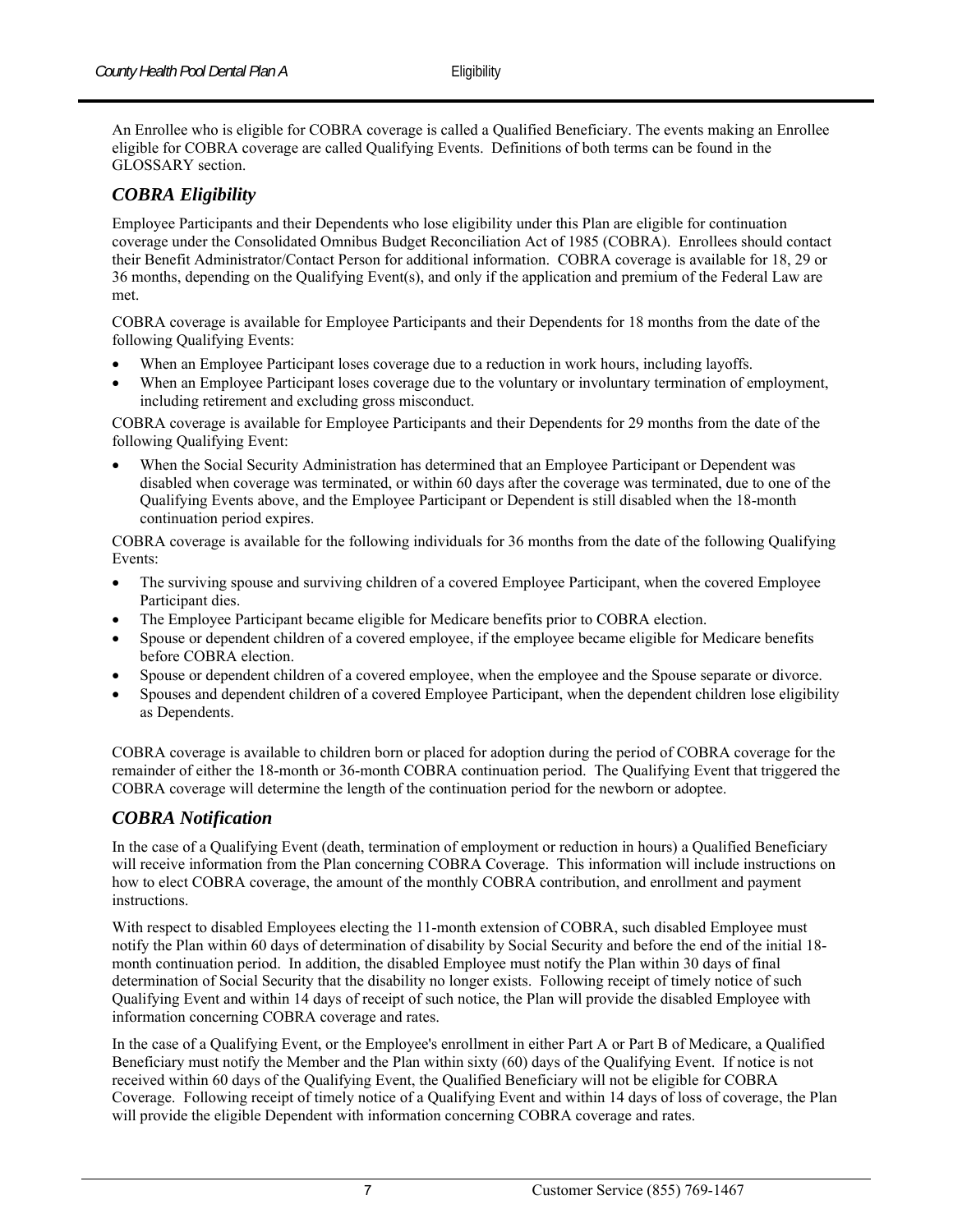After notification of COBRA coverage, the Qualified Beneficiary will have 60 days to elect COBRA coverage, after the later of the following dates:

- The date that the Qualified Beneficiary would lose coverage on account of the Qualifying Event,
- The date that the Qualified Beneficiary is sent such notice.
- If a Qualified Beneficiary chooses to waive coverage, a waiver of COBRA coverage will be effective on the date that the waiver is sent to the Plan.
- A Qualified Beneficiary who, during the election period, waives COBRA coverage can revoke the waiver at any time before the end of the election period. However, if a Qualified Beneficiary who waives COBRA coverage later revokes the waiver, coverage will be effective retroactive to the original Qualifying Event date.
- The first monthly payment (which will include premiums for all months since coverage terminated) must be received by the Plan within 45 days of the date the Qualified Beneficiary elects to continue coverage. Each subsequent payment is due by the first day of the month for which coverage is intended, and shall be considered timely if received within 30 days of the date due.
- If premiums are not received in a timely manner, coverage will terminate. No claims will be paid until premium payment is received by the Plan.

#### *Termination of COBRA Coverage*

COBRA coverage as provided under this section will terminate on the earliest of the following dates, as applicable:

- The date the Qualified Beneficiary first becomes covered under any other group dental coverage as an Employee or Dependent after COBRA is elected. In the event such other group dental coverage has a preexisting condition clause or limitation, COBRA coverage will not terminate until exhaustion of the maximum period COBRA coverage is allowed or until the pre-existing condition clause or limitation has been satisfied.
- The end of the period for which the last payment was made for coverage in a timely manner.
- The maximum continuation period has been exhausted.
- The date the Qualified Beneficiary becomes covered by Medicare.
- The date the Member ceases to provide any group health plan.
- The Qualified Beneficiary's coverage was extended due to disability and there has been a final determination that he or she is no longer disabled. In that case, COBRA coverage for all Qualified Beneficiaries who were entitled to the disability extension, by reason of the disability of the Qualified Beneficiary who has been determined to be no longer disabled, will end on the first day of the month that begins no more than 30 days after the date of final determination that the individual is no longer disabled. Such determination will not result in the termination of COBRA coverage before the end of the maximum coverage period that would apply without regard to the disability extension.
- The end of the month for which the Qualified Beneficiary has requested, in writing, a voluntary termination.

#### *Contribution for COBRA Coverage*

For a Qualified Beneficiary to continue coverage under this Plan, the entire cost of coverage must be paid to the Plan, each month. The contribution will be 102% (except in the case where COBRA is extended due to disability, the contribution amount will be 150%) of the applicable contribution for a similarly situated non-COBRA Enrollee.

#### *Election Period for COBRA Coverage*

A Qualified Beneficiary must elect COBRA coverage within sixty (60) days after the later of:

- The date coverage terminates under this Plan because of the Qualifying Event.
- The date the Qualified Beneficiary receives notice from the Member of the right to this continuation.

Further detail concerning COBRA is available from the Benefit Administrator/Contact Person.

#### *Family and Medical Leave Act*

When an Employee Participant takes time off from work pursuant to the Family and Medical Leave Act, dental benefits remain in force but the Employee Participant may be required to pay the Member's share of the contribution. Enrollees may contact their Benefit Administrator/Contact Person for details.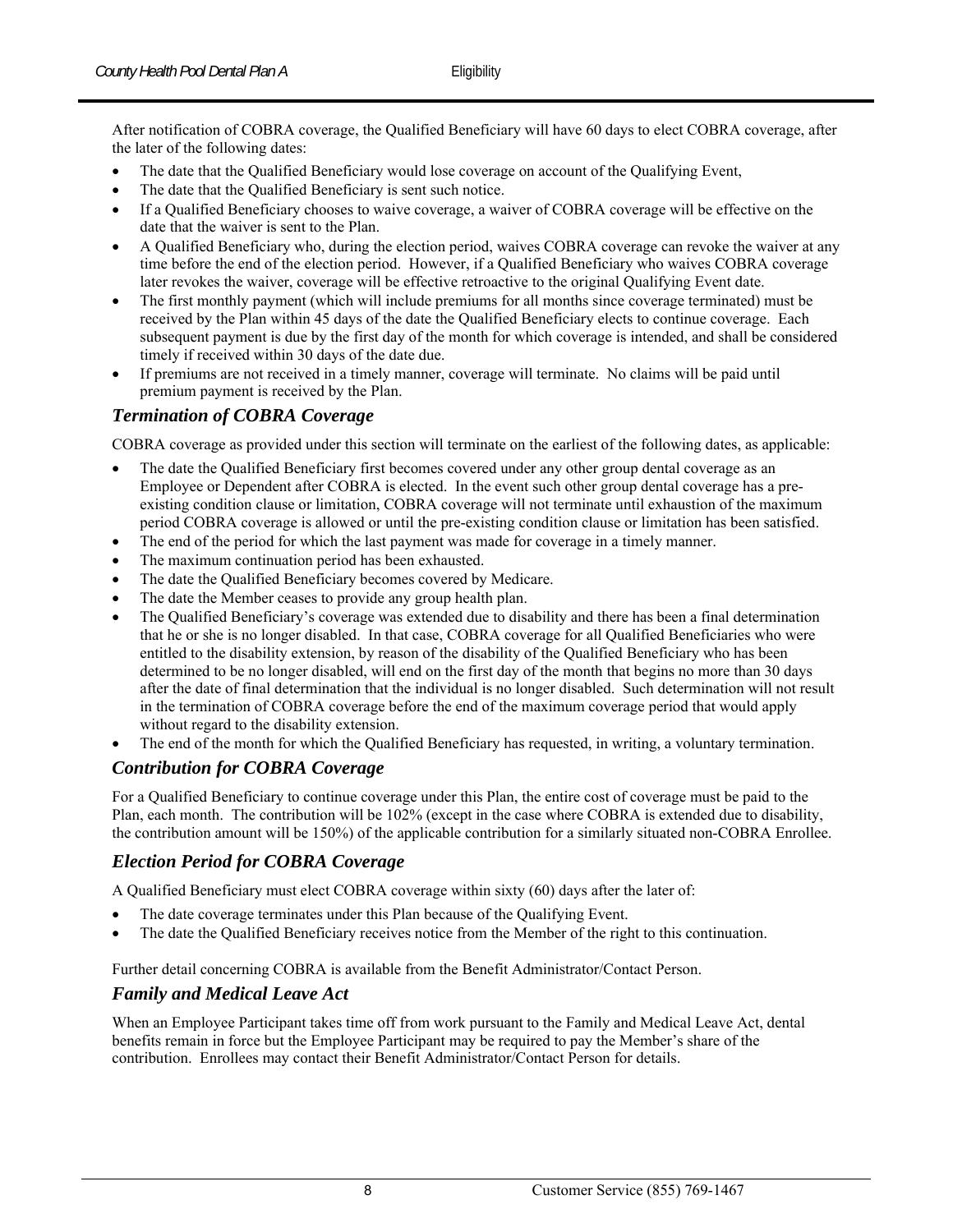# **Covered Services**

This section describes the Covered Services available under your dental care benefits when provided and billed by Providers. All Covered Services are subject to the Exclusions listed in the General Exclusions section. Covered Services must be medically necessary and not Experimental/Investigational.

To receive maximum benefits for Covered Services, you must follow the terms of this Plan Document and Summary Plan Description. Benefits for Covered Services are based on the Maximum Allowable Amount for such service.

Benefits for Covered Services may be payable subject to an approved treatment plan created under the terms of this Plan Document and Summary Plan Description. Maximum for Covered Services will be limited by any applicable Deductible or annual or lifetime payment limit in the Plan Document and Summary Plan Description, including the Summary of Dental Benefits. The fact that a Dentist or Provider may prescribe, order, recommend or approve a service does not make the service medically necessary or a Covered Service and does not guarantee payment. Anthem, on behalf of the Plan, bases its decisions about Pre-authorization, medical necessity, experimental services and new technology, on dental and medical policy developed by Anthem. Anthem, on behalf of the Plan, may also consider published peer-review medical literature, opinions of experts and the recommendations of nationally recognized public and private organizations which review the dental and medical effectiveness of health care services and technology.

The Maximum Allowable Amount for all Covered Services includes the administration of necessary infection control procedures as required by state and federal mandates. If billed separately, such charges will be denied.

# **Diagnostic and Preventive Services**

Diagnostic and preventive services are services that are used to avert dental disease or to determine the nature or cause of a dental disease. Covered Services include examinations, oral evaluations, x-rays, teeth cleaning and scaling, fluoride treatments, sealants, and selected space maintainers, as listed herein.

#### *Oral Evaluation*

Limited to two per Calendar Year in any combination of the following types of evaluations: periodic, limited (emergency), comprehensive, detailed, and extensive.

Dental Radiographs (X-rays):

- **Bitewing** radiographs (up to four), limited to once per Calendar Year.
- **Complete series** (panoramic film or full-mouth radiographs), limited to once every three years. Complete series radiographs include bitewings, and will count as one occurrence for that Calendar Year. Nine or more radiographs in any combination of periapical and bitewing radiographs will be considered a complete series.

Note: Benefits are not provided for periapical x-rays when performed on the same date as a complete series or a panoramic film.

Radiographs may be allowed more frequently if requested by the Plan for diagnostic evaluation. The Plan reserves the right to request radiographs and/or diagnostic data from the Provider of service.

#### *Cleaning, Scaling, and Polishing the Teeth (Prophylaxis)*

Limited to two per Calendar Year, which can vary in degree of difficulty (see "Periodontal Services" for limitations on periodontal scalings and periodontal maintenance procedures).

#### *Space Maintainers*

Dependent children are eligible to receive benefits for space maintainers when used to maintain the space for prematurely lost teeth and only when necessary to prevent future orthodontic care. This benefit is provided only once per lifetime. Space maintainers will be re-cemented only once per lifetime and excludes orthodontics.

#### *Other Diagnostic and Preventive Services*

Dependent children are eligible to receive benefits for the following diagnostic and preventive services:

**Fluoride treatments** (topical application), limited to two per Calendar Year.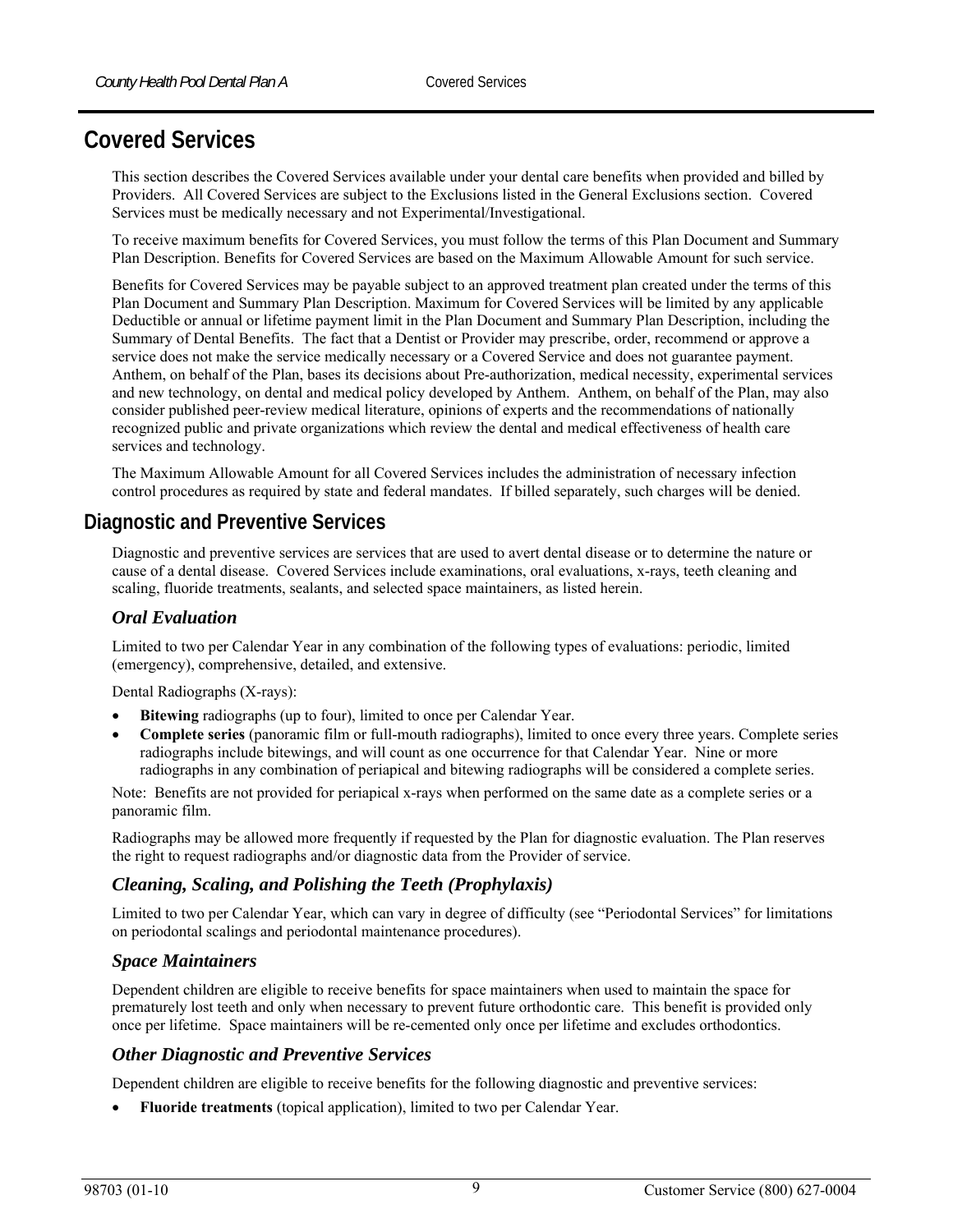**Sealants**, but only to the unrestored occlusal surface of permanent, posterior (molar) teeth, limited to once per Calendar Year and a lifetime maximum of two applications per tooth.

# **General Services**

Covered Services include limited Emergency care, office visits, consultations, and anesthesia services, as listed below.

- **Palliative (Emergency) Treatment for Dental Pain,** limited to two treatments per Calendar Year (not covered when performed in conjunction with other dental treatment).
- **Consultations,** limited to a lifetime maximum of once per Provider (not covered when performed in conjunction with examinations).
- **Analgesics,** (includes nitrous oxide).
- **General anesthesia,** when administered by a qualified, licensed professional; surgical procedures only. Precertification is required for use of general anesthesia when used for a non-surgical procedure.
- **Intravenous sedation,** when administered by a qualified, licensed professional; surgical procedures only. Precertification is required for use of intravenous sedation when used for a non-surgical procedure.
- **Office visit for observation,** limited to two visits per Calendar Year (not covered when associated with other services or procedures).

#### **Restorative Services**

The process of replacing, by artificial means, a part of a tooth that has been damaged by disease (e.g., cavities). Covered Services include "filling" teeth and preparing teeth for fillings, as listed below. For services to replace a missing tooth or restore a tooth using a crown, see *Prosthodontic Services*. Restorative services must not be solely for replacement of existing restorations.

The following are covered restorative services under this Plan Document and Summary Plan Description:

- **Amalgam restorations,** limited to once per surface per tooth in any Calendar Year.
- **Composite restorations,** limited to once per surface per tooth in any Calendar Year.
- **Pin retention,** limited to once per tooth in any Calendar Year (regardless of the number of pins per tooth). Pin retention must be performed on the same date of service and in conjunction with a covered amalgam or composite restoration.

# **Endodontic Services**

Dental services for the prevention, diagnosis, and treatment of diseases and injuries affecting the dental pulp, tooth root, and periradicular tissue. Covered Services include root canal fillings (filling the roots of teeth) and limited associated services, as listed

#### *Root Canal Therapy*

Coverage for root canal therapy includes clinical procedures, postoperative radiographs, and follow-up care (all are included in the total root canal therapy allowance), limited to once per tooth in any three years and to permanent teeth only. A treatment plan is recommended, but not required. Re-treatment of root canal therapy will be covered only if existing root canal therapy is over three years old.

Other Endodontic Services:

The following Covered Services are limited to a lifetime maximum of once per tooth/root:

- **Apexification/recalcification.**
- **Apicoectomy/periradicular** services (includes removal of granulation tissue at the apex of the tooth).
- **Retrograde filling.**
- **Root amputation/hemisection.**
- **Therapeutic pulpotomy** (excluding final restoration) limited to deciduous teeth only.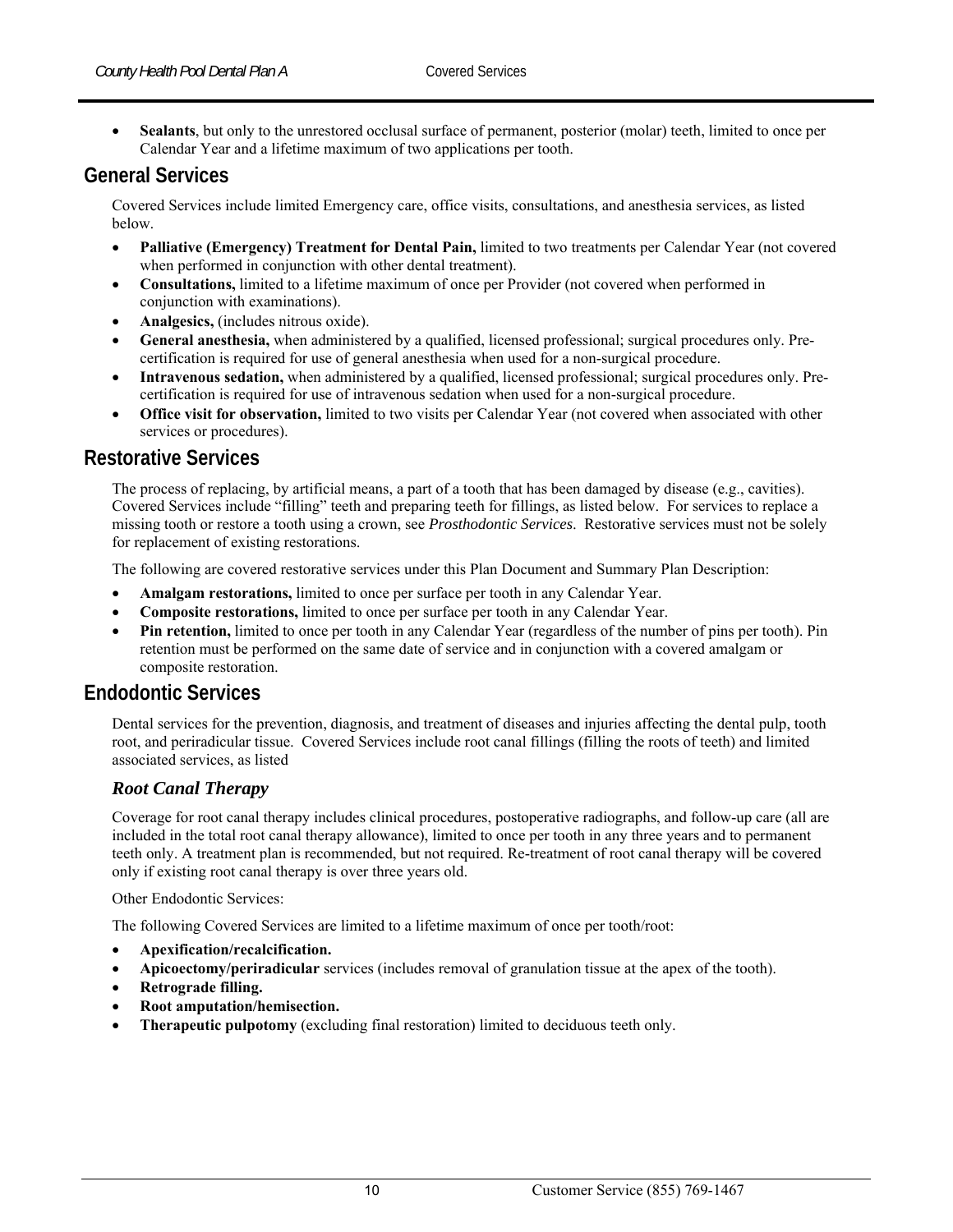# **Oral Surgery Services**

Treatment of certain dental conditions by operative or cutting procedures. Covered Services include extractions of non-impacted teeth, such as a single tooth or third molars (wisdom teeth), and other limited surgical procedures, as listed below. For surgical procedures related to the gums and to the bone that supports teeth, see *Periodontal Services*. For root canal procedures, see *Endodontic Services*.

- **Simple tooth extractions.**
- **Alveoloplasty.**
- **Vestibuloplasty.**
- **Surgical Biopsy.**
- **Excision of soft tissue lesions.**
- **Excision of intra-osseous lesions.**
- **Excision of bone tissue.**
- **Frenulectomy.**
- **Excision of hyperplastic tissue.**
- **Surgical incision and drainage.**

A biopsy report must be submitted with claims for the removal of tumors, cysts, or neoplasms. Surgical extraction of impacted wisdom teeth is a medical benefit. Claims should be filed with the Medical Plan Administrator. For more information, see your Medical Plan Document and Summary Plan Description.

# **Periodontal Services**

Dental services that treat diseases of the tissues that surround and support the teeth (e.g., the gums and the supporting bone). Covered Services include maintenance of the gum tissues and bone that supports the teeth, as listed below.

#### *Periodontal Surgical Services*

Coverage for p**eriodontal surgical services i**ncludes routine postoperative care, limited to one surgical procedure per quadrant per Enrollee in any three years. Covered periodontal surgical services are:

- **Gingivectomy or gingivoplasty,** except when performed in conjunction with a crown build-up, post and core, or with a crown (the gingivectomy or gingivoplasty is considered part of that procedure and there will be no additional benefit).
- **Gingival flap procedure** (includes root planing).
- **Crown lengthening,** limited to once per tooth per lifetime.
- **Osseous surgery,** including flap entry with closure, limited to one quadrant of osseous surgery per Enrollee in any three years. (Surgical site is limited to the number of teeth with periodontal pockets of at least 5mm.)
- **Osseous grafts** (not in conjunction with extraction sites, ridge augmentation or in preparation for the placement of implants).
- **Soft tissue grafts** (includes donor site) (per site which is defined as a single graft covering two adjacent teeth).
- **Distal or proximal wedge procedure,** except when performed in conjunction with surgical procedures in the same anatomical area (only when a periodontal pocket of 5mm or more exists).

#### *Other Periodontal Services*

Covered adjunctive periodontal services are:

- **Full-mouth debridement** to enable comprehensive periodontal evaluation and diagnosis (removal of subgingival and/or supragingival plaque and calculus), limited to a lifetime maximum of once per Enrollee.
- **Periodontal scaling and root planing** if following osseous surgery or gingival flap procedure; however, six months must elapse between the time of osseous surgery or the gingival flap procedure, and the periodontal scaling and root planing. Periodontal scaling and root planing are limited to once per quadrant in any Calendar Year.
- **Periodontal maintenance procedures** only when following active periodontal therapy, limited to two cleanings per Calendar Year, whether routine or for periodontal maintenance.
- **Occlusal adjustment** (complete or limited) **and Occlusal guards** only if performed with osseous surgery or following osseous surgery received within the previous 12 months, limited to once in any three Calendar Years.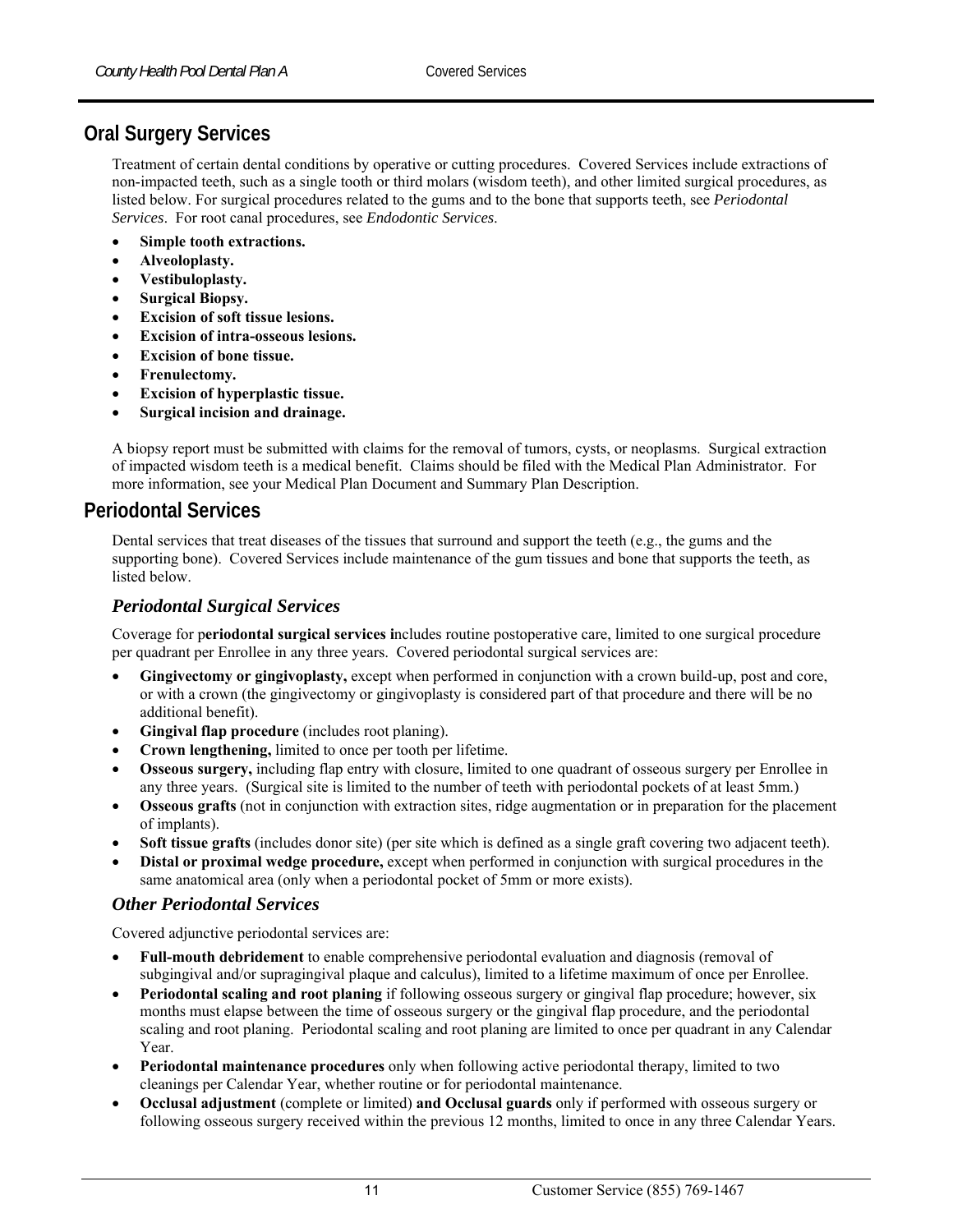# **Prosthodontic Services**

Dental services that restore and maintain the oral function, comfort, and health of a patient by replacing missing teeth and surrounding tissue with artificial substitutes. Covered Services include crowns, bridges, partial dentures, complete dentures, and some services needed to support them, as listed below.

**Bridge** - A prosthetic dental Appliance that replaces lost teeth, being supported and held in position by attachments to adjacent teeth.

**Crown** – A restoration that reproduces the entire surface anatomy of the clinical crown of a tooth.

**Denture** - An artificial or prosthetic replacement for missing natural teeth and adjacent tissues.

#### *Crowns, Onlays and Inlays*

Benefits for crowns, onlays and inlays, including benefits for the replacement of a lost or defective crown, are limited to once per tooth in any five years (whether placement was under this Plan Document and Summary Plan Description or under any prior dental coverage, and even if the original crown was stainless steel or "temporary"). Available only if three or more surfaces of the tooth are being restored or a cusp is missing or the tooth has a completed root canal.

Other Covered Services related to crowns, onlays and inlays are:

- **Recementing of crowns/onlays,** limited to a lifetime maximum of once per crown/onlay.
- **Inlays and re-cementing of inlays,** not part of a bridge.
- **Crown buildups** (includes pin retention), limited to once per tooth in any five Calendar Years (whether placement was under this product or under a prior dental coverage).

Amalgam and/or composite restorations submitted in conjunction with crown buildups or post and core procedures will be considered as part of those procedures. Crown buildups performed in conjunction with post and core procedures will be considered part of those procedures. Crown buildups on the same tooth as an amalgam or composite restoration done within the same Calendar Year **will not be** covered.

- **Post and core buildups,** limited to once per tooth in any five years (documentation must be supplied to verify completion of root canal therapy).
- **Crown/onlay repairs,** limited to once per crown/onlay in any five years.
- **Stainless steel crowns (for deciduous teeth only). Benefits are not provided for stainless steel crowns when used as a temporary crown.**

#### *Removable Prosthodontics*

The Maximum Allowable Amount for these services includes routine post-delivery care. Covered Services include:

 Removable complete immediate or permanent and partial dentures, but only if the tooth/teeth being replaced were functional and extracted after the Enrollee's Effective Date, limited to once in five years. Benefits are available for the replacement of complete or partial dentures, but only if the Appliance is five years old or older and either cannot be made serviceable or has been lost or stolen.

Covered Services for both complete and partial dentures include:

- **Adjustments** limited to once per Appliance in a Calendar Year, but not during the first six months following denture placement performed by the same or associated dentist or physician who provided or repaired the appliance.
- **Repairs,** (unless repairs are completed on the same date as replacement partials/dentures), limited to once per Appliance in a five year period.
- **Addition of tooth or clasp** (unless additions are completed on the same date as replacement partials/dentures), limited to a lifetime maximum of once per tooth.
- **Denture rebase and reline procedures,** limited to once per Calendar Year for chairside relining and once in three years for laboratory rebasing or relining.

#### *Fixed Prosthodontics*

Each abutment and each pontic constitute a unit in a bridge. Covered Services are: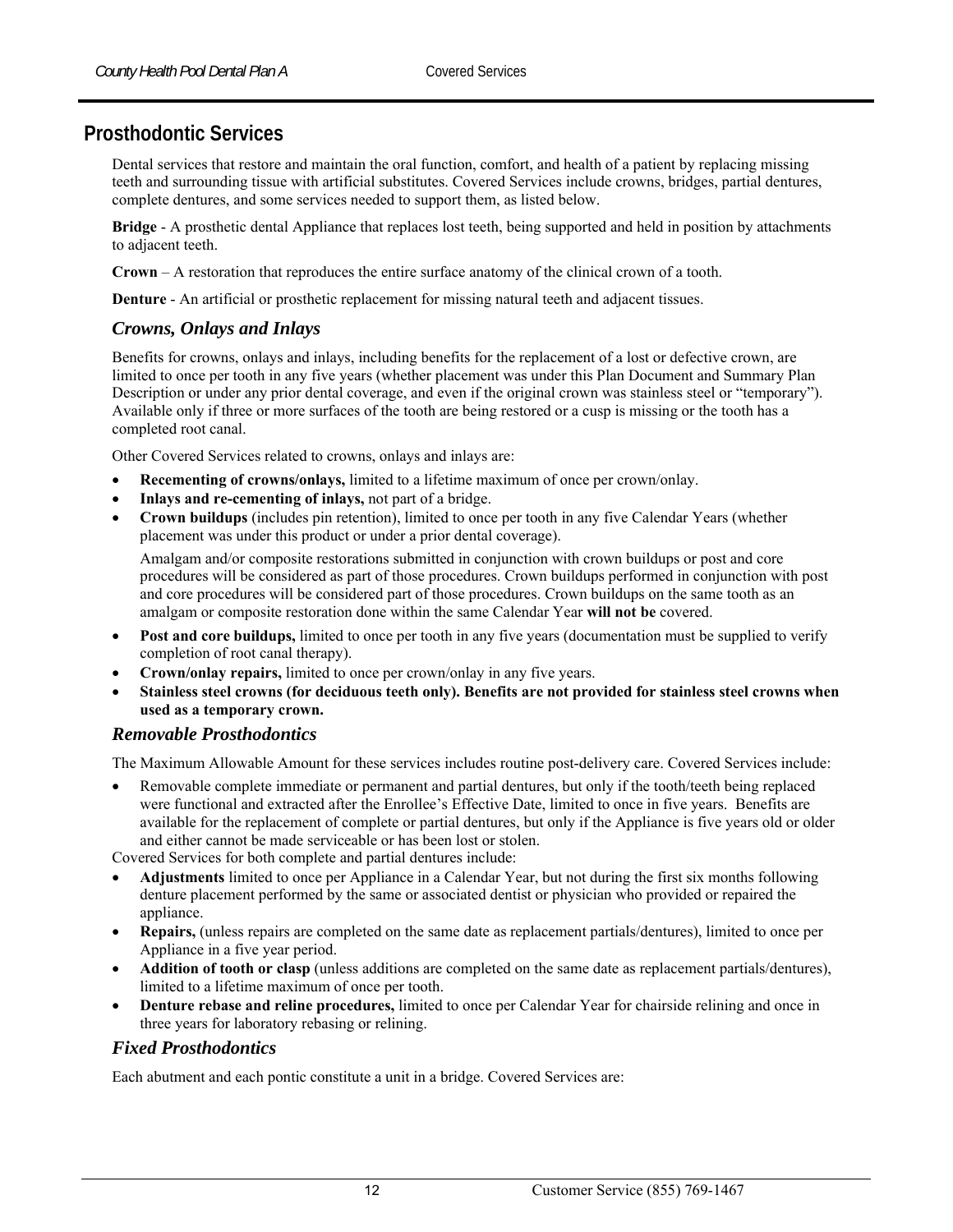**Fixed bridges,** but only when a less costly procedure is inappropriate as determined by the Plan, and only if the teeth being replaced were functional and extracted after the Enrollee's Effective Date. A treatment plan is recommended, but not required.

Benefits are provided for the replacement of an existing bridge if it is five years old or older and either cannot be made serviceable or has been lost or stolen. Benefits will not be provided for a pontic or an abutment if an Appliance or crown/onlay was placed on the affected tooth/teeth in the last five years.

If the Enrollee and Dentist decide on a personalized restoration as opposed to a standard technique, benefit payment will be based on the Anthem's Maximum Allowable Amount for the standard technique. The Enrollee is solely responsible for the balance of charges.

An alternate benefit for a removable partial denture is the maximum benefit available if more than 6 units of fixed bridgework is needed to replace all missing teeth in an arch, or if all molars are missing on one or both sides of an arch.

- **Re-cementing a bridge,** limited to a lifetime maximum of once per bridge.
- **Post and core buildups,** limited to once per tooth in a five-year period. (Documentation must be supplied to verify completion of root canal therapy.)
- **Bridge repair,** limited to once per bridge in a five-year period.

# **Missing Tooth Benefit**

Removable prosthodontics (partials or dentures) or fixed prosthodontics (bridges) for the replacement of teeth (or tooth) lost prior to the Enrollee's Effective Date under this Plan Document and Summary Plan Description **are not** covered.

# **Mouth Rehabilitation**

If you and your Dentist select a course of mouth rehabilitation, the Plan's obligation under this Plan Document and Summary Plan Description will be to cover only those services necessary to eliminate oral disease and replace covered missing teeth. The balance of the treatment, including costs of treatment and materials to increase vertical dimension or restore the occlusion, will remain the responsibility of the Enrollee.

# **Orthodontic Services**

Only Dependent children are eligible to receive services for non-surgical dental services related to the supervision, guidance, and correction of growing or mature teeth. Covered Services include examination records, tooth guidance, and repositioning (straightening) of the teeth, as listed herein.

Orthodontic benefits are paid on a quarterly basis at the end of that quarter's treatment. Payment is made over the course of treatment, up to the maximum lifetime orthodontic benefit shown in the Summary of Dental Benefits. Orthodontic services are subject to a separate lifetime maximum and are not included in the annual Calendar Year maximum. A Treatment Plan is recommended, but not required for all orthodontic services.

For each eligible Dependent Enrollee, after the Deductible (if any) is met, the Plan pays the applicable percentage shown in the Summary of Dental Benefits of the Maximum Allowable Amount for the following orthodontic services:

- **Diagnostic orthodontic records,** limited to a lifetime maximum of once per eligible Enrollee.
- **Minor treatment for tooth guidance.**
- **Minor treatment to control harmful habits.**
- **Interceptive orthodontic treatment.**
- **Comprehensive orthodontic treatment,** transitional and permanent dentition.
- **Post-treatment stabilization,** limited to a lifetime maximum of one Appliance per eligible Enrollee.

In event of Enrollee termination, benefits will be pro-rated and services will be paid only for those provided during the time period in which the Enrollee was covered by the Plan.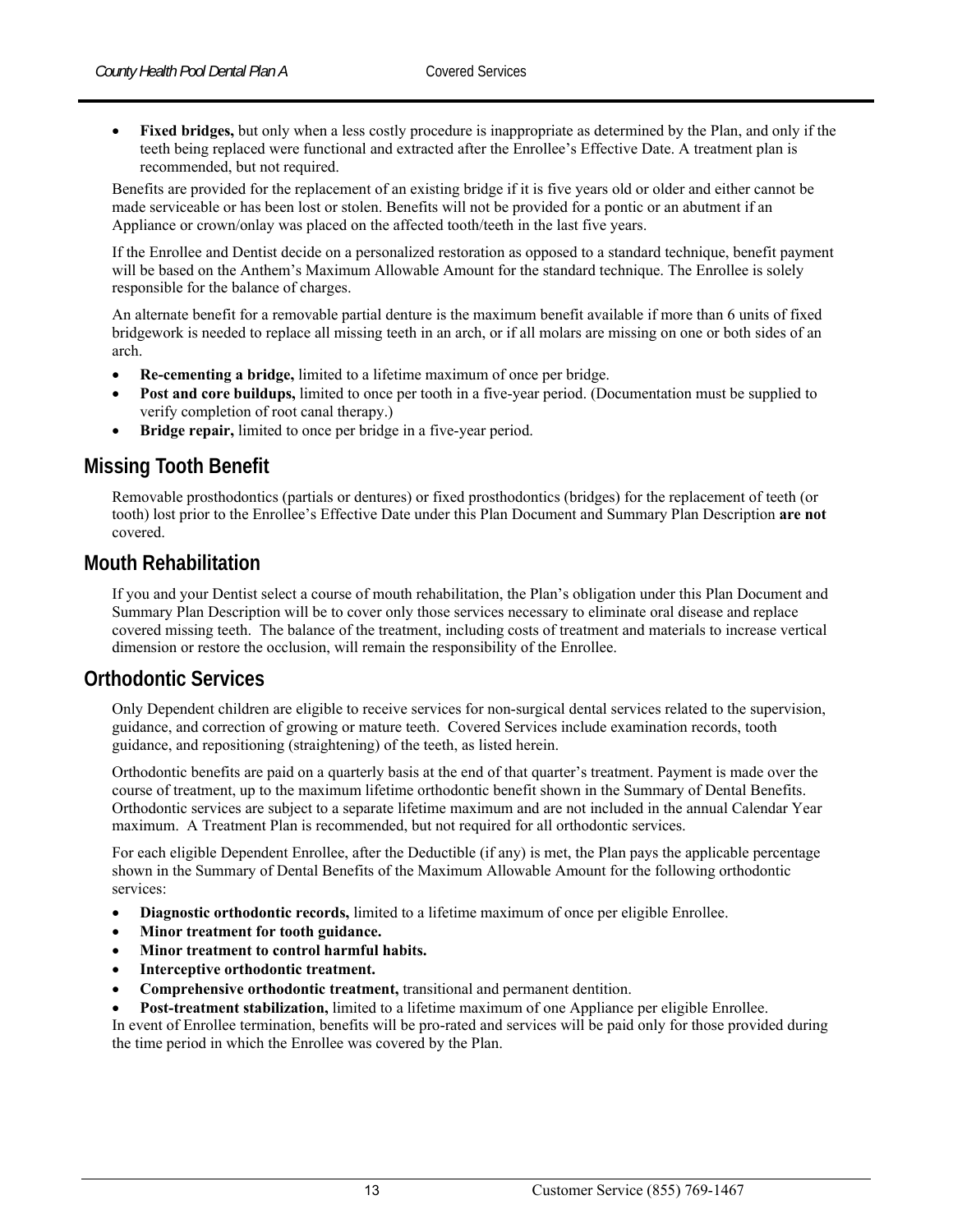# **Pretreatment Estimates and Treatment Plans**

For services exceeding \$300, a Treatment Plan from your Provider is recommended, but not required. Requests should be submitted on a standard claim form and are valid for 90 days. Telephone requests cannot be accepted, and verbal authorizations are not honored.

The Plan will send to the Enrollee and the provider of service a written estimate of Covered Services, benefit amounts payable, Deductible amount due, and maximum allowable amounts.

The Treatment Plan, radiographs, and diagnostic information are reviewed by actively practicing Dentists/Providers (when appropriate) who provide consultation services for the Plan. The Plan, with the consultant Dentist(s)/Provider(s), will determine the benefits available according to the terms and provisions of this Plan Document and Summary Plan Description.

Regardless of approval of a Treatment Plan, coverage under this Plan Document and Summary Plan Description must be maintained without interruption through the date that services are performed in order for benefits to be provided. Mail the Pretreatment Estimate request and Treatment Plan forms to the Anthem Dental address listed on your Identification Card.

## **Alternate Benefits**

When a Provider performs or provides a treatment or service for which a satisfactory result could have been achieved through a different or less costly procedure or service, Anthem, on behalf of the Plan, reserves the right to determine alternate benefits based upon the less costly procedure. When the Plan provides alternate benefits for a service, the Enrollee is responsible for the balance of charges made by the Provider.

# **Cost Effective Alternatives**

The Plan may use prudent business judgment by making limited exceptions to the terms of this Plan Document and Summary Plan Description. When the cost of equivalent services from different providers or suppliers varies significantly, the Plan may take these variations into consideration in determining benefits. These decisions are made only after establishing the cost effectiveness of a medically necessary service and with the understanding of the affected Enrollee. Any decisions do not, however, prevent the Plan from administering this Dental Plan in strict accordance with its terms in other situations.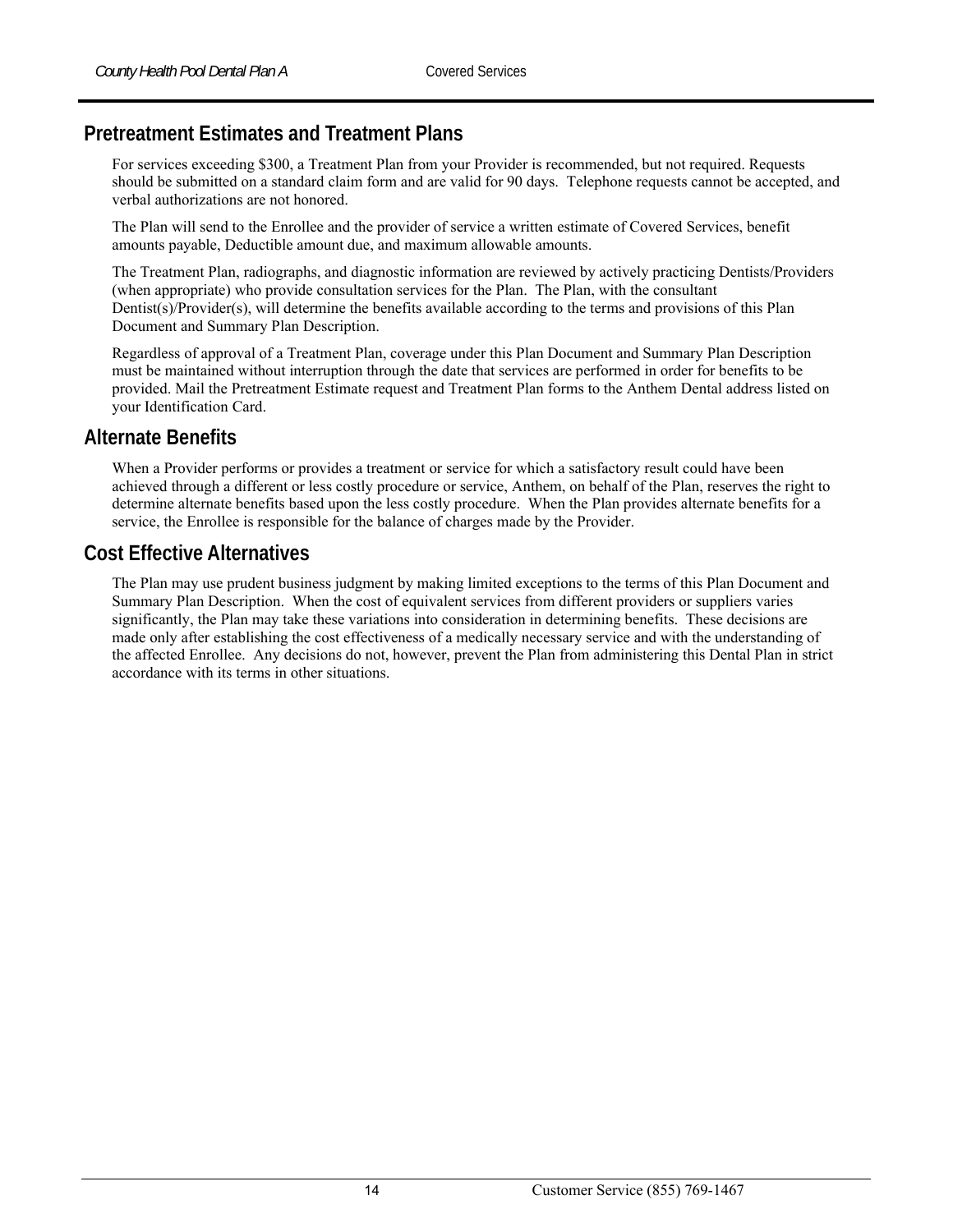# **General Exclusions**

This section indicates items which are excluded and are not considered Covered Services**,** and to aid in identifying certain common items, which may be misconstrued as Covered Services. This list of Exclusions is in no way a limitation upon, or a complete listing of, such items considered not to be Covered Services. The Plan is the final authority for determining if services or supplies are covered.

The Plan does not provide benefits for services or supplies:

- Which the Plan determines are not specifically listed in the Plan Document and Summary Plan Description.
- Received from an individual or entity that is not a Provider, as defined in this Plan Document and Summary Plan Description.
- Which are Experimental/Investigational or related to such, whether incurred prior to, in connection with, or subsequent to the Experimental/Investigational service or supply, as determined by Anthem, on behalf of the Plan.
- For any condition, disease, defect, ailment, or injury arising out of and in the course of employment if benefits are available under any Workers' Compensation Act or other similar law. This exclusion applies if you receive the benefits in whole or in part, or receive no Workers' Compensation benefits. This exclusion also applies whether or not you claim the benefits or compensation. It also applies whether or not you recover from any third-party.
- To the extent that they are provided as benefits by any governmental unit, unless otherwise required by law or regulation. The payment of benefits under this Plan Document and Summary Plan Description will be coordinated with such governmental units to the extent required under existing state or Federal Laws.
- For illness or injury that occurs as a result of any act of war, declared or undeclared.
- For treatment of injuries sustained or illnesses resulting from participation in a riot or civil disturbance, or while committing or attempting to commit an assault or unlawful act, unless otherwise required by law. Services, supplies or other care required while incarcerated in a federal, state or local penal institution or required while in custody of federal, state or local law enforcement authorities, including work release programs.
- For court ordered care, unless authorized by the Plan or otherwise covered by the Plan Document and Summary Plan Description.
- For which you have no legal obligation to pay.
- Received from a dental or medical department maintained by or on behalf of an employer, mutual benefit association, labor union, trust or similar person or group.
- Received from a member of your immediate family, including your spouse, child, brother, sister, or parent.
- For completion of claim forms or charges for medical/dental records or reports unless otherwise required by law.
- For missed or canceled appointments.
- Charges in excess of the Maximum Allowable Amount.
- Incurred prior to your Effective Date.
- Incurred after the termination date of this coverage except as specified elsewhere in this Plan Document and Summary Plan Description.
- Primarily for educational, vocational, or training purposes, except as otherwise specified herein.
- For any duplicate prosthetic device or other Appliance, or for a "spare" set of dentures or any other duplicate Appliance such as, but not limited to, removable orthodontic retaining devices.
- For athletic mouth guards.
- For bacteriological studies for determination of pathologic agents.
- For behavior management.
- For bleaching of discolored teeth.
- For canal preparation and fitting of prefabricated dowel and post.
- For caries susceptibility tests.
- For chemical treatments.
- For cosmetic services for beautification or aesthetic services to improve an individual's appearance by alteration of a physical characteristic, for psychiatric or psychological reasons, or to change family characteristics or conditions due to aging or incisal wear; for cosmetic replacement of serviceable amalgam restorations with silicate, plastic, or composite materials.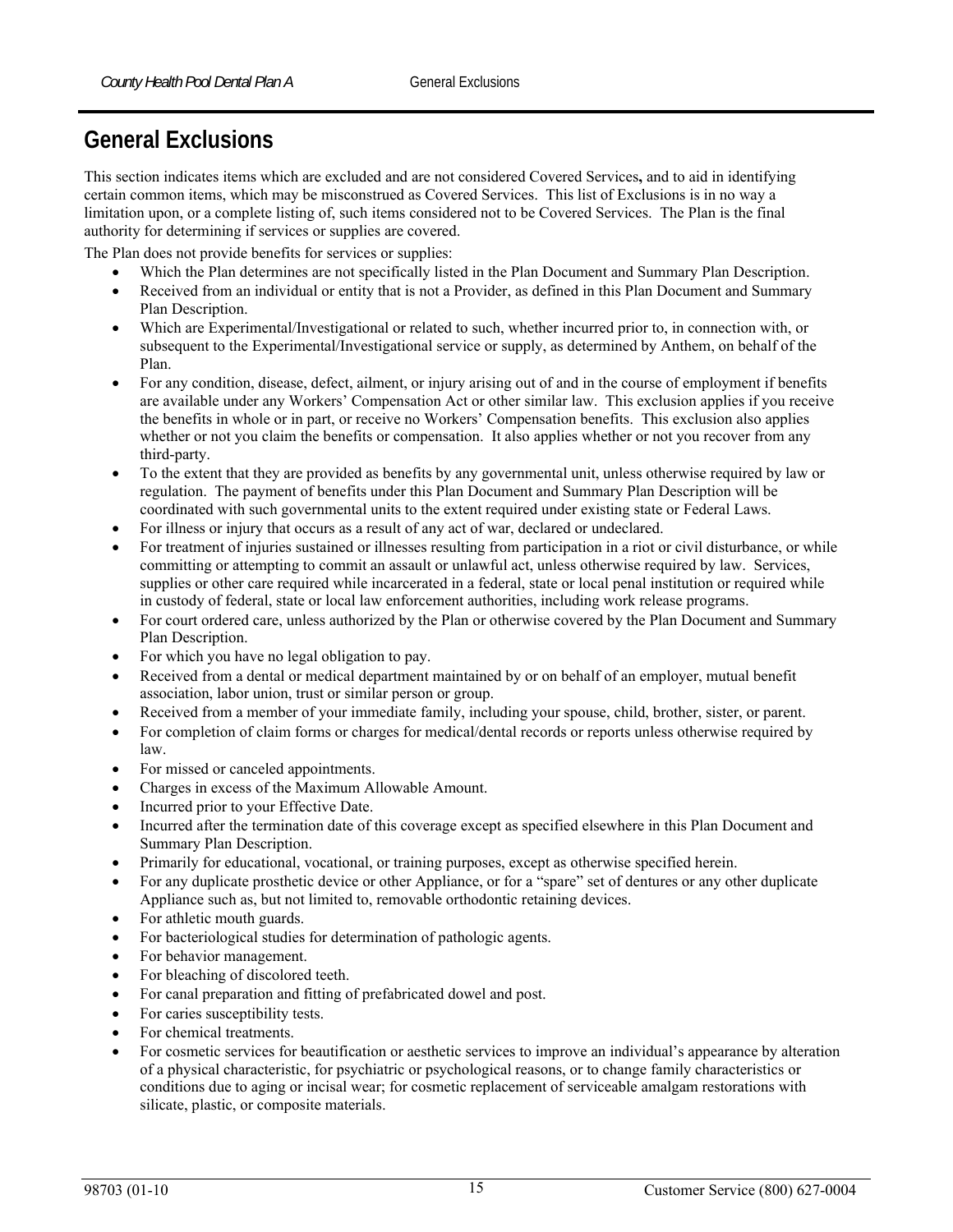- For crown buildups on the same tooth as an amalgam or composite restoration that was done within the same Benefit Period.
- For restorations to restore occlusion, vertical dimension or incisal edges due to bruxism, attrition or harmful habits.
- For desensitizing medicaments and/or their application.
- For diagnostic photographs, casts, or models.
- For dietary instructions.
- For discing.
- Related to temporomandibular joint (TMJ) dysfunction, therapy or surgery, regardless of the reason(s) such services are necessary. Surgery for TMJ dysfunction is covered as a medical benefit. Please see your Medical Plan Document and Summary Plan Description.
- For enamel microabrasion.
- For fixed bridge when done in conjunction with a removable Appliance in the same arch.
- For grafts to improve aesthetics.
- For grafts to prepare for or that are associated with implants.
- For gold foil restorations.
- For guided tissue regeneration.
- For histopathological examinations.
- For house/hospital calls.
- For implants and services or supplies, such as bridges, grafts, or dentures,or crowns that are provided in conjunction with implants.
- For local anesthetic when billed separately.
- For localized delivery of chemotherapeutic agents.
- For occlusal analysis.
- For oral hygiene instructions.
- For OSHA fees and/or infection control fees when billed separately.
- For osseous grafts if the following procedures have been performed on the affected tooth or site on the same date of service or within the previous 12 months:
	- Apicoectomy.
	- Extraction.
	- Hemisection.
	- Retrograde filling.
	- Root amputation.
	- Root canal therapy.
	- For polishing of restorations.
- For post removal.
- For precision attachments for partials and/or dentures.
- For prefabricated resin crown or stainless steel crown with resin window.
- For prescription drugs.
- For pulp capping (direct or indirect).
- For pulp vitality tests.
- For pulpotomy on permanent teeth.
- For rebonding of a Maryland bridge.
- For recontouring.
- For removable unilateral partial denture.
- For replacement of a nonfunctional or nonrestorable tooth, e.g., a bridge to replace an extracted tooth root. Radiographic verification of a sound tooth at the time of initial membership eligibility may be required.
- For replacement of a prosthodontic Appliance (fixed or removable) more often than once in any five-year period (measured from the date on which the replaced Appliance was last prepared for the Enrollee, whether under this Plan Document and Summary Plan Description or under any prior dental coverage).
- For replacement of restorations due to mercury or other possible allergies.
- For replacement of serviceable prosthodontics (services needed to make an Appliance serviceable will be provided in accordance with this Plan Document and Summary Plan Description).
- For resin crowns/onlays whether for single restorations, bridge retainers, or pontics.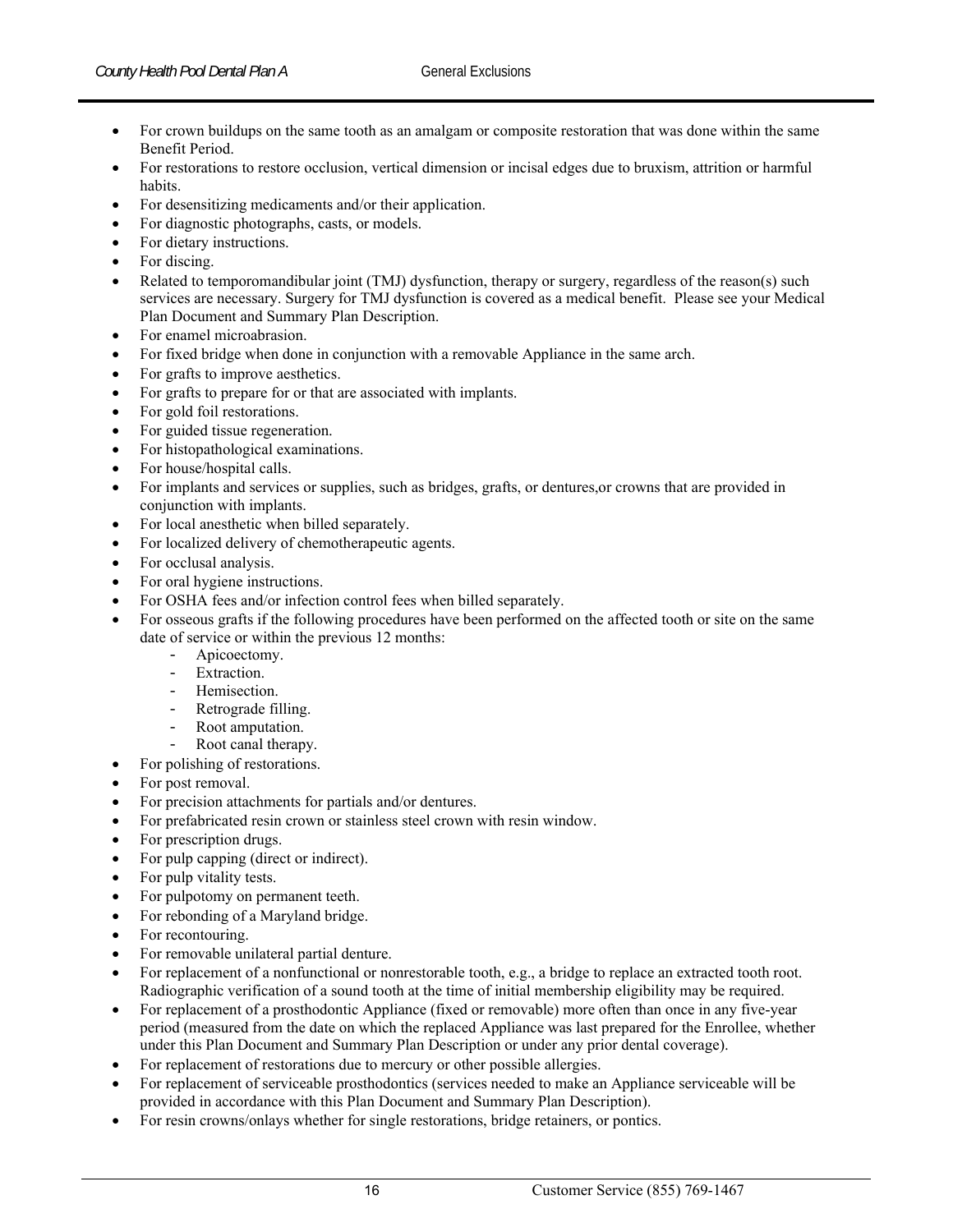- For restorations on the same tooth as a previously placed sealant if fewer than two years have elapsed since the time sealants were placed.
- For restoration overhang removal.
- For root canal therapy on deciduous teeth.
- For sealants on restored teeth (occlusal surface).
- For second professional opinions.
- For sedative fillings.
- For silicate restorations.
- For stress breakers.
- For therapeutic injections.
- For tissue conditioning procedures.
- For tobacco-use counseling.
- For upgrading of serviceable dentistry.
- For two similar services performed at the same time where one service is an integral part of a more extensive procedure.
- For prosthetic devices to replace teeth missing (congenitally or otherwise) lost or extracted before the Enrollee's Effective Date.
- For mucogingival surgery.
- For occlusal adjustments (complete or limited) except as specified otherwise in the Plan Document and Summary Plan Description.
- For provisional splinting.
- For services and supplies that do not meet the Plan's dental or benefit policy guidelines.
- For services or supplies not specifically listed in this Plan Document and Summary Plan Description.
- Surgical tooth extraction for impacted wisdom teeth is covered as a medical benefit, see your Medical Plan Document and Summary Plan Description.
- Denture adjustments during the first six months following denture placement performed by the same or associated dentist or physician who provided or repaired the appliance.
- Any expenses for travel, whether or not recommended by a Dentist or Provider.
- Any expenses resulting from intentional self-inflicted injury or attempted intentional self-destruction while sane or insane.
- Any reconstructive dentistry or surgery unless such service is necessary for repair or alleviation of damage resulting from an accident which occurred while you are a participant in the Plan; because of infection or other disease which occurred while you are a participant in the Plan; or because of congenital disease or anomaly of a covered Dependent child which has resulted in a functional defect provided the disease or anomaly occurred while you are a participant in the Plan.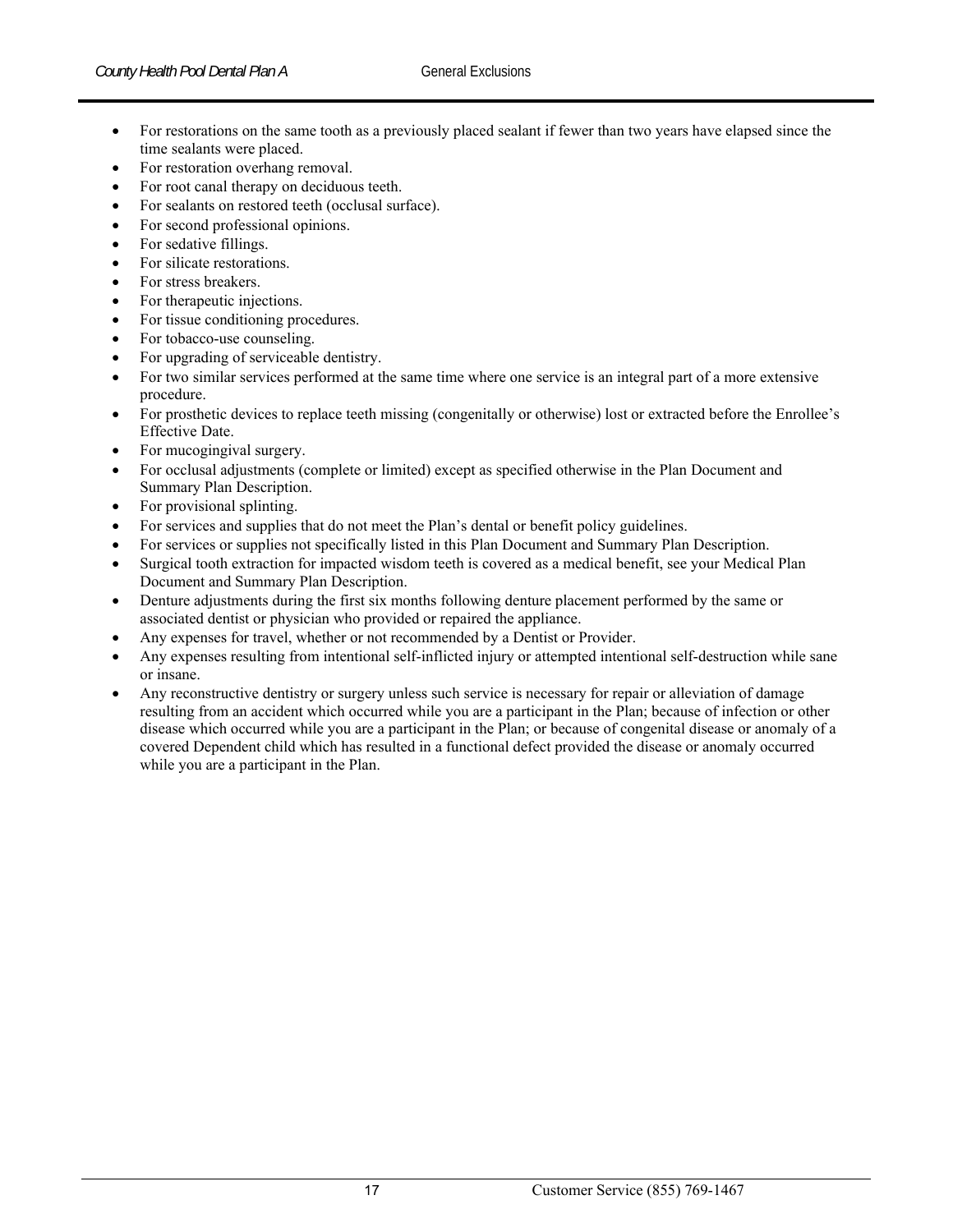# **Administrative Information**

# **How To File Claims**

You are responsible for making sure a claim is filed in order to receive benefits. Many Providers will submit your claim for you. If you submit the claim, use a claim form.

## *How Benefits Are Paid*

The Plan shares the cost of your dental expenses with you up to the amount of the Maximum Allowable Amount. For services subject to a Deductible, you must satisfy the Deductible before the Plan begins to pay its share of the balance.

The amount you pay may differ by the type of service you receive or by Dentist/Provider. Refer to the Summary of Dental Benefits to see what amount you are required to pay for each service. Claims for Covered Services need not be sent to the Plan in the same order that expenses were incurred.

Anthem, on behalf of the Plan, will deny that portion of any charge that exceeds the Maximum Allowable Amount.

## *Payment of Benefits*

The Plan is not required to honor an assignment of benefits to Dentists or Providers. The Plan may honor an assignment of benefits to Providers at the Plan's sole discretion. If Anthem, on behalf of the Plan, pays you directly, you will be responsible for paying the provider of services for all charges. These payments fulfill the Plan's obligation to the Enrollee for these services.

Once a Provider gives a Covered Service, Anthem will not honor a request for the Plan to withhold payment of the claims submitted.

#### *Assignment*

This Plan Document and Summary Plan Description is not assignable by the Plan without the written consent of the Plan. The coverage and any benefits under this Plan Document and Summary Plan Description are not assignable by any Member without the written consent of the Plan, except as described in this Plan Document and Summary Plan Description.

#### *Notice of Claim*

The Plan is not liable under the Plan Document and Summary Plan Description, unless the Plan receives written notice that Covered Services have been given to you. An expense is considered incurred on the date the service or supply was given.

Note: You have the right to obtain an itemized copy of your billed charges from the Provider who provided services.

#### *Claim Forms*

Claim forms will usually be available from most Dentists and Providers, Benefit Administrators/Contact Persons, www.ctsi.org and the Anthem Dental Customer Service Department. If forms are not available, send a written request for claim forms to Anthem. If you do not receive the forms, written notice of services rendered may be submitted to the Plan without the claim form. The same information that would be given on the claim form must be included in the written notice of claim. This includes:

- Name and address of Employee Participant.
- Identification number.
- Patient's name.
- Patient's age.
- Patient's relationship with the Employee Participant.
- Other dental coverage in effect.
- Date, type and place of service.
- Itemization of charges.
- Provider's name and address.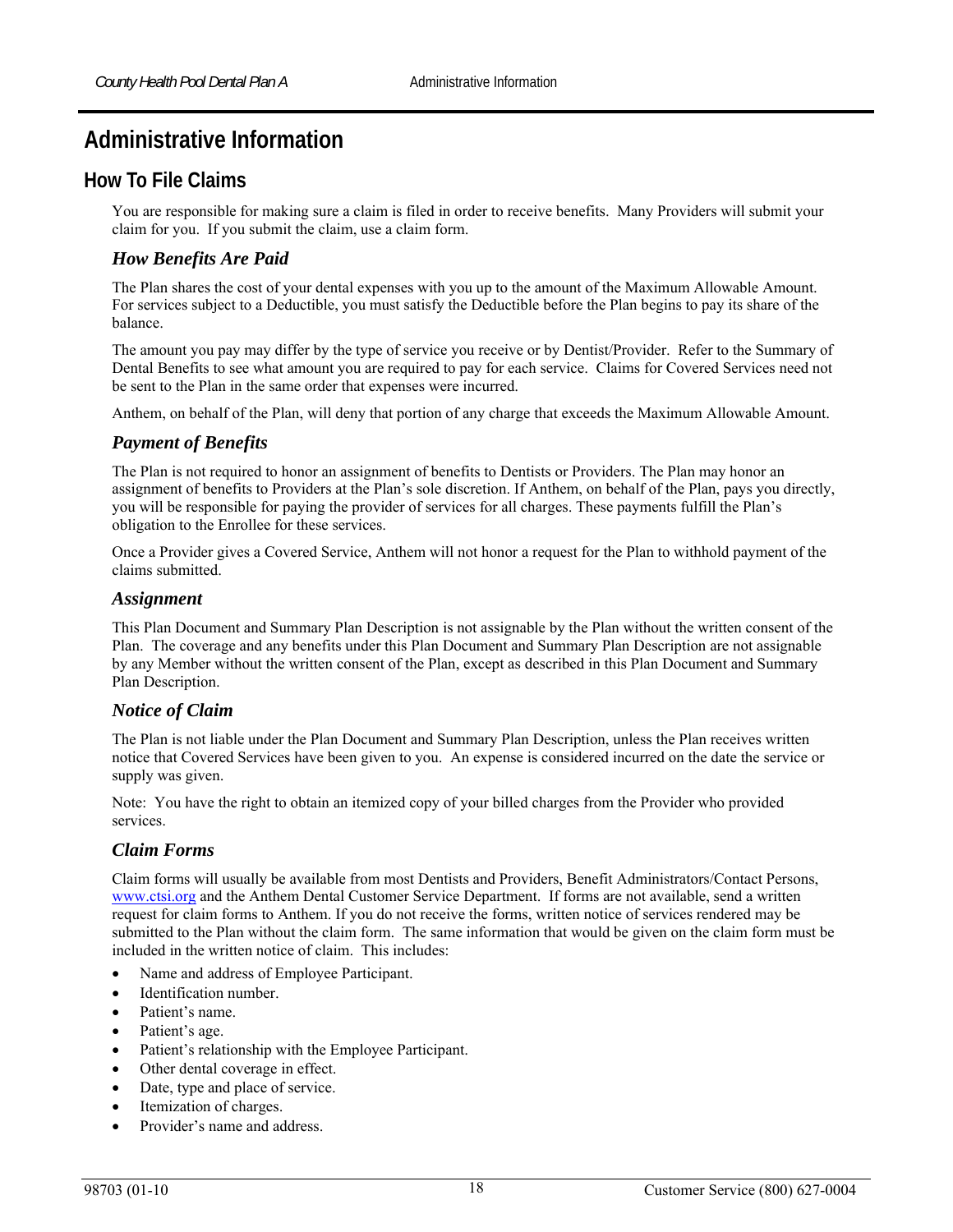- Provider's tax ID number.
- Your signature and the Provider's signature.

#### *Separate Claim Forms Required*

A separate claim form is required for each Dentist or Provider for which you are requesting reimbursement. A separate claim form is also required for each Enrollee when charges for more than one family member are being submitted.

#### *Out-of-State/Out-of-Area Claim Filing*

Enrollees receiving services outside the state can file claims using the same procedures listed above in "Claim Forms."

#### *Timely Filing Limits*

All claims must be filed within 180 days after the date of service. Any claims filed after this time limit may be denied, unless the Plan is satisfied that there is a valid reason why the Enrollee could not submit his/her claim within this time limit.

If a claim must be returned to the Enrollee for additional information, the claim must be resubmitted to the Plan within 90 days of the date the claim was returned to the Enrollee.

If an Enrollee's coverage under this Plan Document and Summary Plan Description ends, claims for covered expenses incurred during the Enrollee's final Calendar Year must be filed within 60 days after the date of the coverage termination. Failure to file a claim within the 60 days will result in loss of benefits otherwise provided by this dental Plan Document and Summary Plan Description.

#### *Time Benefits Payable*

Anthem, on behalf of the Plan, will pay all benefits within 31 days after receiving all necessary information. The Plan may honor an assignment of benefits to Providers at its sole discretion. If Anthem pays you directly, you will be responsible for paying the provider of services for all charges. These payments fulfill the Plan's obligation to you for these services. If other parties have paid benefits under this Plan Document and Summary Plan Description, Anthem may reimburse those other parties and be fully discharged from that portion of the Plan's liability.

#### *Enrollee's Cooperation*

Each Enrollee shall complete and submit to the Plan such consents, releases, assignments and other documents as may be requested by the Plan in order to obtain or assure reimbursement under, Workers' Compensation or any other governmental program. Any Enrollee who fails to cooperate will be responsible for any charge for services.

#### *Anthem Information Practices Notice*

The purpose of this information practices notice is to provide a notice to Enrollees regarding Anthem's standards for the collection, use, and disclosure of information gathered in connection with Anthem's business activities. The Plan may collect personal information about an Enrollee from persons or entities other than the Enrollee.

- The Plan may disclose Enrollee information to persons or entities outside of the Plan without Enrollee authorization in certain circumstances.
- An Enrollee has a right of access and correction with respect to all personal information collected by the Plan.
- The Plan takes reasonable precautions to protect Member information in its possession, including the use of restricted computer access.

#### *Explanation of Benefits*

After you receive dental care, you will receive an Explanation of Benefits (EOB). The EOB is a summary of the coverage you receive. The EOB is not a bill, but a statement from the Plan to help you understand the coverage you are receiving. The EOB shows:

- Total amounts charged for services/supplies received.
- The amount of the charges satisfied by your coverage.
- The amount for which you are responsible (if any).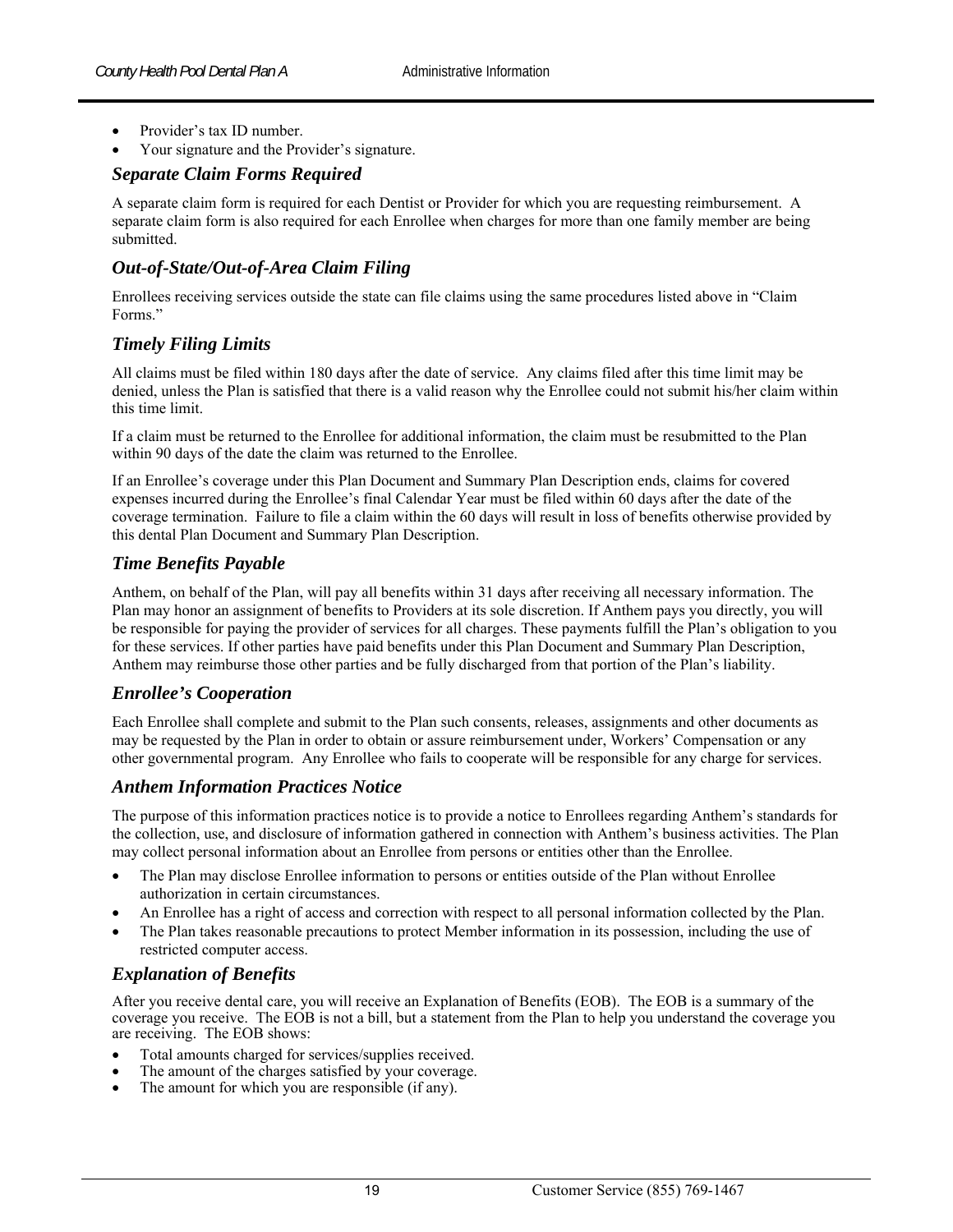#### *Payment in Error*

If Anthem, on behalf of the Plan, makes an erroneous benefit payment, Anthem may require the Enrollee the provider of service or the ineligible person to refund the amount paid in error. The Plan reserves the right to correct payments made in error by offsetting the amount paid in error against new claims. The Plan also reserves the right to take legal action to correct payments made in error.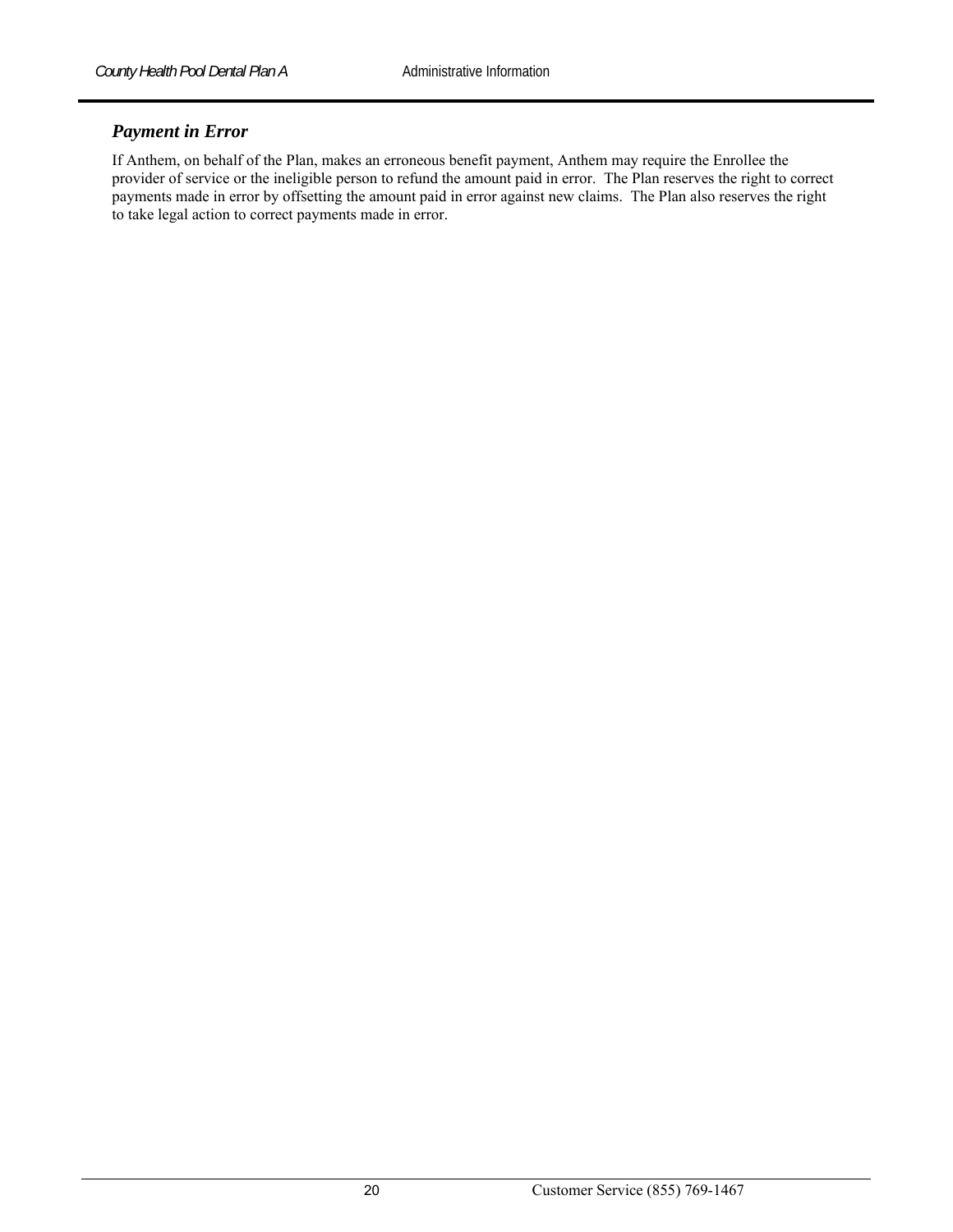# **General Provisions**

# **General Provisions**

#### *Administration*

The Plan, or anyone acting on the Plan's behalf, shall have all the powers necessary or appropriate to enable it to carry out its duties in connection with the operation and administration of this Plan Document and Summary Plan Description. This includes, without limitation, the power to construe the Contract and the Plan Document and Summary Plan Description, to determine all questions arising under this Plan Document and Summary Plan Description, and to make, establish and amend the rules and regulations and procedures with regard to the interpretation and administration of the provisions of this Plan Document and Summary Plan Description. However, these powers shall be exercised in such a manner that has a reasonable relationship to the provisions of the Contract and the Plan Document and Summary Plan Description. A specific requirement, limitation or Exclusion will override more general benefit language.

#### *Amendment*

The Plan reserves the right to amend or modify the Plan Document and Summary Plan Description.

#### *Anthem Blue Cross and Blue Shield Note*

County Health Pool, on behalf of itself and its participants, hereby expressly acknowledges its understanding that this Plan Document and Summary Plan Description constitutes a Contract solely between County Health Pool and Anthem, and that Anthem is the trade name of Rocky Mountain Hospital and Medical Services, Inc. The Blue Cross and Blue Shield marks are registered by the Blue Cross and Blue Shield Association with the U.S. Patent and Trademark Office in Washington, D.C. and in other countries. Further, Anthem is not contracting as the agent of the Blue Cross and Blue Shield Association or any other Blue Cross and/or Blue Shield plan or licensee. This paragraph shall not create any additional obligations whatsoever on the part of Anthem other than those obligations created under other provisions of this agreement.

#### *Authority to Interpret Plan*

The County Health Pool Board of Directors, or where Board of Directors' responsibility has been delegated to others, such delegates shall have complete authority to determine the standard of proof required in any case and to apply and interpret the Plan Document and Summary Plan Description. The decisions of the Board of Directors or its delegates shall be final and binding.

#### *Catastrophic Events*

In case of fire, flood, war, civil disturbance, court order, strike or other cause beyond the Plan's control, Anthem, on behalf of the Plan, may be unable to process Enrollee claims on a timely basis. No legal action or lawsuit may be taken against the Plan or Anthem due to a delay caused by any of these events.

#### *Cessation of Operations*

In the event of the cessation of operations or dissolution of the Plan, this Plan Document and Summary Plan Description may be terminated immediately by the Plan.

#### *Changes to the Plan Document and Summary Plan Description*

For modifications due to applicable Federal Law or regulation, Anthem may amend this Plan Document and Summary Plan Description when authorized by a Plan representative. The Plan will give the Enrollee access to any amendments following the effective date of the amendment.

No agent or employee of Anthem may change this Plan Document and Summary Plan Description. Such changes can be made only through an endorsement authorized and signed by County Health Pool and an officer of Anthem.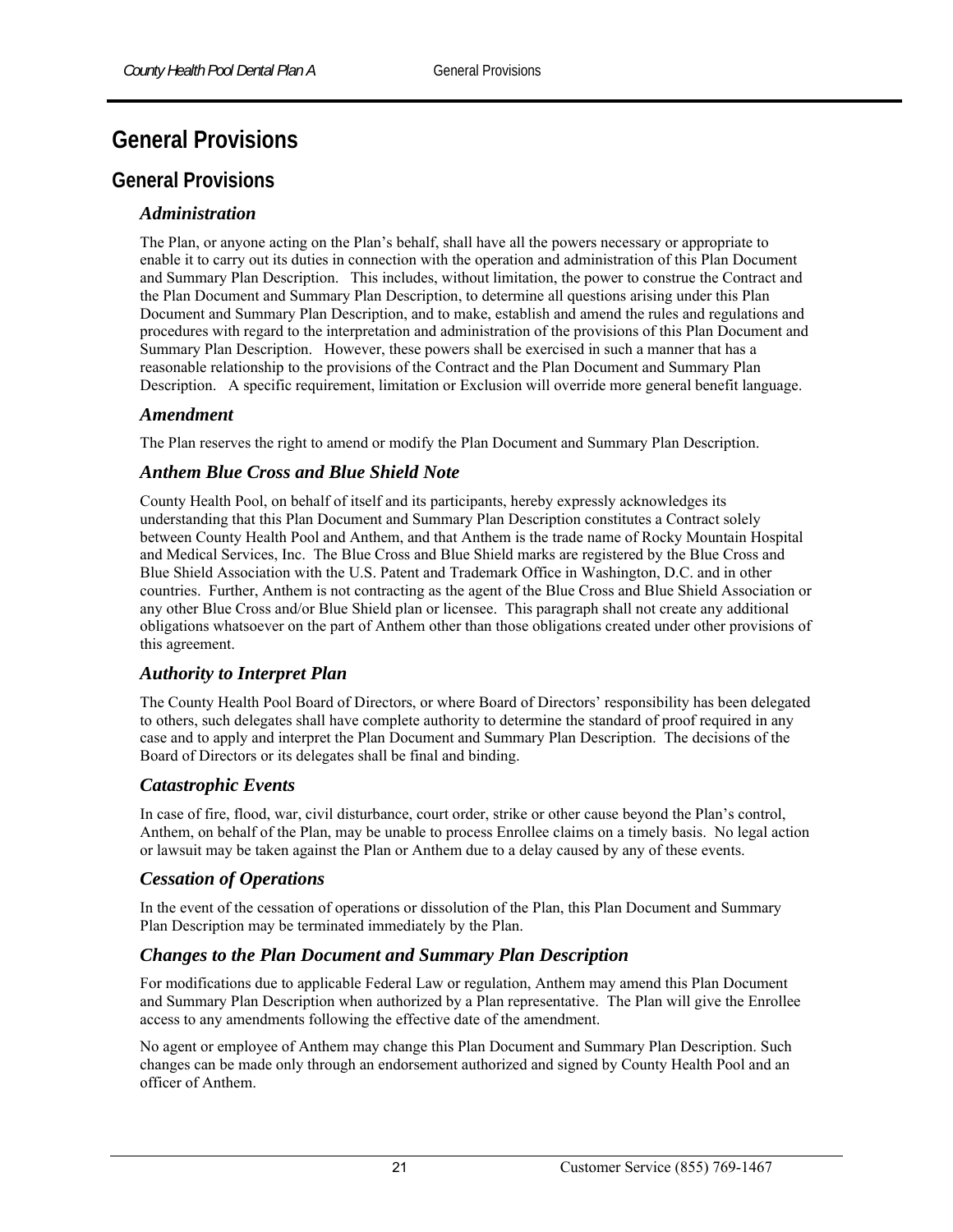#### *Clerical Error*

Clerical error of the Plan, in keeping any record pertaining to this coverage will not invalidate coverage otherwise validly in force or continue coverage otherwise validly terminated.

#### *Contracting Entity*

The Employee Participant hereby expressly acknowledges that the Employee Participant understands that the Plan Document and Summary Plan Description constitutes a Contract solely between the Plan and Anthem, an independent corporation operating under a license from the Blue Cross and Blue Shield Association, which is an association of independent Blue Cross and Blue Shield Plans. The Blue Cross and Blue Shield Association permits Anthem to use the Blue Cross and Blue Shield Service Mark, and in doing so, Anthem is not contracting as the agent of the Blue Cross and Blue Shield Association. The Employee Participant further acknowledges and agrees that the Employee Participant has not entered into the contract based on representations by any person other than an Anthem representative, and that no person, entity or organization other than Anthem will be held accountable or liable to the subscriber for any of Anthem's obligations created under the Plan Document and Summary Plan Description. This paragraph does not create any additional obligations whatsoever on Anthem's part other than those obligations created under other provisions of the Plan Document and Summary Plan Description.

#### *Delivery of Documents*

Anthem, on behalf of the Plan, will provide an Identification Card for each Enrollee. The Plan Document and Summary Plan Description is available at www.ctsi.org or by calling your CHP Benefits Administrator..

#### *Disagreement with Recommended Treatment*

Each Enrollee enrolls with the understanding that the Dentist or Provider is responsible for determining the treatment appropriate for their care. You may, for personal reasons, refuse to accept procedures or treatment by Providers. Providers may regard such refusal to accept their recommendations as incompatible with continuance of the physician-patient relationship and as obstructing the provision of proper dental care. Dentists and Providers shall use their best efforts to render all medically necessary and appropriate dental care services in a manner compatible with your wishes, insofar as this can be done consistently with the Provider's judgment as to the requirements of proper dental practice.

If you refuse to follow a recommended treatment or procedure, and the Dentist or Provider believes that no professionally acceptable alternative exists, you will be so advised. In such case, neither the Plan, nor any Dentist or Provider shall have any further responsibility to provide care in the case of the Provider, and to arrange care in the case of the Plan for the condition under treatment or any complications thereof.

#### *Disclosure and Release of Health Information*

Ordinarily, Anthem, on behalf of the Plan, cannot release an Enrollee's health information without the Enrollee's written consent. That information is strictly confidential. Anthem may, however, release an Enrollee's health information without notice or consent when:

- Requested in connection with utilization summaries or review provided to a third-party, such as a Member, if that third-party funds all or a part of the cost of the Enrollee's claims.
- Peer and utilization review boards and Anthem's medical and/or dental consultants need such information for review in connection with services an Enrollee receives that may be covered under this Plan Document and Summary Plan Description.
- Anthem receives a judicial or administrative subpoena for such information.
- The information is required for Workers' Compensation proceedings, auto insurance cases, third-party liability (Subrogation) proceedings, coordination of benefits or Medicaid.

Anthem, on behalf of the Plan, cannot release information to an Enrollee that Anthem received from a Provider. If an Enrollee needs to review Dental or Provider records, the Enrollee must contact the Provider. Only an Enrollee's Dentist or Provider can release such information to the Enrollee.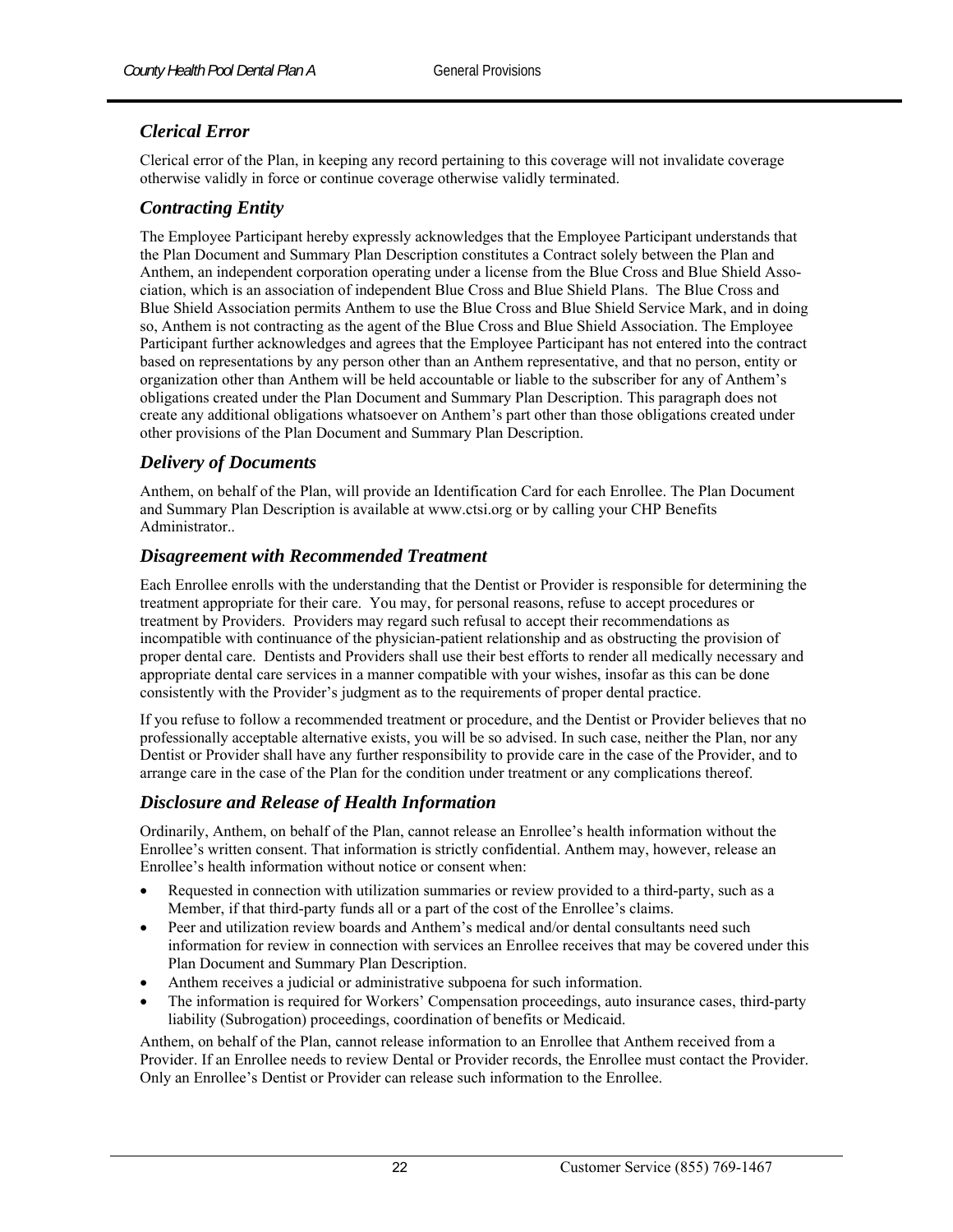The Enrollee must provide the Plan with whatever information is necessary to determine benefits on the Enrollee's claims and to carry out the provisions of this Plan Document and Summary Plan Description. Anthem, on behalf of the Plan, may obtain information from any insurance company, organization or person when such information is necessary to carry out the provisions of this Plan Document and Summary Plan Description. Such information may be exchanged without consent of or notice to the Enrollee.

The Enrollee agrees to cooperate at all times (including while the Enrollee is hospitalized) by allowing Anthem, on behalf of the Plan, access to the Enrollee's health records to investigate claims and verify information provided in the Enrollee's Enrollment Application/Change Form and/or Health Statement. If the Enrollee does not cooperate with the Plan, the Enrollee forfeits the right to benefit payments on claims subject to investigation and acknowledges the Plan's right to cancel the Enrollee's benefits.

To help the Plan determine which services and supplies qualify for benefits, the Enrollee authorizes all providers of health care services or supplies to provide the Plan with any medically related information pertaining to the Enrollee's treatment.

The Enrollee waives all provisions of law which otherwise restrict or prohibit providers of health care services or supplies from disclosing or testifying to such information.

#### *Entire Contract*

This Plan Document and Summary Plan Description, the Contract, any Riders, Endorsements or Attachments, and the individual applications of the Employee Participant and Dependents, if any, constitute the entire Contract between Anthem and County Health Pool and as of the Effective Date, supersede all other agreements between the parties. Any and all statements made to Anthem by County Health Pool and any and all statements made to County Health Pool by Anthem are representations and not warranties, and no such statement, unless it is contained in a written application for coverage under this Plan Document and Summary Plan Description, shall be used in defense to a claim under this Plan Document and Summary Plan Description.

#### *Form or Content of Plan Document and Summary Plan Description*

No agent or employee of Anthem is authorized to change the form or content of this Plan Document and Summary Plan Description. Such changes can be made only through an endorsement authorized and signed by County Health Pool and an officer of Anthem.

#### *Fraudulent Insurance Act*

It is unlawful to knowingly provide false, incomplete or misleading facts or information to the Benefit Administrator/Contact Person for the purpose of defrauding or attempting to defraud the company. Penalties may include imprisonment, fines, denial of benefits and civil damages.

Insurance fraud results in cost increases for health care benefits. Enrollees can help decrease these costs by doing the following:

- Be wary of offers to waive copayments. This practice is usually illegal.
- Be wary of mobile health testing labs. Ask what the insurance company will be charged for the tests.
- Always review the Explanation of Benefits received from Anthem. If there are any discrepancies, call the Customer Service Department.
- Be very cautious about giving the Enrollee's health insurance benefits information over the phone.

If fraud is suspected, Enrollees should contact the Customer Service Department.

Anthem, on behalf of the Plan, reserves the right to recoup any benefit payments paid on behalf of an Enrollee if the Enrollee has committed fraud or material misrepresentation in applying for benefits in or receiving or filing for benefits.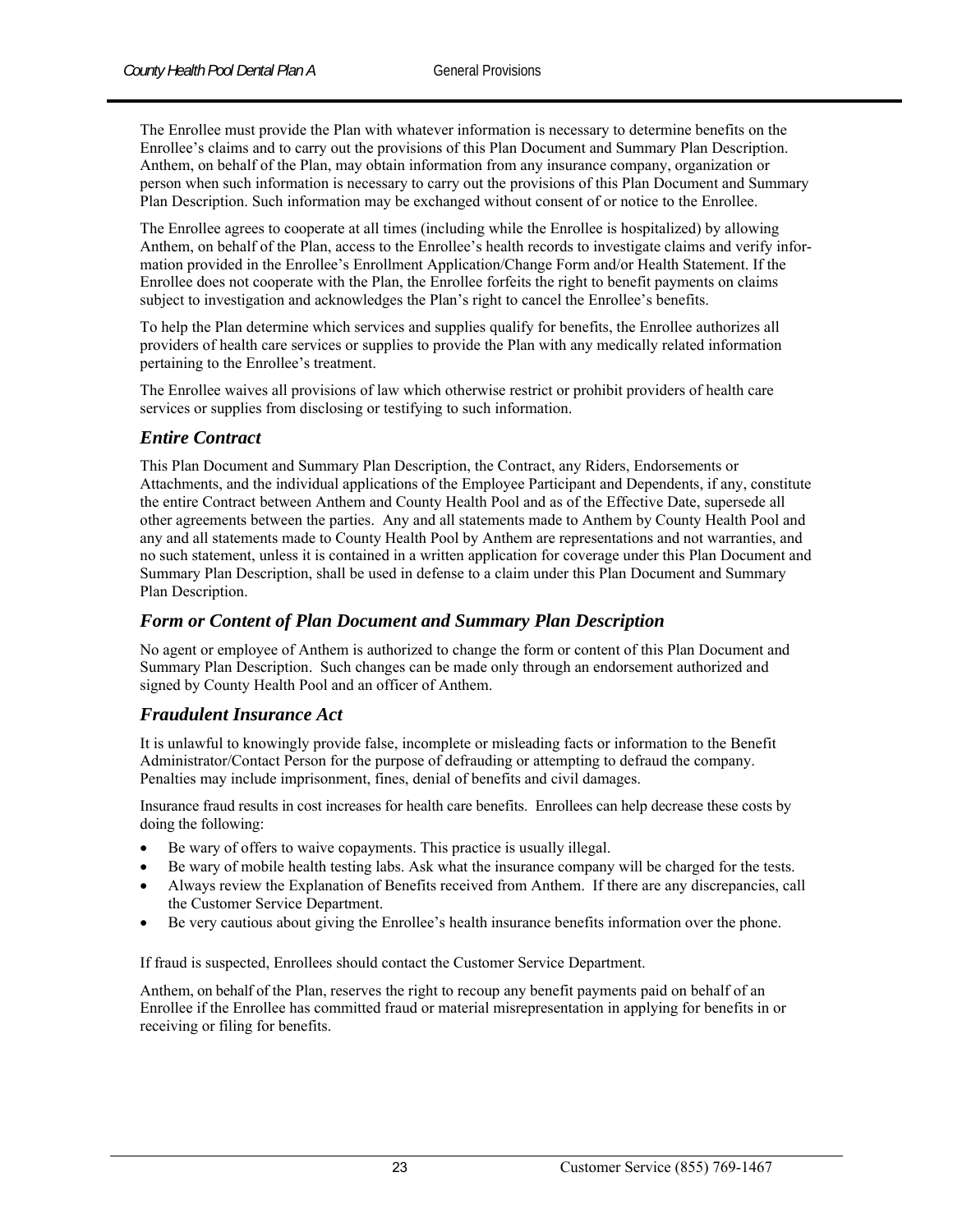#### *Identification Card*

When you receive care from a Dentist or Provider, you must show your Identification Card. Possession of an Identification Card confers no right to services or other benefits under this Plan Document and Summary Plan Description. To be entitled to such services or benefits you must be an Enrollee on whose behalf all applicable contributions under this Plan Document and Summary Plan Description have been paid. If you receive services or other benefits to which you are not then entitled under the provisions of this Plan Document and Summary Plan Description you will be responsible for the actual cost of such services or benefits.

#### *Independent Contractors*

Anthem has an independent contractor relationship with County Health Pool. County Health Pool is not Anthem's agent or employee, and Anthem's employees are not employees or agents of the County Health Pool.

Anthem may subcontract particular services to organizations or entities that have specialized expertise in certain areas. Such subcontracted organizations or entities may make benefit determinations and/or perform administrative, claims payment or Customer Service duties on Anthem's behalf.

#### *Modifications*

By this Plan Document and Summary Plan Description, the Plan makes coverage available to Employee Participants. However, this Plan Document and Summary Plan Description shall be subject to amendment, modification, and termination in accordance with any of its provisions, without the consent or concurrence of any Enrollee. By electing dental coverage under the Plan or accepting the Plan's benefits, all Enrollees legally capable of contracting and the legal representatives of all Enrollees incapable of contracting agree to all terms, conditions, and provisions hereof.

#### *Nondiscrimination*

No person who is eligible to enroll will be refused enrollment based on dental status, dental care needs, genetic information, previous health information, gender, race, disability or age.

#### *Not Liable for Provider Acts or Omissions*

Neither Anthem nor the Plan is responsible for the actual care you receive from any person. This Plan Document and Summary Plan Description does not give anyone any claim, right, or cause of action against the Plan or Anthem based on what a Provider of dental care, services or supplies, does or does not do.

#### *Notice*

Any notice given under this Plan Document and Summary Plan Description shall be in writing. The notices shall be sent to: The Plan at its principal place of business; to you at the Employee Participant's address as it appears on the records or in care of County Health Pool; and to Anthem at 555 Middle Creek Parkway, Colorado Springs, Colorado 80921.

#### *No Withholding of Benefits for Necessary Care*

Anthem does not compensate, reward or incent, financially or otherwise, Anthem's associates for inappropriate restrictions of care. Anthem does not promote or otherwise provide an incentive to employees or physician reviewers for withholding benefit approval for medically necessary services to which the Enrollee is entitled. Utilization review and benefit coverage decision making is based on appropriateness of care and service and the applicable terms of this Plan Document and Summary Plan Description.

Anthem does not design, calculate, award or permit financial or other incentives based on the frequency of: (1) denials of authorization for benefits; (2) reductions or limitations on hospital lengths of stay, medical services or charges; or (3) telephone calls or other contacts with health care providers or Enrollees.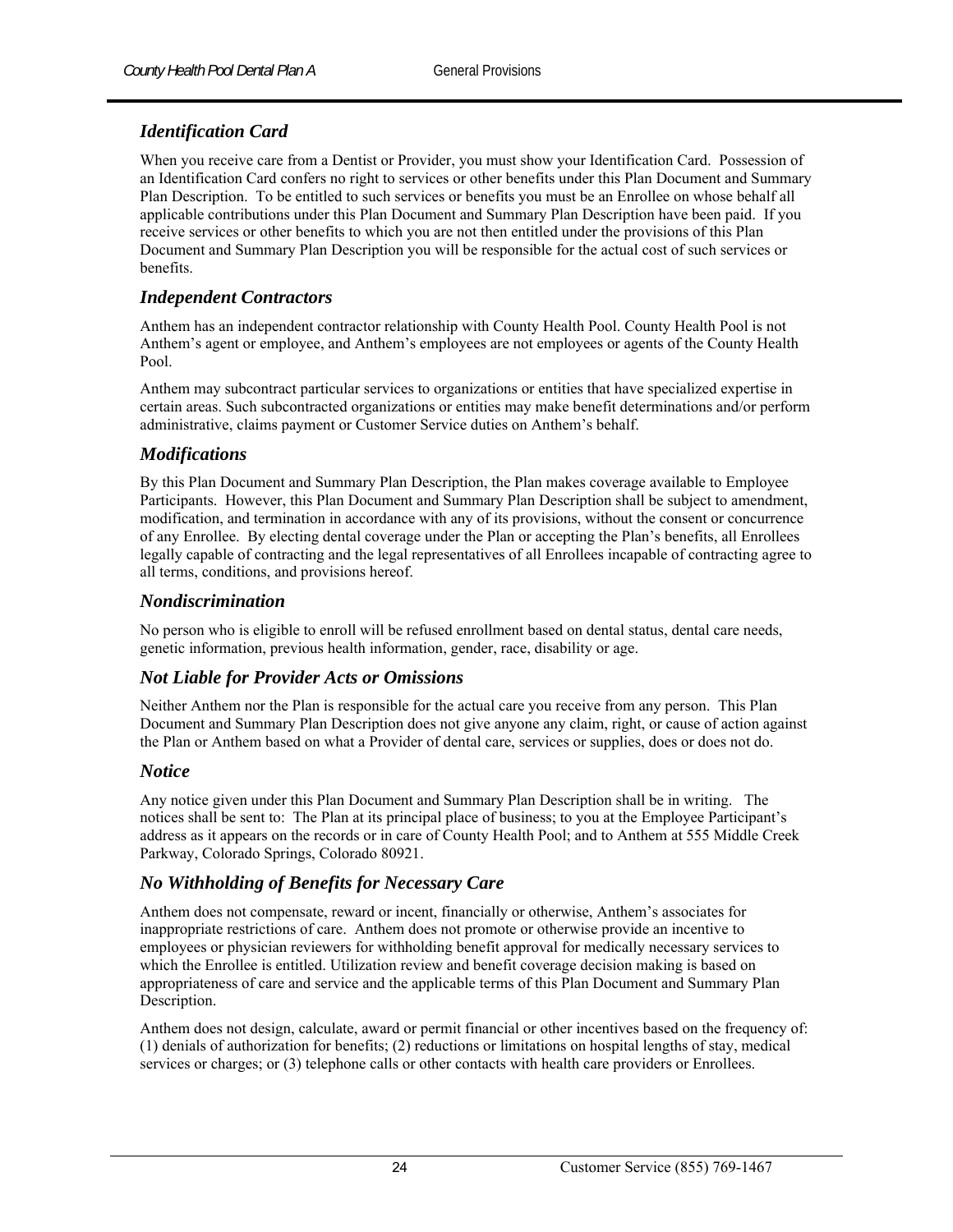#### *Paragraph Headings*

The headings used throughout this Plan Document and Summary Plan Description are for reference only and are not to be used by themselves for interpreting the provisions of the Plan Document and Summary Plan Description

#### *Policies and Procedures*

The Plan may adopt reasonable policies, procedures, rules and interpretations to promote the orderly and efficient administration of this Plan Document and Summary Plan Description with which an Enrollee shall comply.

#### *Relationship of Parties (Member-Enrollee-The Plan)*

Neither the Member nor any Enrollee is the agent or representative of Anthem or the Plan.

County Health Plan is a fiduciary agent of the Enrollee. The Plan's notice to the Member will constitute effective notice to the Enrollee. It is the Member's duty to notify the Plan of eligibility data in a timely manner. The Plan is not responsible for payment of Covered Services of Enrollees if the Member fails to provide timely notification of Enrollee enrollments or terminations.

#### *Research Fees*

The Plan reserves the right to charge an administrative fee when extensive research is necessary to reconstruct information that has already been provided to the Enrollee in explanations of benefits, letters or other documents.

#### *Right of Recovery*

Whenever payment has been made in error, the Plan will have the right to recover such payment from you or, if applicable, the Provider. The Plan reserves the right to deduct or offset any amounts paid in error from any pending or future claim.

#### *Sending Notices*

All Employee Participant notices are considered sent to and received by the Employee Participant when deposited in the United States mail with postage prepaid and addressed to either:

- The Employee Participant at the latest address in Anthem's eligibility records.
- County Health Pool, if applicable.

#### *Statements and Forms*

Employee Participants shall complete and submit to the Plan applications, or other forms or statements the Plan may reasonably request. Employee Participants or applicants for enrollment represent to the best of their knowledge and belief that all information contained in such applications, questionnaires, forms, or statements submitted to the Plan is true, correct, and complete. Employee Participants and applicants for enrollment understand that all rights to benefits under this Plan Document and Summary Plan Description are subject to the condition that all such information is true, correct and complete. Any material misrepresentation by an Enrollee may result in termination of coverage as provided in the Termination section.

#### *The Plan's Sole Discretion*

The Plan may, at its sole discretion, cover services and supplies not specifically covered by the Plan Document and Summary Plan Description. This applies if the Plan determines such services and supplies are in lieu of more expensive services and supplies that would otherwise be required for the care and treatment of an Enrollee.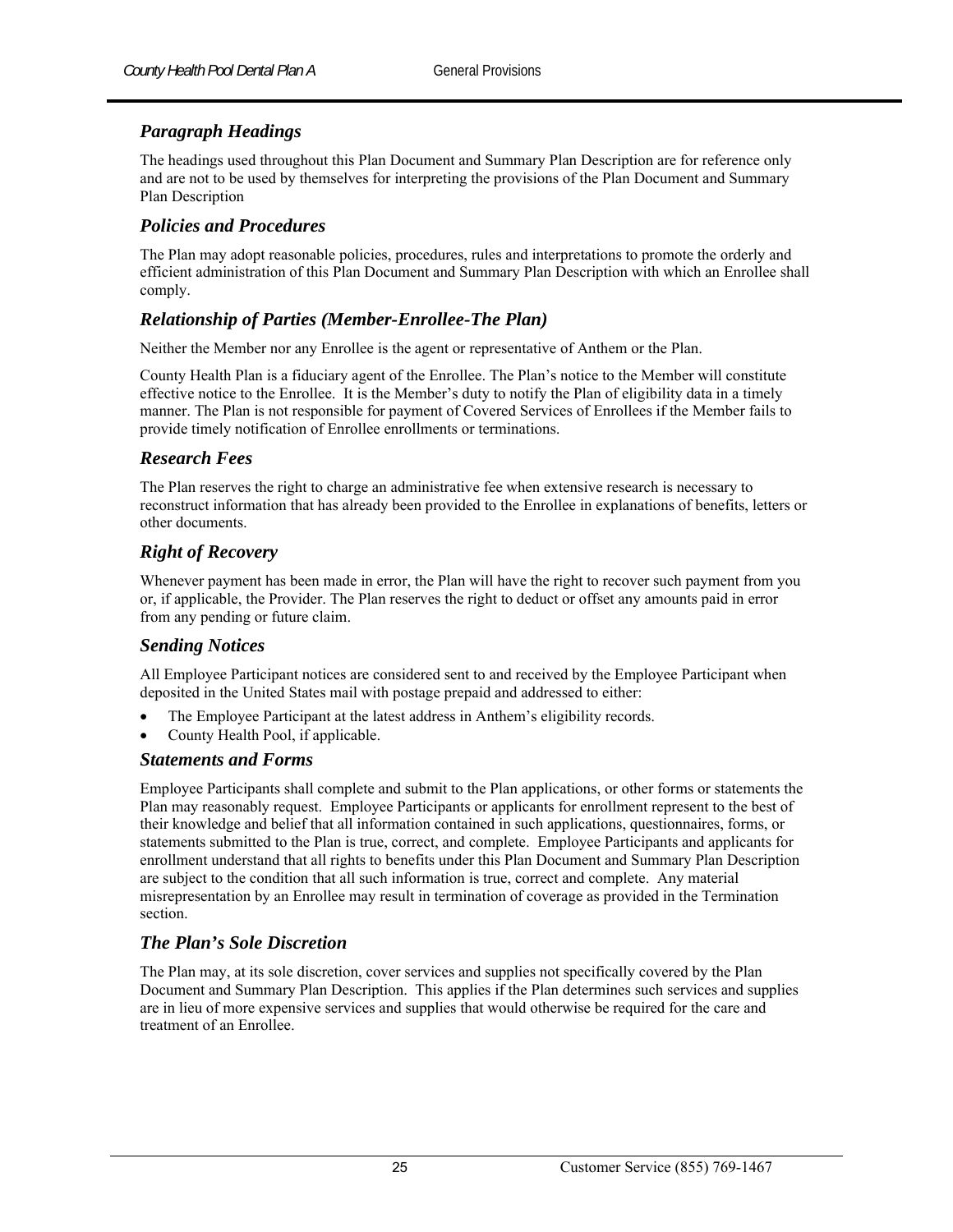#### *Waiver*

No agent or other person, except an authorized representative of the Plan, has authority to waive any conditions or restrictions of this Plan Document and Summary Plan Description, to extend the time for making a payment to the Plan, or to bind the Plan by making any promise or representation or by giving or receiving any information.

#### *Other Government Programs*

Except insofar as applicable law would require the Plan to be the primary payor, the benefits under this Plan Document and Summary Plan Description shall not duplicate any benefits to which Enrollees are entitled or for which they are eligible under any other governmental program. To the extent the Plan has duplicated such benefits, all sums payable under such programs for services to Enrollees shall be paid by or on behalf of the Enrollee to the Plan.

# **Automobile Insurance Provisions**

Anthem, on behalf of the Plan, will coordinate the benefits of this Plan Document and Summary Plan Description with the benefits of a complying automobile insurance policy.

A complying automobile insurance policy is an insurance policy approved by the Colorado Division of Insurance that provides at least the minimum coverage required by law, and one which is subject to the Colorado Auto Accident Reparations Act or Colorado Revised Statutes §§ 10-4-601 through 10-4-633. Any state or Federal Law requiring similar benefits through legislation or regulation is also considered a complying policy.

# **Coordination of Benefits**

Enrollee benefits under this Plan Document and Summary Plan Description may be coordinated with the coverages afforded by complying policy. After any primary coverages offered by the complying policy are exhausted, Anthem will pay benefits subject to the terms and conditions of this Plan Document and Summary Plan Description. If there is more than one complying policy that offers primary coverage, each will pay its maximum coverage before the Plan is liable for any further payments.

Enrollees must fully cooperate with the Plan to make sure that the complying policy has paid all required benefits. The Plan may require Enrollees to take a physical examination in disputed cases. If there is a complying policy in effect, and the Enrollee waives or fails to assert the Enrollee's rights to such benefits, this Plan will not pay those benefits that could be available under a complying policy.

The Plan may require proof that the complying policy has paid all primary benefits prior to making any payments to the Enrollee. Alternatively, the Plan may but is not be required to pay benefits under this Plan Document and Summary Plan Description and later coordinate with or seek reimbursement under the complying policy. In all cases, upon payment, the Plan is entitled to exercise its rights under this Plan Document and Summary Plan Description and under applicable law against any and all potentially responsible parties or insurers. In that event, Anthem may exercise the rights found in this section*,* under the heading *Third-Party Liability: Subrogation*.

#### *What Happens If an Enrollee Does Not Have Another Policy*

The Plan will not pay benefits for injuries received by the Enrollee and/or the Enrollee's Dependents while the Enrollee is riding in or operating a motor vehicle that the Enrollee owns if the vehicle is not covered by an automobile complying policy as required by law.

The Plan will also pay benefits under the terms of the Plan Document and Summary Plan Description for injuries sustained by an Enrollee who is a non-owner-operator, passenger or pedestrian involved in a motor vehicle accident if that Enrollee's injuries are not covered by a complying policy. In that event, the Plan may exercise the rights found in this section, under the heading *Third-Party Liability: Subrogation/Reimbursement*.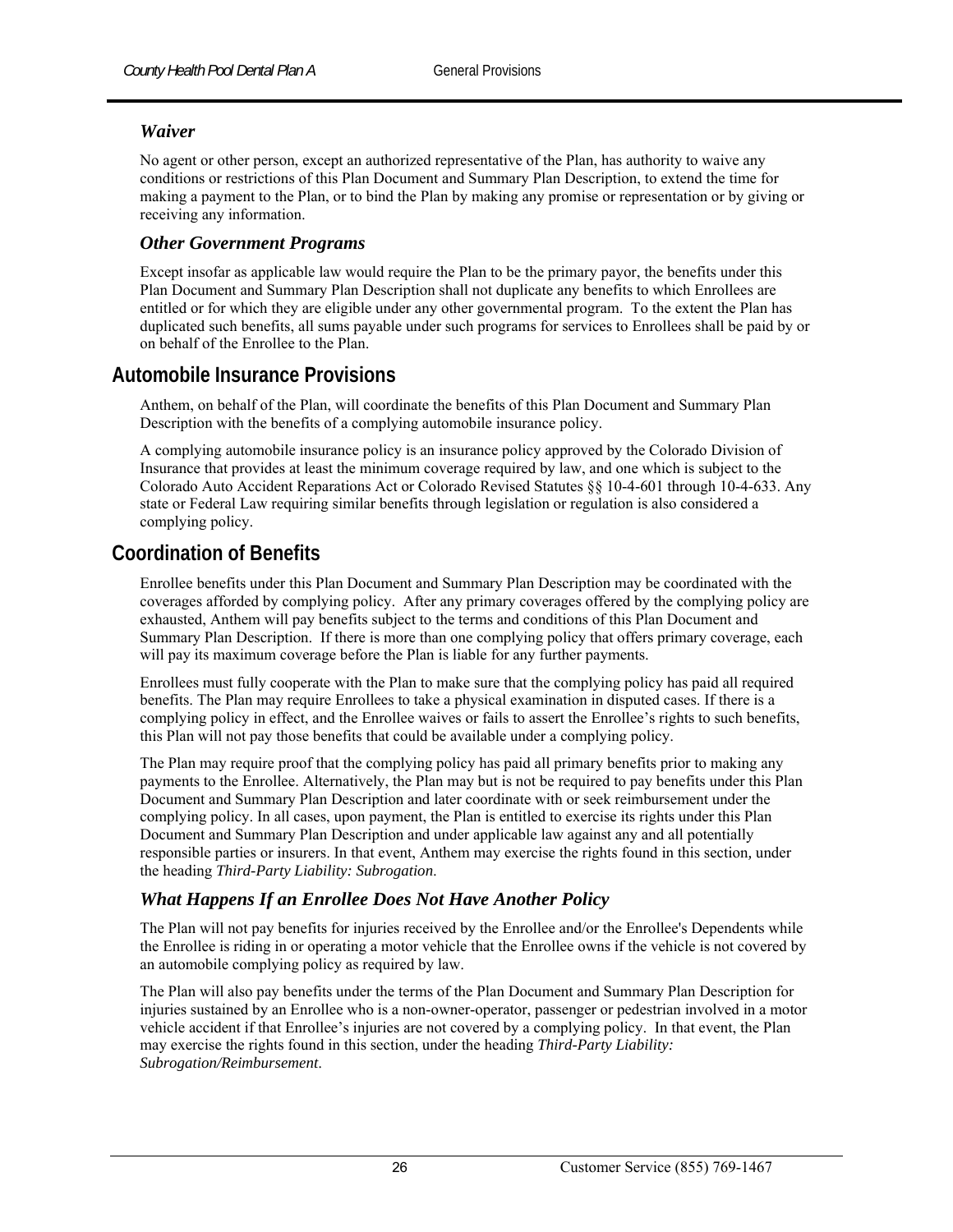# **Third-Party Liability: Subrogation/Reimbursement**

When the Plan pays for your care and you have the right to recover those expenses from the person or organization causing your injury, you agree that the Plan has the right of subrogation to recover the total amount of benefits the Plan has paid. The Plan will have first priority in the payment. The Plan is subrogated to any right you may have to recover from another, his/her insurer, or under any "Uninsured Motorist," "Underinsured Motorist," "Medical/Dental Payments" or other similar coverage provisions. You also agree the Plan can exercise the Plan's right to direct recovery against you. You must hold in trust for the proceeds of any recovery, to be paid to the Plan immediately upon the recovery coming into your hands. You must reimburse the Plan, in first priority, to the extent of payments made.

The subrogation right and right of reimbursement apply to amounts recovered through a lawsuit or a settlement with any third-party or insurer, regardless of how you or your representative characterize the recovery.

You have the legal obligation to help recover the amounts paid, and you must do nothing that would prejudice the Plan's subrogation and/or reimbursement rights. You must provide the Plan any information requested by the Plan within five days of the request. You must notify the Plan if you file a personal injury claim, consult an attorney, or bring action against a third-party, and must send the Plan copies of any police report or other papers received in connection with the accident or incident resulting in personal injury to you and execute necessary documents to assist the Plan. You may not settle or compromise any claim unless the Plan is notified in writing at least thirty days before such settlement or compromise and the Plan agrees to it in writing. The Plan may suspend the payment of claims under this Plan Document and Summary Plan Description in the event you fail to cooperate with the Plan's efforts.

# **Workers' Compensation**

The benefits under this Plan Document and Summary Plan Description are not designed to duplicate any benefit including work-related injuries, illnesses, or conditions for which Enrollees are eligible under the Workers' Compensation Law. It is understood that coverage hereunder is not in lieu of, and shall not affect, any requirements for coverage under Workers' Compensation.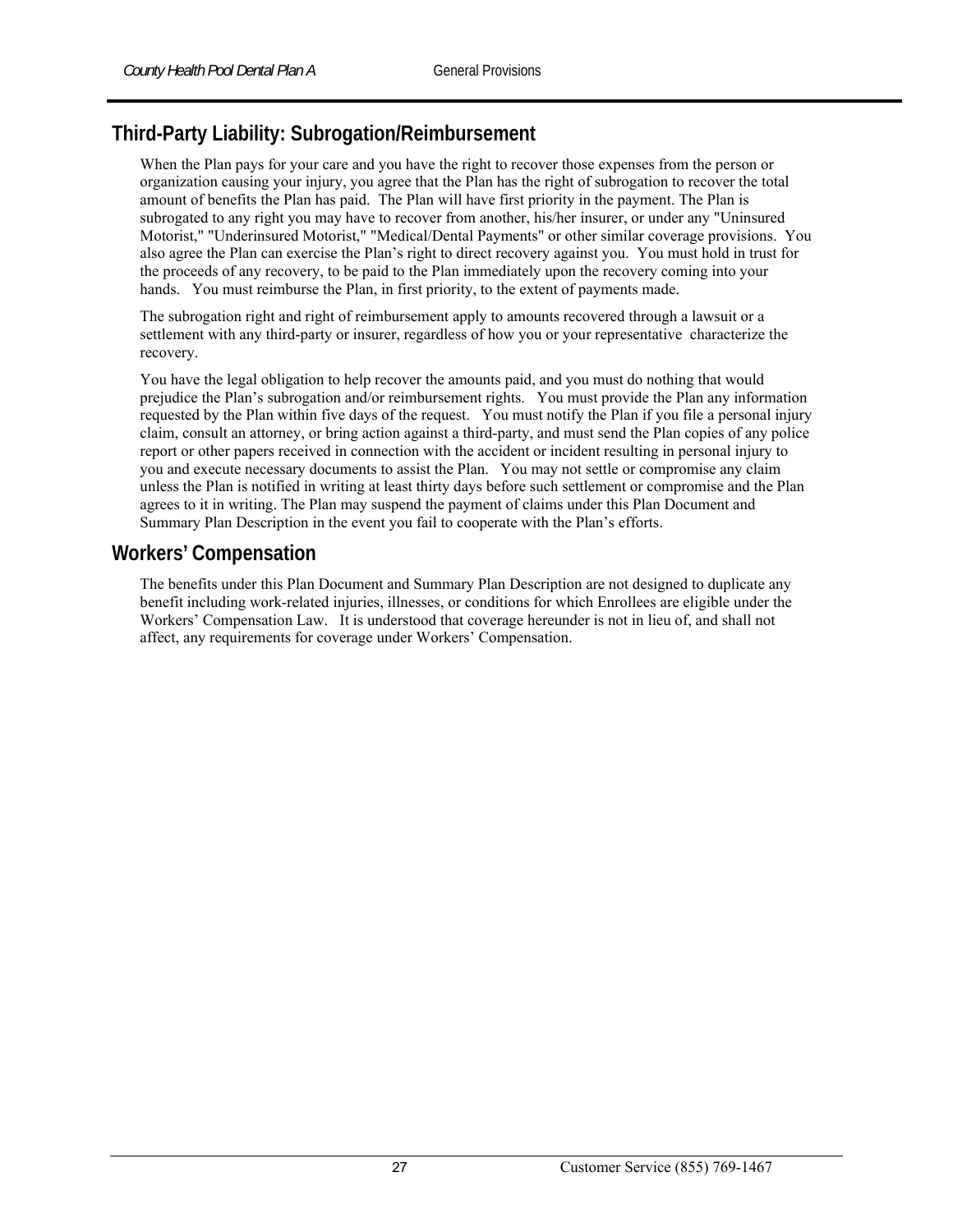# **Complaints, Appeals and Grievance Procedure**

This section explains what to do if an Enrollee disagrees with a claim denial in whole or in part, a benefit exception request denial or has a quality of care concern. This section includes instructions on initiating a complaint, filing an appeal or filing a grievance with the Plan.

# **Complaints**

If an Enrollee has a complaint about any aspect of the Plan's service or claims processing, the Enrollee should contact the Customer Service Department by telephone or in writing. A Customer Service associate will work to clear up any confusion and resolve the Enrollee's concerns. An Enrollee may submit a written complaint to the address listed below. If the Enrollee is not satisfied with the resolution of their concern(s) by the Plan's Customer Service associate, the Enrollee may file an appeal as explained under the heading *Appeals* in this section:

> Anthem Customer Service Department P.O. Box 17549 Denver, CO 80217-7549

If an Enrollee wants to request a benefit exception, the Enrollee should contact the Customer Service Department by telephone or in writing. The Customer Service associate will submit the request, obtain a decision and communicate the decision. If the Enrollee is not satisfied with the resolution of the request, the Enrollee may file an appeal as explained under the *Appeals* heading in this section.

A Provider may request a utilization exception on behalf of the patient by contacting the Anthem preauthorization Department. If the Provider is not satisfied with the resolution of the request, the Provider may file a Utilization Review Appeal as explained under the *Appeals* heading. The Provider should contact the pre-authorization Department by telephone or in writing.

# **Appeals**

The Enrollee's written appeal must be received by Anthem, on behalf of the Plan, within 60 days of the adverse benefit determination. Anthem will assign a Customer Advocate to assist the Enrollee in the appeal process. Enrollees may send written appeals to the following address:

> Anthem Appeals Department - CAT 0430 700 Broadway Denver, CO 80273-0001

Although an appeal may be filed with or without first submitting a request or complaint, the Plan encourages all Enrollees to submit a request or complaint through the Customer Service Department before filing an appeal. In the appeal, the Enrollee must state plainly the reason(s) why the claim, or requested service or supply, should not have been denied. The Enrollee should include any documents not originally submitted with the claim, or request for the service or supply, and any information that may have a bearing on the Plan's decision.

The Enrollee may access two levels of appeal for a claims reconsideration appeal or a benefit exception appeal. The Provider and/or Enrollee may access three levels of appeal on a utilization review appeal.

**Level 1 Appeal for Adverse Claims or Benefit Determinations** — This is an appeal in which Anthem, on behalf of the Plan, appoints persons not involved in the initial determination to review the denial of the claim, requested service or supply. A person that was previously involved with the denial may answer questions, but is not involved in decision making. The Enrollee will receive a response to the Enrollee's Level 1 Appeal from Anthem within 30 calendar days of receipt of the appeal request for pre-treatment determinations. The Enrollee will receive a response to the Enrollee's Level 1 Appeal from Anthem within 60 calendar days for post-treatment determinations.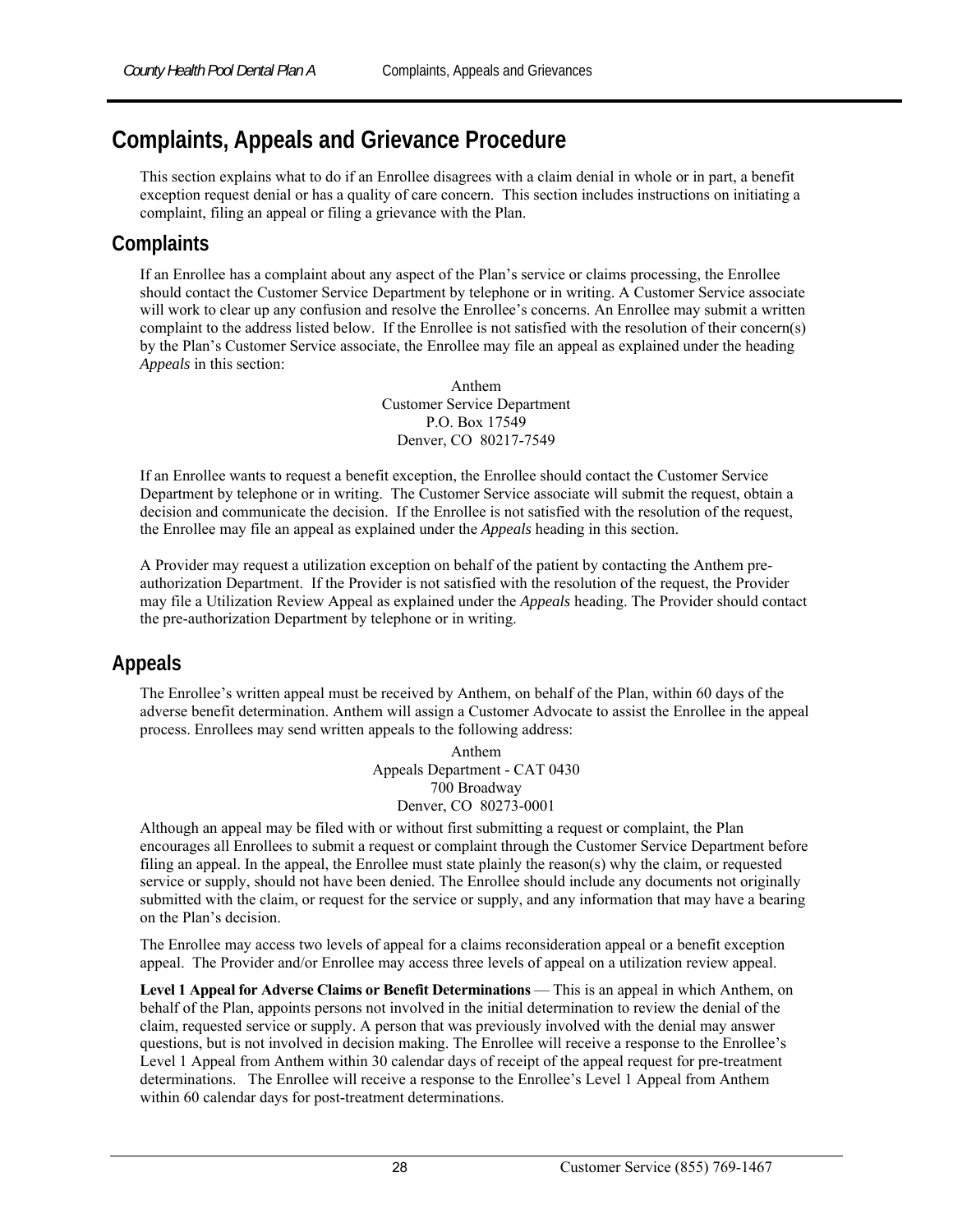#### **You are allowed to review your Appeals file upon your request**.

**Level 2 Appeal for Adverse Claims or Benefit Determination —** This is an appeal of an adverse benefit determination that has not been resolved to the Enrollee's satisfaction under the Level 1 Appeal process. The Level 2 Appeal must be requested within 60 calendar days after the Enrollee receives Anthem's response to the Level 1 Appeal decision.

Enrollees, or their representative, must send Level 2 Appeals, in writing, to the following address:

County Health Pool Board of Directors C/O Benefits Manager 800 Grant St., Suite 400 Denver, CO 80203

The Board of Directors will issue a copy of the written decision to the Enrollee and/or the Enrollee's representative, or to the Provider who submits a Level 2 Appeal on the Enrollee's behalf, if any, within 60 workdays of the Board of Directors receipt of the Level 2 Appeal request.

**Level 1 Appeal for Utilization Review Determinations** — An example of a utilization review determination is situation where a provider requests the use of a general anesthetic and Anthem, on behalf of the Plan, denies the request for the general anesthesia. This is an appeal in which Anthem, on behalf of the Plan, appoints persons not involved in the initial determination to review the initial adverse determination. A person that was previously involved with the denial may answer questions, but is not involved in decision making. The persons appointed to review a Level 1 Appeal involving utilization review shall consult with appropriate clinical persons in the same specialty as would typically manage the case being reviewed. For utilization review issues, the Enrollee will receive a response from Anthem to the Enrollee's Level 1 Appeal within 20 workdays of receipt of the appeal request or within 30 calendar days if there is a holiday within the timeframe.

Enrollees may send Level 1 written Appeals to the following address:

Anthem Appeals Department - CAT 0430 700 Broadway Denver, CO 80273-0001

You are allowed to review your Appeals file upon your request.

**Level 2 Appeal for Utilization Review Determinations** — This is an appeal of an adverse utilization review determination that has not been resolved to the Enrollee's satisfaction under the Level 1 Appeal process. The Level 2 Appeal must be requested within 60 calendar days after the Enrollee receives the Plan's adverse determination from the Level 1 Appeal. The Enrollee may appear in person or by telephone to present testimony, introduce documentation that the Enrollee believes supports their appeal, and/or provide documentation requested by Anthem, on behalf of the Plan, at a hearing concerning the appeal

The panel of reviewers shall include a minimum of three people and may be composed of Anthem associates who have appropriate professional expertise. A majority of the panel shall be comprised of persons who were not previously involved in the dispute; however, a person who was previously involved with the dispute may be a member of the panel or appear before the panel to present information or answer questions. In the case of utilization review appeals, the majority of the persons reviewing the appeal shall be health care professionals who have appropriate expertise. Such reviewing health care professionals shall meet the following criteria:

- Has not been involved in the care previously.
- Is not a member of the Board of Directors of Anthem.
- Has not been involved in the review process for the covered person previously.
- Does not have a direct financial interest in the case or in the outcome of the review.

Anthem will issue a copy of the written decision, if any, to the Enrollee or to the Provider who submitted an appeal on the Enrollee's behalf, within 50 workdays of Anthem's receipt of the Level 2 Appeal request.

Send Level 2 written Appeals to the following address:

Anthem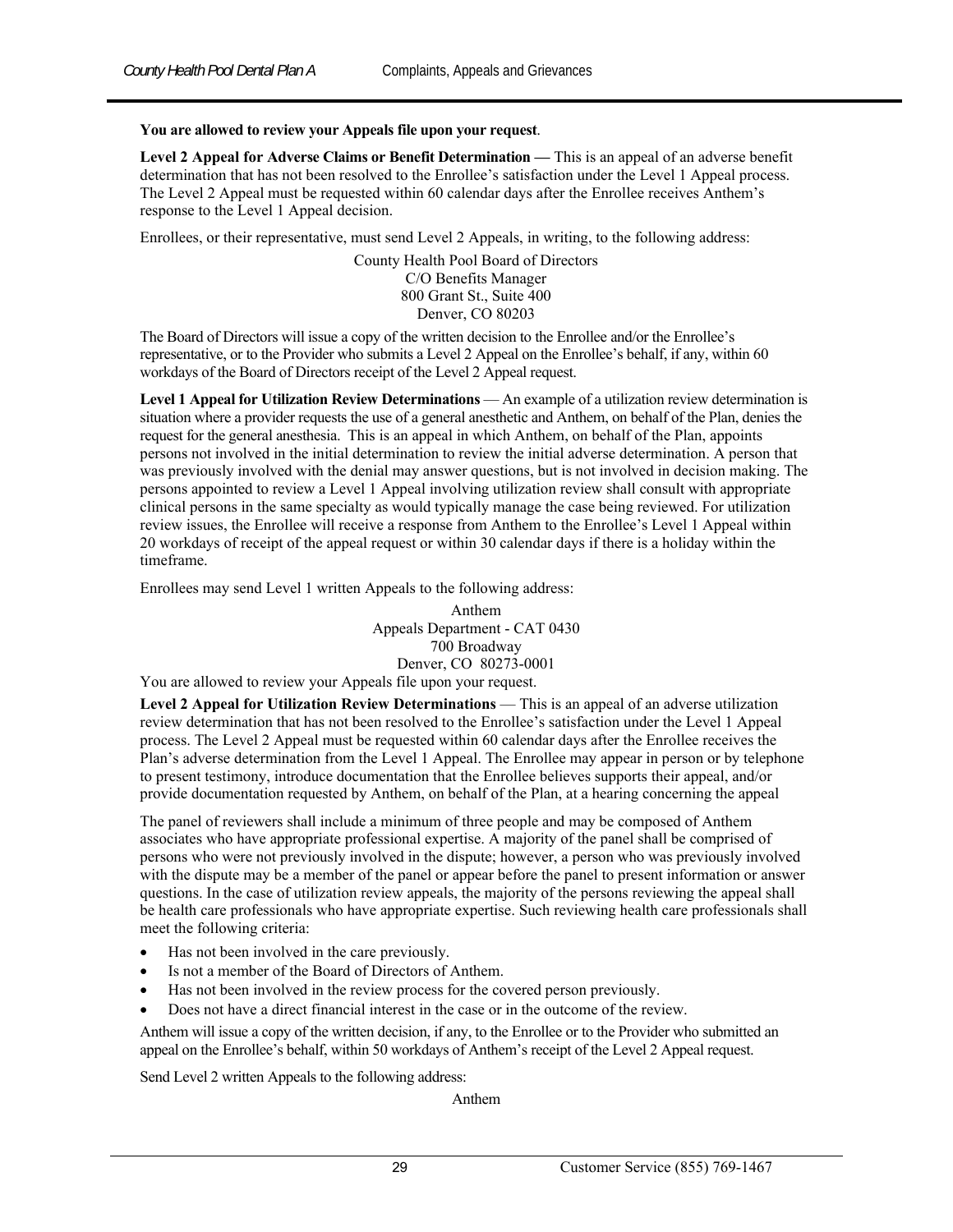Appeals Department – CAT 0430 700 Broadway Denver, CO 80273-0001

**Level 3 Appeal for Utilization Review Determinations** — This is an appeal of an adverse utilization review determination that has not been resolved to the Enrollee's satisfaction under the Level 2 Appeal process. The Level 3 Appeal must be requested within 30 calendar days after the Enrollee receives the adverse determination of the Level 2 Appeal from Anthem, on behalf of the Plan.

Enrollees, or their representative, must send Level 3 Appeals, **in writing**, to the following address:

County Health Pool Board of Directors C/O Benefits Manager 800 Grant St., Suite 400 Denver, CO 80203

The Board of Directors will issue a copy of the written decision, if any, to the Enrollee, to the Enrollee's representative, or to the Provider who submits a Level 3 Appeal on the Enrollee's behalf within 60 workdays of the Board of Directors receipt of the Level 3 Appeal request.

You are allowed to review your Appeals file upon your request.

**Expedited Appeals (offered by Anthem only)** — An Enrollee or Enrollee's representative has the right to request an expedited appeal of a utilization review determination when the time frames for a standard review would: seriously jeopardize the life or health of the covered person; jeopardize the covered person's ability to regain maximum function; or for persons with a disability, create an imminent and substantial limitation on their existing ability to live independently. Typically the decision will be made within 72 hours. Expedited Appeals will be evaluated by an appropriate clinical peer or peers who were not involved in the initial denial. Anthem, on behalf of the Plan, will not provide an expedited review for retrospective denials. **The Expedited Appeals process is not available for appeals sent to the County Health Pool Board of Directors for final review.** 

#### **Grievances**

A grievance is a quality of care complaint. An Enrollee may send a written grievance to the following address:

> Anthem Quality Management Department 700 Broadway MC0532 Denver, CO 80273

Receipt of the Enrollee's grievance will be acknowledged by Anthem's Quality Management Department and the grievance will be investigated by Anthem's Quality Management Department. Anthem treats each grievance investigation in a strictly confidential manner. Enrollees will not be advised as to the outcome of the grievance investigation.

#### **Legal Action**

Before an Enrollee takes legal action on a claim decision, the Enrollee must first follow the process outlined under the heading A*ppeals* in this section and the Enrollee must meet all the requirements of this Plan Document and Summary Plan Description.

No action at law or in equity may be commenced later than one year after the time the Enrollee received the service in question. Performance of this Plan Document and Summary Plan Description shall take place in the City and County of Denver, Colorado. Any action arising at law or in equity under this Plan shall be brought in the courts of the City and County of Denver.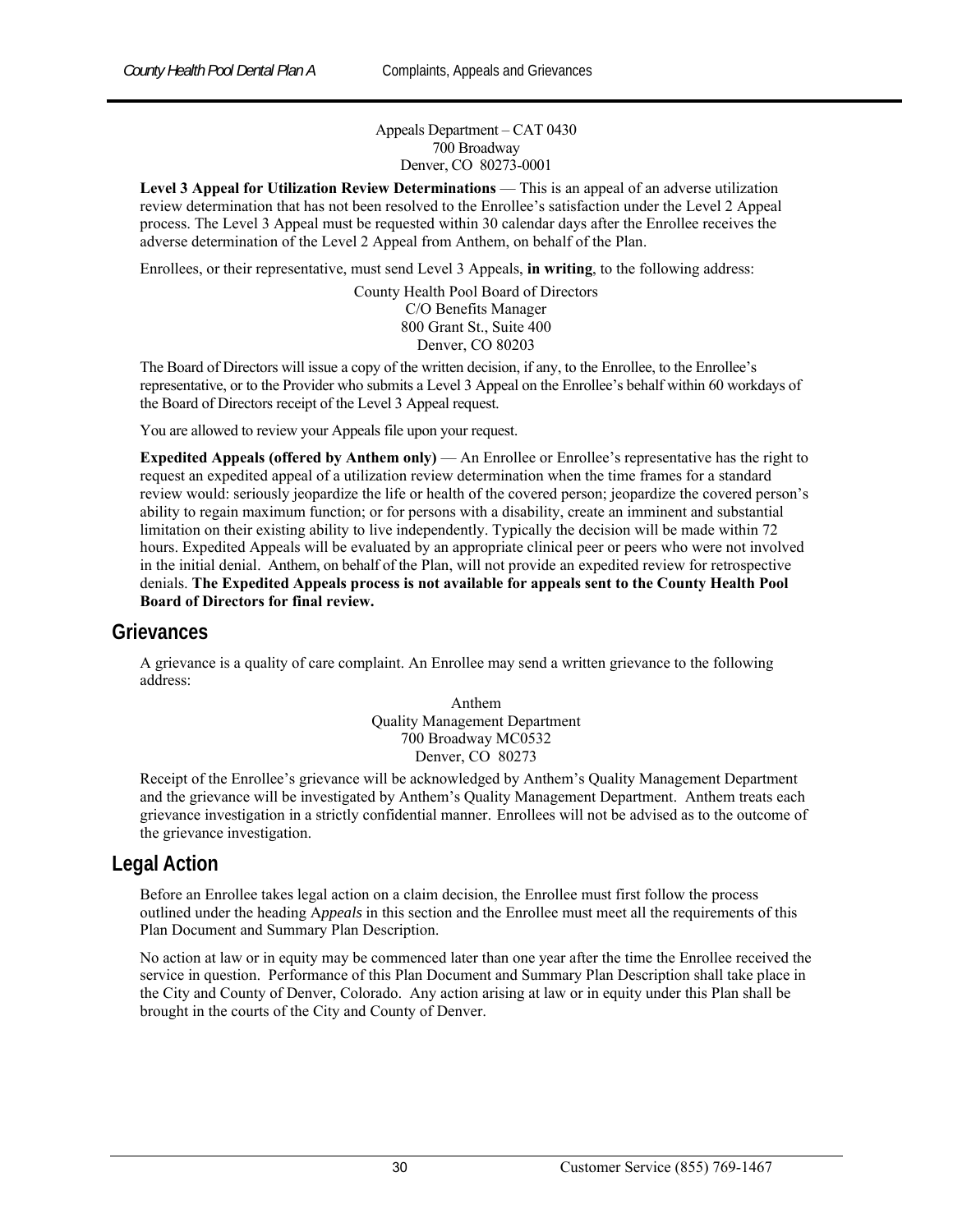# **Limitation of Actions**

No lawsuit or legal action of any kind related to a benefit decision may be filed by you in a court of law or in any other forum, unless it is commenced no earlier than 60 days after the Plan receives the claim or other requests for benefits and within one year of the Plan's final decision on the claim or any other request for benefits. If the Plan decides an Appeal is untimely, the Plan's latest decision on the merits of the underlying claim or benefit request of the final decision date. You must exhaust the Plan's internal Appeals procedure before filing a lawsuit or other legal action of any kind against the Plan.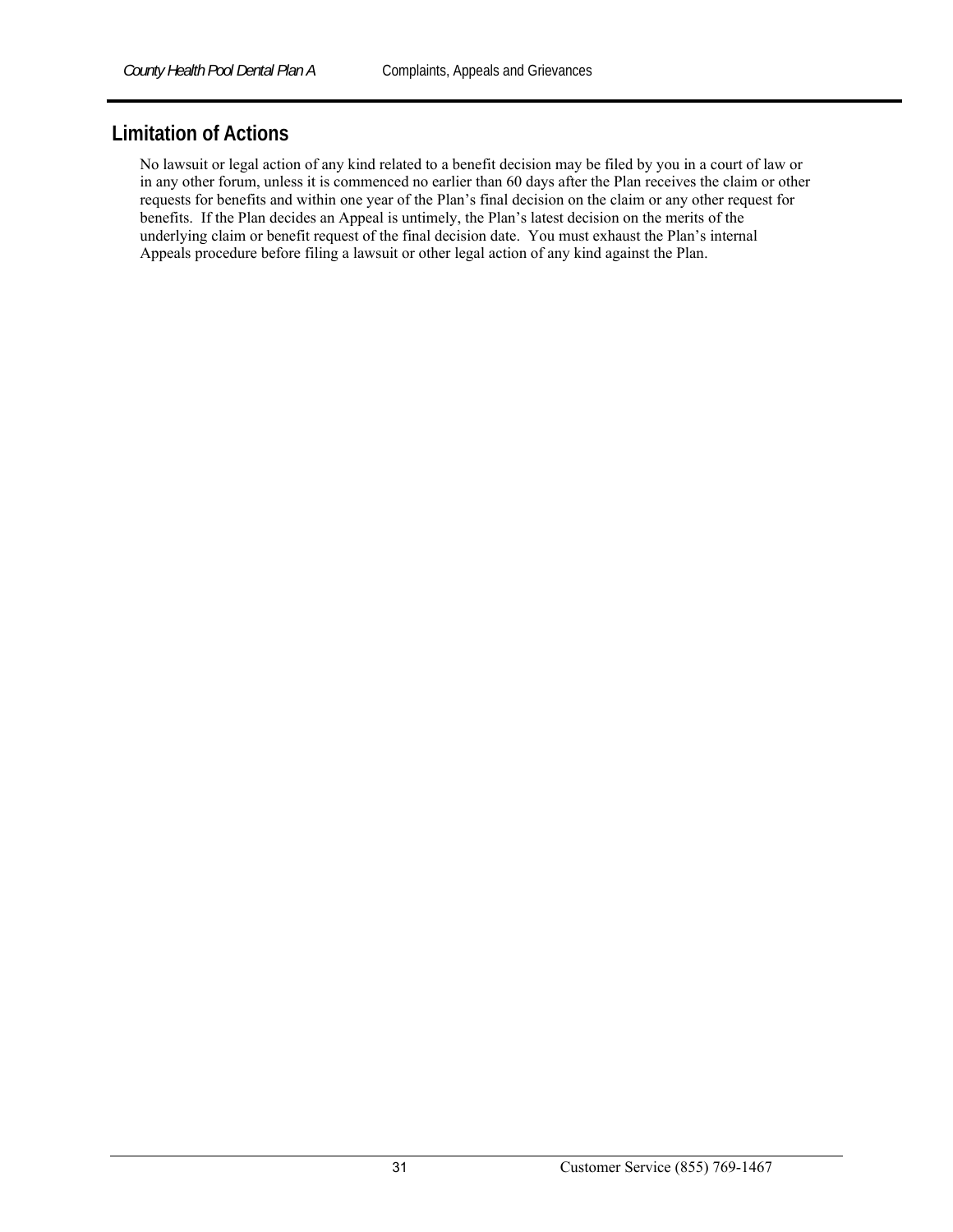# **Glossary**

This section defines words and terms used throughout the Plan Document and Summary Plan Description to help Enrollees understand the content. Enrollees should refer to this section to find out exactly how, for the purposes of this Plan document and Summary Plan Description, a word or term is used.

**Accidental Injuries** – Unintentional injuries which result in trauma, and are different from illness-related conditions.

**Administrative Services Agreement** – The agreement between the Plan and Anthem Blue Cross and Blue Shield stating all of the terms and provisions applicable to group benefits. The final interpretation of any specific provision contained in this Plan Document and Summary Plan Description is governed by the Administrative Services Agreement.

**Alternate Benefits** – Benefits for treatment or services that can be achieved through a different or less costly procedure or service with satisfactory results.

**Anesthesia** – The loss of normal sensation or feeling. There are two different types of anesthesia:

- General anesthesia, also know as total body anesthesia, causes the patient to become unconscious or "put to sleep" for a period of time.
- Local anesthesia causes loss of feeling or numbness in a specified area usually injected with a local anesthetic drug such as Lidocaine.

**Annual Maximum** – The maximum dollar amount the Plan will pay for Covered Services for each Enrollee during a Calendar Year, according to the terms of this Plan Document and Summary Plan Description and the coverage outlined on the Enrollee's Summary of Dental Benefits. The amounts applied to the Annual Maximum are based on the Maximum Allowable Amount for all Covered Services for which benefits were received. The annual benefit limit does not include the Enrollee's Deductible amount. If your benefits cover Orthodontics (must be an Enrollee in County Health Pool Dental Plan A), benefits for orthodontic services are not included in the Annual Maximum, but are subject to a separate lifetime maximum orthodontic benefit amount. Refer to the Benefit Summary for any Annual Maximum or Lifetime Maximum amounts.

**Anthem Blue Cross and Blue Shield** – Rocky Mountain Hospital and Medical Service, Inc., a Colorado insurance company doing business as Anthem Blue Cross and Blue Shield. Also referred to as "Anthem".

**Appeal** – A process for reconsideration of the Plan's decision regarding an Enrollee's claim, benefit exception, or utilization review request.

**Appliance** – A device used to provide a function or a therapeutic effect (example: a denture).

**Assignment** – A decision by the Enrollee to make benefits which ordinarily would be payable to such Enrollee payable directly to the Provider.

**Authorization** – Approval of benefits for a covered procedure or service.

**Benefit Administrator/Contact Person** – Person at the Member location responsible for managing benefits and enrollment, and coordinating benefit activities.

**Benefit Period** – The number of days or units of service, such as two examinations per Enrollee's Calendar Year, which the Plan will provide benefits for during a specified length of time.

**Benefit Summary** – The document, found in the front of the Plan Document and Summary Plan Description, which identifies the type of benefits, copayment, deductible and coinsurance information.

**Billed Charges** – A Provider's regular charges for services and supplies, as offered to the public generally and without any adjustment for any applicable PPO, Participating Provider, or other discounts.

**Birthday Rule** – The guideline that determines which of the two parents' insurance coverage is primary for coverage of the dependent child(ren). Generally, under the birthday rule, the parent whose birthday comes first during the year is considered to have the primary insurance coverage for the child(ren). Any balance may be submitted to the other parents' insurance carrier for additional consideration.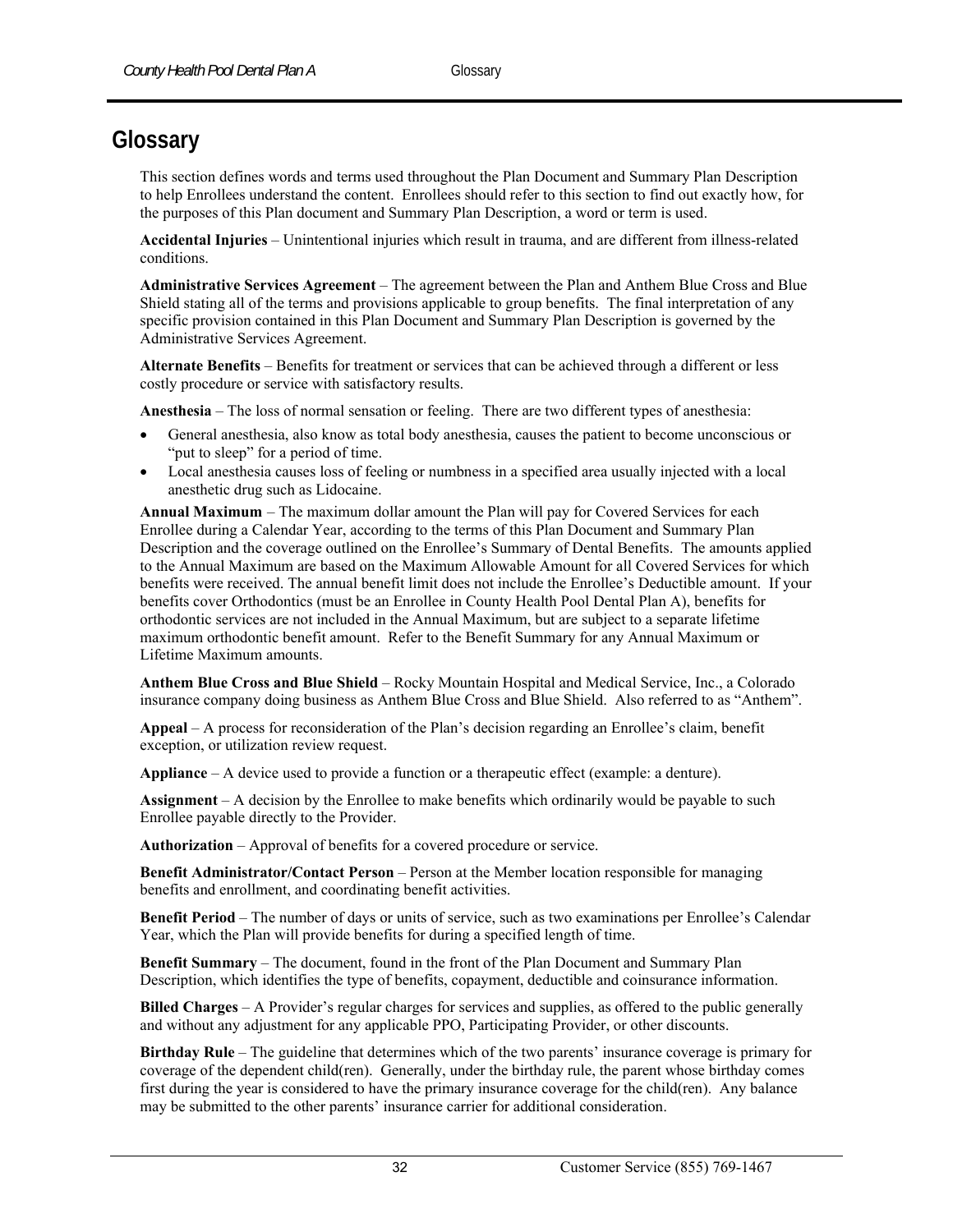**Board of Directors** – the Board of Directors of County Health Pool.

**Bylaws** – Refers to the "County Health Pool Bylaws and Intergovernmental Agreement."

**Calendar Year** – That period of time beginning on the first day of January and ending on the last day of December in the same year.

**Calendar Year Maximum** – The maximum benefit an Enrollee may receive per calendar year.

**CHP** – Refers to the County Health Pool.

**Cleft Palate** – A birth deformity in which the palate (the roof of the mouth) fails to close.

**Cleft Lip** – A birth deformity in which the lip fails to close.

**COBRA** – An acronym for the Consolidated Omnibus Budget Reconciliation Act of 1985. This Federal Law allows individuals, in certain cases, to continue their group health insurance coverage for a specified period after termination of their employment for other qualifying events.

**Coinsurance** – A provision under which the Employee Participant and the Plan share costs incurred after the deductible is met, according to a specific formula. The amount of coinsurance the Enrollee pays to a Provider is calculated after the determination of the Maximum Allowable Amount, but before the Plan subtracts any discount(s) the Plan may have negotiated with the Provider.

**Common-Law Spouse** – One who is married at common law as interpreted by the courts of the State of Colorado. The requirements of a relationship to gain recognition as a common law marriage are cohabitation and general reputation as married. Both factors must be present. Mere cohabitation is not sufficient. To establish the presumption of marriage by cohabitation and repute there must be clear, consistent, convincing and positive evidence.

**Complaint** – An expression of dissatisfaction with the Plan's services or the practices of a Provider, whether dental or non-dental in nature. Contract -The contract between County Health Pool and Anthem Blue Cross and Blue Shield. It includes this Plan Document and Summary Plan Description, your Summary of Dental Benefits, the application, any supplemental application or change form, your Identification Card, and any endorsements or riders.

**Contract** – The contract between County Health Pool and Anthem Blue Cross and Blue Shield. It includes this Plan Document and Summary Plan Description, your Summary of Dental Benefits, the application, any supplemental application or change form, your Identification Card, any Administrative Services Agreement, and any endorsements or riders.

**Contract Administrator** – Anthem Blue Cross and Blue Shield

**Contribution or Costs** – Monthly charges that the Enrollee and/or Member must pay to establish, administer and maintain benefits.

**Coordination of Benefits** – Also known as COB, a stipulation in most insurance policies that helps prevent duplicate payments for services covered by more than one policy or program of insurance. For example, an Enrollee may be covered by the Enrollee's own policy, as well as a spouse's policy. Eligible expenses are covered first by a person's own policy. Any balance is submitted to the spouse's carriers for additional consideration.

**Cosmetic Services** – Beatification procedures or services of a physical characteristic to improve an individual's appearance.

**Cost Sharing** – The general term for out-of-pocket expenses, e.g., copayments and deductibles, paid by an Enrollee.

**Covered Services** – Services and supplies or treatment as described in the Plan Document and Summary Plan Description. To be considered Covered Services, services must be:

- Within the scope of the license of the Dentist or Provider performing the service.
- Rendered while coverage under this Plan Document and Summary Plan Description is in force.
- Within the Maximum Allowable Amount.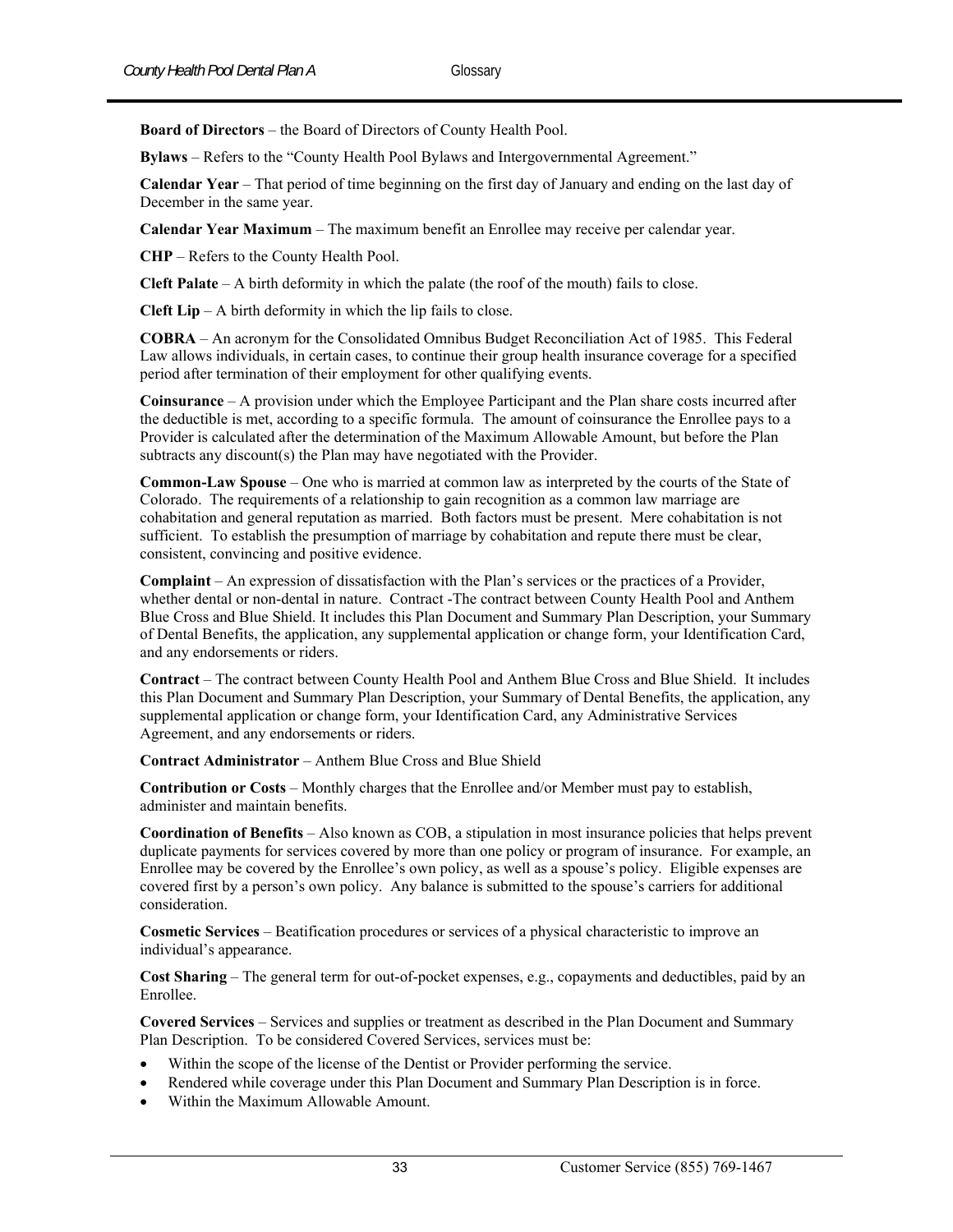- Authorized in advance by the Plan if this Plan Document and Summary Plan Description requires such pre-authorization.
- Not specifically excluded or limited by the Plan Document and Summary Plan Description.
- Not Experimental or Investigational or otherwise excluded or limited by the Plan Document and Summary Plan Description.
- Dental/medical necessity or otherwise specifically included as a benefit under this Plan Document and Summary Plan Description.
- Covered Services are subject to the Maximum Allowable Amount which is the maximum amount payable for Covered Services an Enroll receives, up to but not to exceed charges actually billed. If a service is not covered or if the Enroll has exceeded their benefits for Covered Services, the Provider is not limited by the Maximum Allowable Amount and they can charge up to the billed amount.

**Creditable Coverage** – A qualified prior coverage that an Employee Participant and/or Dependent had within 62 days prior to the Effective Date of the Plan's benefits. Prior creditable coverage includes Medicare or Medicaid coverage, a group insurance coverage, an individual benefit coverage, state high risk pool coverage, any federal or state benefit coverage or any other benefit coverage.

**Customer Service Department –** A department of representatives who are dedicated to answering and investigating Enrollee questions and issues related to the Plan.

#### **Days** – Calendar days.

**Deductible** – The dollar amount of Covered Services listed in the Summary of Dental Benefits for which you are responsible before the Plan starts to pay for Covered Services each Calendar Year.Services have a maximum benefit of visits, or dollar amounts allowed in a Benefit Period. When the Deductible is applied to a Covered Service which has a maximum benefit, the maximum benefit will be reduced by the amount applied toward the Deductible, whether or not the service is paid by this Plan Document and Summary Plan Description.

**Dental/Medical Necessity** — An intervention that is or will be provided for the diagnosis, evaluation and treatment of a condition, illness, disease or injury and that Anthem, on behalf of the Plan, solely determines to be:

- Medically appropriate for and consistent with the symptoms and proper diagnosis or treatment of the condition, illness, disease or injury.
- Obtained from a physician, dentist and/or licensed, certified or registered Provider.
- Provided in accordance with applicable medical, dental and/or professional standards.
- Known to be effective, as proven by scientific evidence, in materially improving health and/or dental outcomes.
- The most appropriate supply, setting or level of service that can safely be provided to the Enrollee and which cannot be omitted consistent with recognized professional standards of care (which, in the case of hospitalization, also means that safe and adequate care could not be obtained as an outpatient).
- Cost-effective compared to alternative interventions, including no intervention ("cost effective" does not mean lowest cost).
- Not Experimental/Investigational.
- Not primarily for the convenience of the Enrollee, the Enrollee's family or the Provider.
- Not otherwise subject to an exclusion under this Plan Document and Summary Plan Description.

The fact that a Dentist or Provider may prescribe, order, recommend or approve care, treatment, services or supplies does not, of itself, make such care, treatment, services or supplies medically necessary or a Covered Service. Anthem, on behalf of the Plan, bases its decisions about dental and medical necessity on dental and medical policy developed by Anthem. Anthem may also consider published peer-review medical literature, opinions of experts and the recommendations of nationally recognized public and private organizations which review the medical effectiveness of dental care services and technology.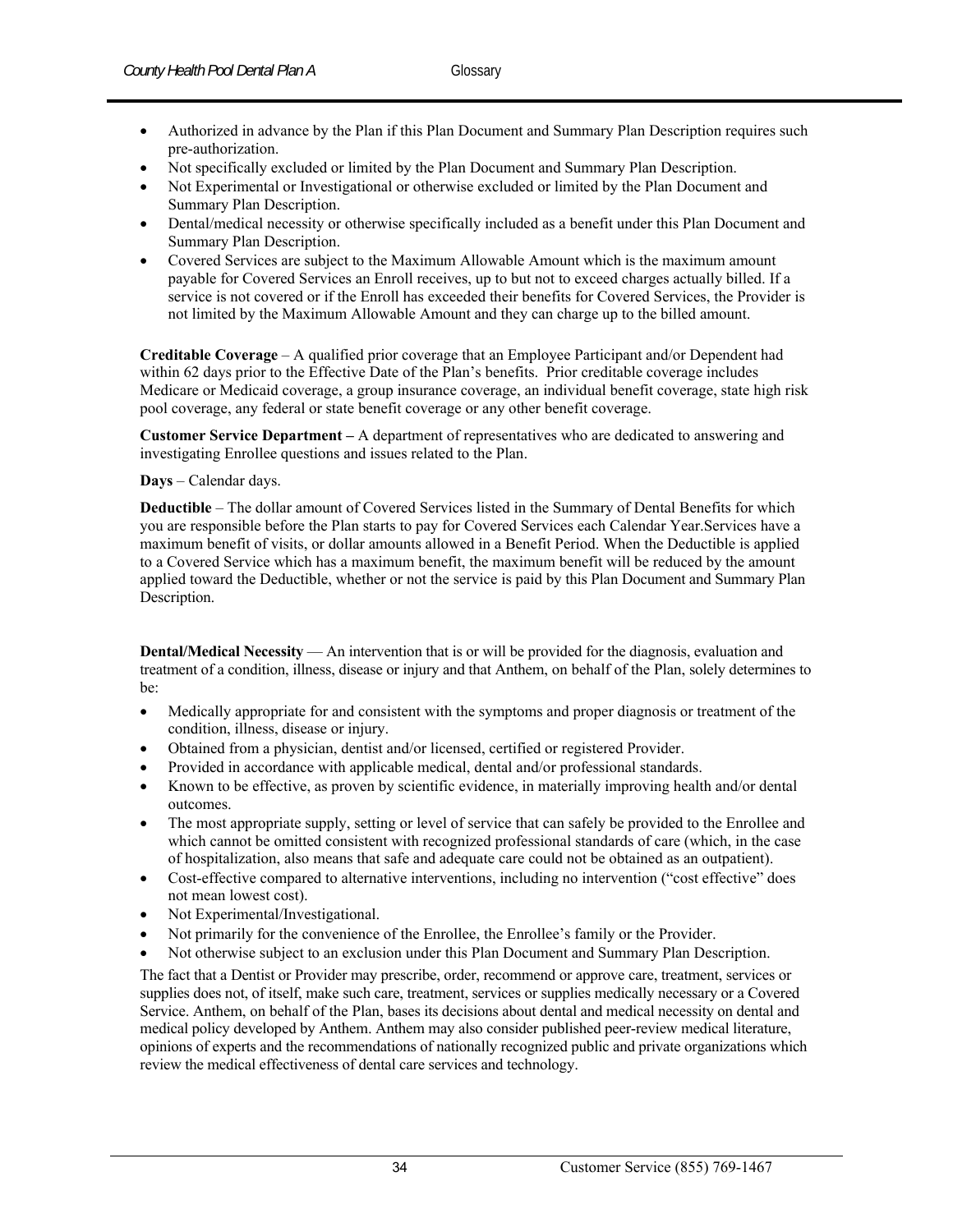**Dental Service** – A professional dental service that is included in the list of dental services in the COVERED SERVICES section and is rendered by a dentist in the necessary treatment of accidental injury, dental disease or defect. Dental Service also means the scaling and cleaning of teeth by a licensed dental hygienist or dental assistant if performed under the supervision and direction of a dentist and if a charge is made for such service by the dentist. Laboratory services for preparation of dental restoration and dental prosthetic devices are also included if the dentist includes the cost of such services or devices in his charges.

**Dependent** – A person of the Employee Participant's family who is eligible for coverage under the Plan Document and Summary Plan Description as described in the Eligibility section.

**Disabled/Handicapped Dependent** – Please refer to the *Employee Participant's Disable Dependents* heading in the ELIGIBILITY section for detailed disabled dependent requirements.

**Effective Date** – The date when an Enrollee's coverage begins under this Plan Document and Summary Plan Description. No benefits are provided for services and supplies received before your Effective Date or after your termination date.

**Eligibility** – A status necessary in order to elect or apply for coverage under the Plan.

**Eligible Expenses** – The Maximum Benefit Allowance made for medical services and supplies that most Physicians would consider to be medically necessary for treatment of a particular injury or illness.

**Eligible Person** – A person who satisfies the Member's eligibility requirements and is entitled to apply to be an Employee Participant or is an eligible Dependent of the Employee Participant. See the ELIGIBILITY section for more information.

**Emergency** – The sudden, and at the time, unexpected onset of a health condition that requires immediate attention where failure to provide attention would result in serious impairment to bodily functions or serious dysfunction of a bodily organ or part, or would place the person's health in serious jeopardy.

**Employee** – A person employed by a Member.

**Employee Participant** – The Employee in whose name the eligibility with the Plan is established.

**Enrollee** – An Employee Participant or Dependent who has satisfied the Member's eligibility conditions, applied for coverage, been approved by County Health Pool and for whom Contributions have been made. Enrollees are sometimes called "you" and "your."

**Enrollment Date** – The first day of coverage or, if there is a waiting period, the first day of the waiting period.

**Entrant** – Applicant to this Plan.

**Exclusions -** Procedures, conditions, injuries, services and expenses incurred for treatment which will not be paid. See the "General Exclusions" section in this Plan Document and Summary Plan Description.

**Experimental/Investigational** - (a) Any drug, biologic, device, diagnostic, product, equipment, procedure, treatment, service or supply used in or directly related to the diagnosis, evaluation or treatment of a disease, injury, illness or other health condition which Anthem, on behalf of the Plan, determines in its sole discretion to be experimental or investigational.

Anthem will deem any drug, biologic, device, diagnostic, product, equipment, procedure, treatment, service or supply to be experimental or investigational if it determines that one or more of the following criteria apply when the service is rendered with respect to the use for which benefits are sought.

The drug, biologic, device, diagnostic, product, equipment, procedure, treatment, service or supply:

- Cannot be legally marketed in the United States without the final approval of the Food and Drug Administration (FDA) or any other state or federal regulatory agency, and such final approval has not been granted.
- Has been determined by the FDA to be contraindicated for the specific use.
- Is provided as part of a clinical research protocol or clinical trial, or is provided in any other manner that is intended to evaluate the safety, toxicity or efficacy of the drug, biologic, device, diagnostic,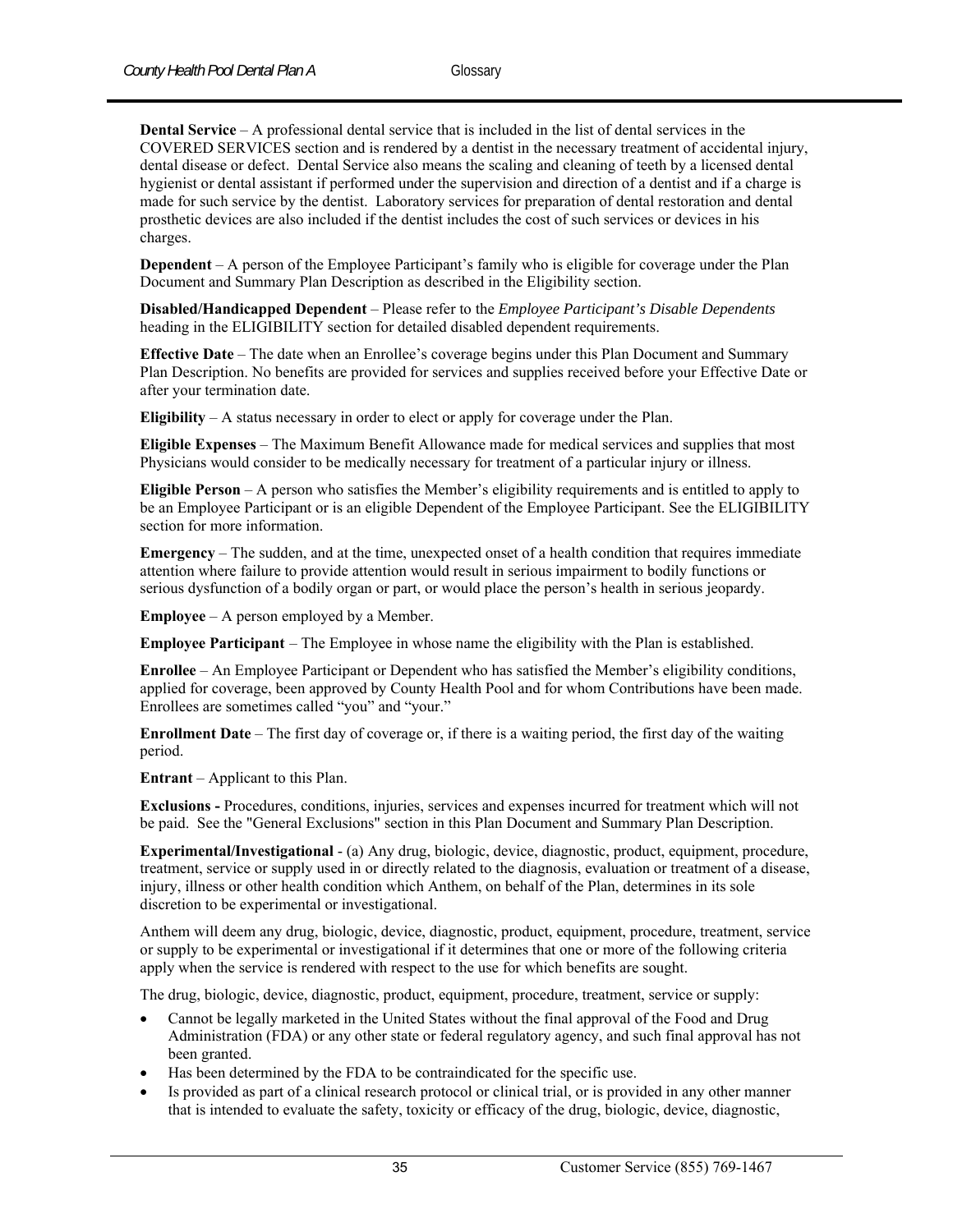product, equipment, procedure, treatment, service or supply; or is subject to review and approval of an Institutional Review Board (IRB) or other body serving a similar function.

 Is provided pursuant to informed consent documents that describe the drug, biologic, device, diagnostic, product, equipment, procedure, treatment, service or supply as experimental/investigational, or otherwise indicate that the safety, toxicity or efficacy of the drug, biologic, device, diagnostic, product, equipment, procedure, treatment, service or supply is under evaluation.

(b) Any service not deemed experimental or investigational based on the criteria in subsection (a) may still be deemed to be experimental or investigational by Anthem. In determining whether a service is experimental or investigational, Anthem will consider the information described in subsection (c) and assess all of the following:

- Whether the scientific evidence is conclusory concerning the effect of the service on health outcomes.
- Whether the evidence demonstrates that the service improves the net health outcomes of the total population for whom the service might be proposed as any established alternatives.
- Whether the evidence demonstrates the service has been shown to improve the net health outcomes of the total population for whom the service might be proposed under the usual conditions of medical practice outside clinical investigatory settings.

 (c) The information Anthem considers or evaluates to determine whether a drug, biologic, device, diagnostic, product, equipment, procedure, treatment, service or supply is experimental or investigational under subsections (a) and (b) may include one or more items from the following list, which is not allinclusive:

- Randomized, controlled, clinical trials published in authoritative, peer-reviewed United States medical or scientific journal
- Evaluations of national medical associations, consensus panels and other technology evaluation bodies
- Documents issued by and/or filed with the FDA or other federal, state or local agency with the authority to approve, regulate or investigate the use of the drug, biologic, device, diagnostic, product, equipment, procedure, treatment, service or supply
- Documents of an IRB or other similar body performing substantially the same function
- Consent documentation(s) used by the treating physicians, other medical professionals or facilities or by other treating physicians, other medical professionals or facilities studying substantially the same drug, biologic, device, diagnostic, product, equipment, procedure, treatment, service or supply
- The written protocol(s) used by the treating physicians, other medical professionals or facilities or by other treating physicians, other medical professionals or facilities studying substantially the same drug, biologic, device, diagnostic, product, equipment, procedure, treatment, service or supply
- Medical and/or dental records
- The opinions of consulting Providers and other experts in the field

(d) Anthem has the sole authority and discretion to identify and weigh all information and determine all questions pertaining to whether a drug, biologic, device, diagnostic, product, equipment, procedure, treatment, service or supply is experimental or investigational.

**Explanation of Benefits** – Also known as EOB, a printed form sent by Anthem, on behalf of the Plan, to an Enrollee after a claim has been filed and adjudicated. The EOB includes such information as the date of service, name of Provider, amount covered and patient balance. An explanation of Medicare benefits, or EOMB, is similar, except it is sent following submission of a Medicare claims.

**Family Coverage** – Coverage for the Employee Participant and eligible Dependents.

**Family Eligibility** – An eligibility that covers two or more persons (the Employee Participant and one or more Dependents).

**Full-Time Employee** – An Employee who meets the requirements of full-time employee status as stated in the ELIGIBILITY section.

**General Policies -** The guidelines adopted by the Board of Directors concerning the governance and operation of County Health Pool.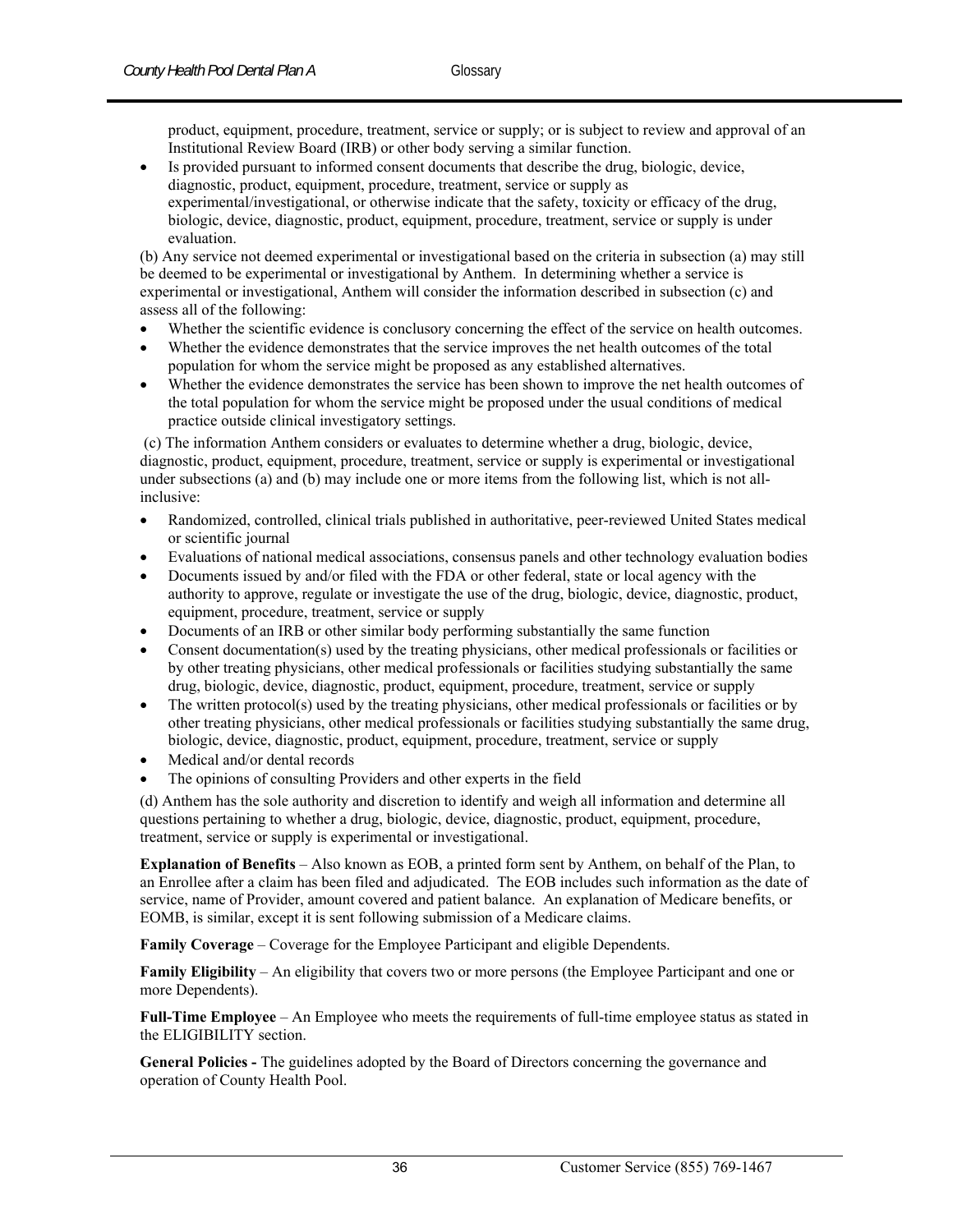**Grievance** – A written complaint about the quality of care, denial of a benefit or service received from a Provider.

**Hospital** - A health institution offering facilities, beds and continuous services 24 hours a day and meets all licensing and certification requirements of local and state regulatory agencies.

**Identification Card** – A card that identifies membership by number, Effective Date of Coverage and may contain information about your coverage. It is important to carry this card with you.

**Illness** – Non-occupational illness or disease, including pregnancy, which results in a loss covered by the Plan.

**Incurred Charge or Expense** – The charge for a service or supply is considered incurred on the date furnished. Charges must also be defined as "eligible" if they are to be considered for payment under this Plan Document and Summary Plan Description.

**Individual Eligibility** – An Eligibility covering one person (the Employee Participant).

**Injury** – Non-occupational bodily damage resulting from an accident occurring while the individual is covered and causing a loss covered by the Plan.

**Laboratory and Pathology Services** – Testing procedures required for the diagnosis and treatment of a condition. Generally, these services involve the analysis of a specimen of tissue or other material that has been removed from the body.

**Late Entrant** – An Entrant who submits an enrollment application after the waiting period of the Qualifying Event period expires.

**Licensed** – In reference to Eligible Providers means that the institution or individual is licensed to provide services by the jurisdiction in which services are delivered.

**Maximum Allowable Amount** – The amount Anthem, on behalf of the Plan, determines is the maximum amount payable for Covered Services, not to exceed charges actually billed. Anthem's determination considers:

- Amounts charged by other Providers for the same or similar service.
- Any unusual dental and/or medical circumstances requiring additional time, skill or experience.
- Other factors Anthem determines are relevant, including but not limited to, a resource based relative value scale.

**Member** – - Refers to an entity, or a combination of entities that have collectively agreed to combine through Intergovernmental Agreement to select one entity as primary and all agree to the same plan/benefit package, which has joined County Health Pool through Intergovernmental Agreement or Member Affiliated Entity status and has adopted its Bylaws and General Policies.

**Member Affiliated Entity** – An entity accepted for plan participation by the County Health Pool Board of Directors over which the Member's governing body has at least one of the following controls:

- Approves 50% or more of the governing body of the entity.
- Approves the budget of the entity.
- Provides 50% or more of the funding of the entity.
- Hires, fires or directs the activities of those performing the activities of the entity.

**Orthodontic Appliance –** A device used in orthodontic treatment to provide a function or a therapeutic effect.

**Part-Time Employee** – An Employee who meets the requirements of part-time employee status as stated in the ELIGIBILITY section.

**Plan Administrator** - County Health Pool serves as Plan Administrator. The Plan Administrator may contract with a qualified Contract Administrator.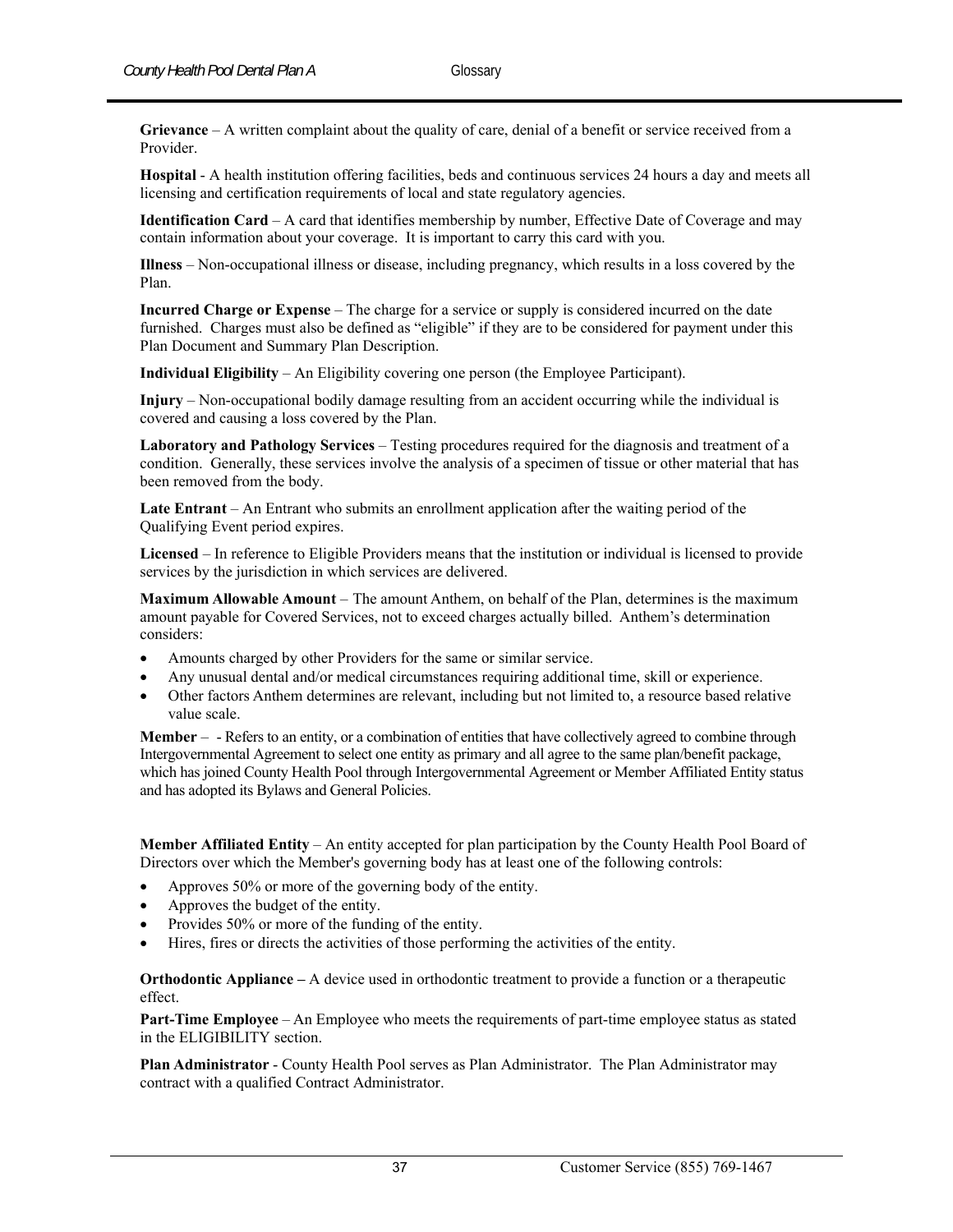**Plan Document and Summary Plan Description** – This document, which explains the benefits, limitations, exclusions, terms, and conditions of this dental benefit plan. In the event of any discrepancy, ambiguity or conflict between the terms of the Plan Document and Summary Plan Description and any other Plan document, the terms of the Plan Document and Summary Plan Description control.

**Pre-Authorization** – A process in which requests for services are reviewed prior to service for approval of benefits.

**Pretreatment Estimate** – A Pretreatment Estimate, which is recommended, but not required, identifies the Plan's estimated financial liability before treatment is started. This estimate may include some or all of the following information:

- Patient's eligibility.
- Covered Services.
- Benefit amounts payable.
- Deductible amounts, if applicable.
- Maximum benefit limitations.

Such estimates are subject to the terms of the Enrollee's coverage and are valid for 90 days from the date the estimate is completed.

**Preventive Care – Comprehensive care that emphasizes prevention, early detection, and early treatment of** conditions.

**Prosthesis** – An artificial body part.

**Provider** – A person or facility recognized by the Plan as a dental or health care Provider and that fits one or more of the following descriptions:

Professional Provider — A dentist or physician or other professional Provider who is licensed or otherwise authorized by the state or jurisdiction where services are provided to perform designated dental and/or health care services. For benefits to be payable, services of a Provider must be within the scope of the authority granted by the license and covered by this Plan Document and Summary Plan Description. Such services are subject to review by a dental and/or medical authority appointed by the Plan.

Facility Provider — There are two types of Facility Providers, inpatient and outpatient.

- Inpatient Facility Provider a hospital, alcoholism treatment center, residential treatment center, hospice facility, skilled nursing facility or other facility which the Plan recognizes as a dental or health care Provider.
- Outpatient Facility Provider a facility recognized by the Plan and licensed or certified to perform designated health care services by the state or jurisdiction where services are provided. Services of such a Provider must be among those covered by this Plan Document and Summary Plan Description.

**Qualified Beneficiary** – Generally means an individual who, on the day before a Qualifying Event defined in this section, is covered by the Plan as an Employee Participant or an Employee Participant's Dependent.

- An Employee Participant can be a Qualified Beneficiary only in connection with a Qualifying Event set forth below, (termination of coverage due to termination of employment or reduction in hours).
- A newborn child, adopted child of a Qualified Beneficiary or a child placed for adoption with a Qualified Beneficiary who was not an Employee Participant will be entitled to the same continuation coverage period available to the Qualified Beneficiary, however, such child shall not become a Qualified Beneficiary. A newborn child, adopted child or child placed for adoption with a Qualified Beneficiary who was an Employee Participant shall become a Qualified Beneficiary in his/her own right and shall be entitled to benefits as a Qualified Beneficiary.
- A Qualified Beneficiary must notify the Member within thirty-one (31) days of the child's birth, adoption or placement for adoption in order to add the child to the continuation coverage.
- A person who becomes the spouse of a Qualified Beneficiary (regardless of whether the Qualified Beneficiary is the Employee Participant) after a Qualifying Event is not a Qualifying Beneficiary.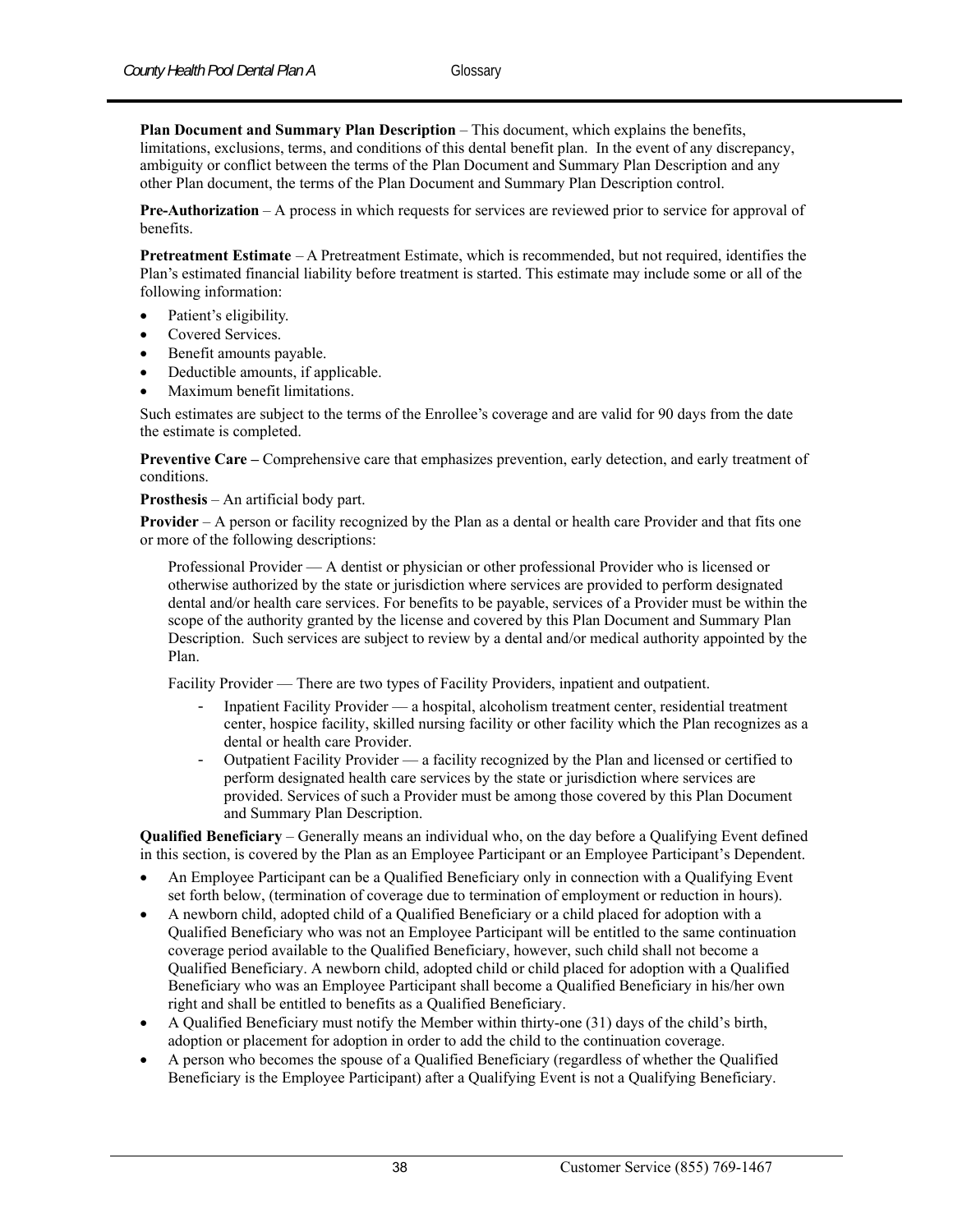- An Employee Participant or an Employee Participant's Dependent, who does not elect COBRA coverage in connection with a Qualifying Event ceases to be a Qualified Beneficiary at the end of the election period.
- An individual who elects COBRA coverage ceases to be a Qualified Beneficiary once the Plan's obligation to provide COBRA coverage has ended.

**Qualifying Event** – Any of the following events:

- Termination of coverage due to the death of an Employee Participant.
- Termination of coverage due to the voluntary or involuntary termination of employment (other than by reason of gross misconduct) or reduction in hours of an Employee Participant.
- Termination of coverage due to an Employee Participant's change in status, to a classification not covered by the Plan.
- The divorce or legal separation of an Employee Participant from his/her spouse.
- Termination of coverage due to an Employee Participant becoming enrolled in either Part A or Part B of Medicare coverage.
- A Dependent child ceasing to be a Dependent child as defined in ELIGIBILITY in this document.

**Recovery** –Money you receive from another, their insurer or from any "Uninsured Motorist", "Underinsured Motorist", "Medical/Dental-Payments", or "Personal Injury Protection" or other insurance coverage provision as a result of injury or illness caused by another. Regardless of how you or your representative or any agreements characterize the money you receive, it shall be subject to the Subrogation and Reimbursement provisions of the Plan.

**Open Enrollment** – During this period, Enrollees may enroll themselves and their Dependents for benefits or change benefits, if this option is available.

**Referral** – Authorization for an Enrollee to visit another Provider.

**Same Sex Domestic Partner**- Two individuals, of the same sex, who live together in a long-term relationship of indefinite duration with an exclusive mutual commitment in which the Domestic Partners agree to be jointly responsible for each other's common welfare and to share financial obligations.

**Single Coverage** – Coverage for the Employee Participant only.

**Special Enrollment** – An enrollment period offered when an Employee Participant and/or Dependents lose coverage under another plan.

**Spouse** – An Employee Participant's legal or common-law spouse.

**Surgery** – Any variety of technical procedures for treatment or diagnosis of anatomical disease or injury, including, but not limited to cutting, microsurgery (use of scopes), laser procedures, grafting, suturing, castings, treatment of fractures and dislocations, electrical, chemical or medical destruction of tissue, endoscopic examinations, anesthetic epidural procedures, and other invasive procedures. Covered surgical services also include usual and related anesthesia and pre- and post-operative care.

**The Plan** – County Health Pool.

**Treatment Plan** – A detailed description, submitted by the Provider, outlining the proposed services and fees including any appropriate radiographs and diagnostic information. A new Treatment Plan should be filed if the patient's condition changes, or if the treatment is not completed within 90 days of the approval date.

**Utilization Review** – A set of formal techniques designed to monitor the use of, or evaluate the clinical necessity, appropriateness, efficacy of efficiency of, health care services, procedures or settings. Techniques include ambulatory review, prospective review, second opinion, certification, concurrent review, care management, discharge planning and/or retrospective review. Utilization review also includes reviews to determine coverage. This is based on whether or not a procedure or treatment is considered experimental/investigational in a given circumstance (except if it is a specific Plan Document and Summary Plan Description exclusion), and review of an Enrollee's medical circumstances when necessary to determine if an exclusion applies in a given situation.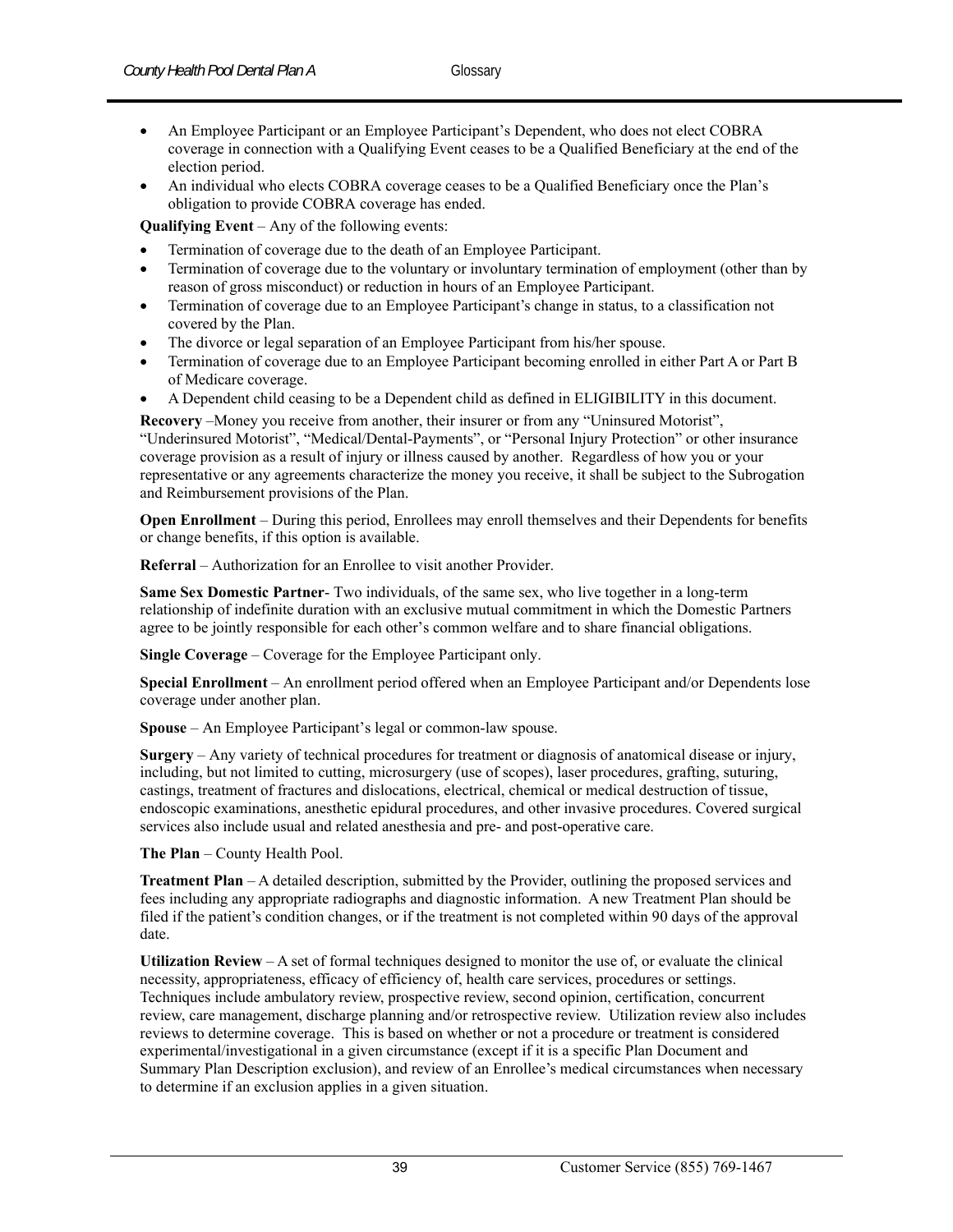**X-Ray and Radiology Services** - Services including the use of radiology, nuclear medicine and ultrasound equipment to obtain a visual image of internal body organs and structures, and the interpretation of these images.